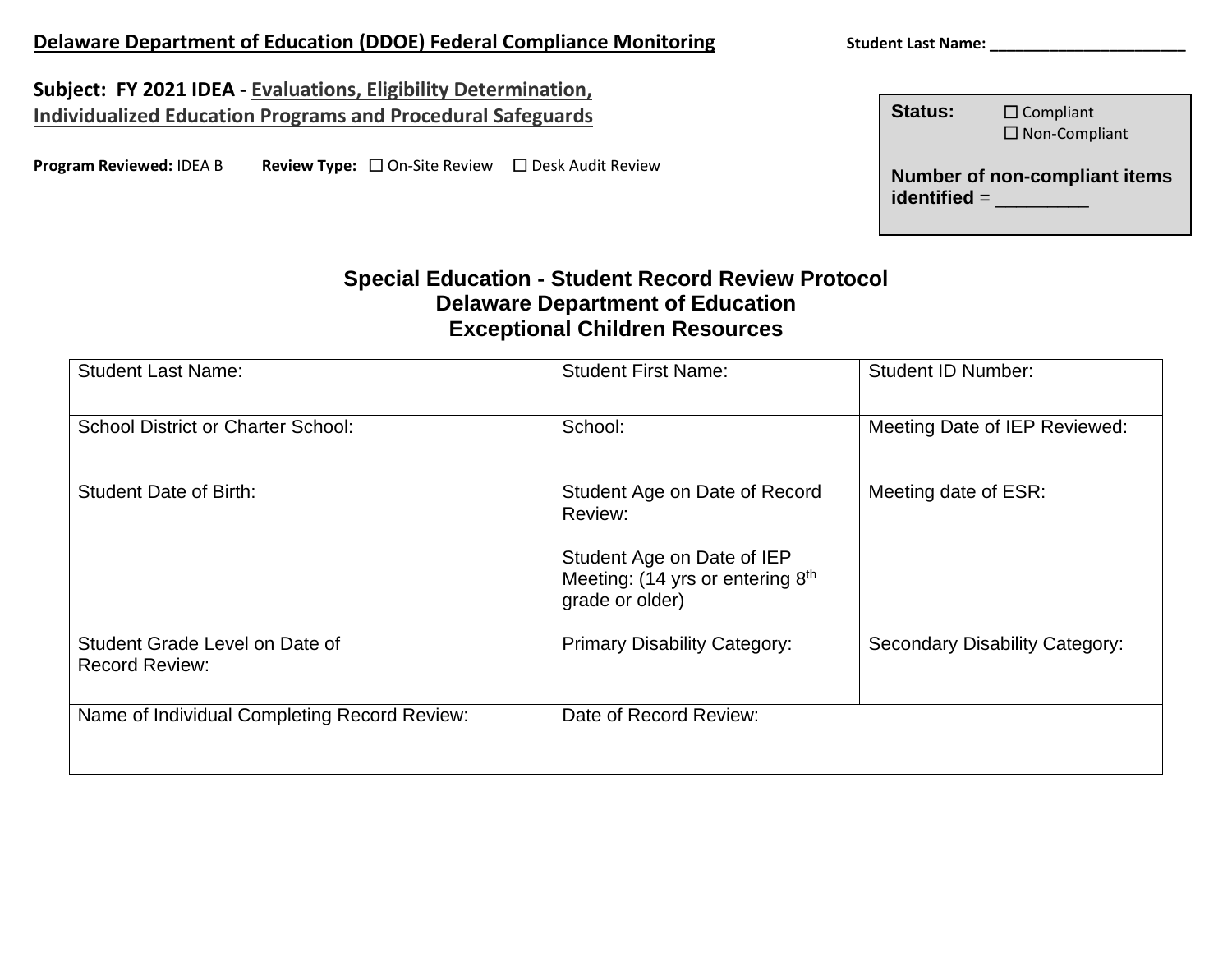#### **Legislation/Regulation Authority**

LEAs have an obligation to ensure that all children with disabilities have available to them a free appropriate public education that emphasizes special education and related services designed to meet their unique needs and prepare them for further education, employment, and independent living and to ensure that the rights of children with disabilities and their parents are protected. The SEA has the responsibility to assist local educational agencies*,* educational service agencies, and *public* agencies to provide for the education of all children with disabilities; to assess and ensure the effectiveness of efforts to educate children with disabilities and *to insure compliance with state and federal laws concerning the education of children with disabilities.*

(Authority: 20 U.S.C. 1400(d); 14 **Del.C.** §3110) 10 DE Reg. 1816 (06/01/07)

#### **Focus of Monitoring**

To ensure compliance with IDEA and eligibility for assistance under IDEA, the SEA must verify proper documentation is on file regarding FAPE and provisions of IDEA for students with disabilities.

#### **Instructions for Completing Record Review**

- (1) For items involving evaluations and eligibility, select the most current evaluation and eligibility determination.
- (2) For items involving IEP meetings, select the most current IEP meeting in which the annual IEP was developed.
- (3) For items involving IEP development, select the most current annual IEP.
- (4) Review the IEP most recently developed or adopted by the school district or charter school being monitored.
- (5) A student is considered "of transition age" if the student is either 14 or in the  $8<sup>th</sup>$  grade on the date of the record review.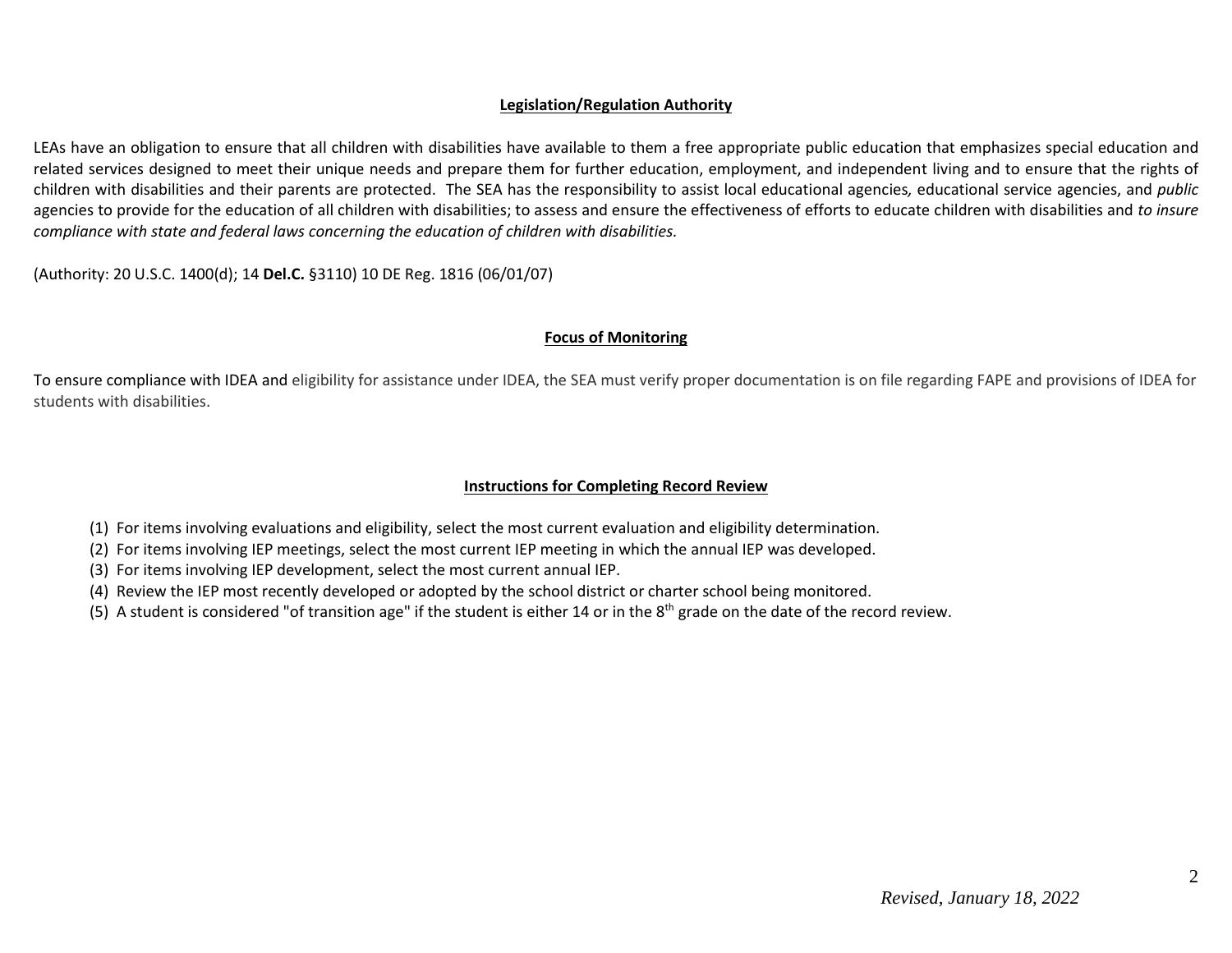| Item $#$                                                                                          | <b>Item Text</b>                                                                                                                                                             | <b>Response Criteria</b>                                                                                                                                                                                                                                                                                                                                                                                                                                                                         | $\mathbf C$ | $\boldsymbol{X}$ | N/A | <b>Corrective Actions</b>                                                                                                                                                                                             |
|---------------------------------------------------------------------------------------------------|------------------------------------------------------------------------------------------------------------------------------------------------------------------------------|--------------------------------------------------------------------------------------------------------------------------------------------------------------------------------------------------------------------------------------------------------------------------------------------------------------------------------------------------------------------------------------------------------------------------------------------------------------------------------------------------|-------------|------------------|-----|-----------------------------------------------------------------------------------------------------------------------------------------------------------------------------------------------------------------------|
| EVL <sub>1</sub><br>14 DE Admin<br>Code<br>§925.2.0<br><b>34 CFR</b><br>§300.301<br><b>APR 11</b> | Initial evaluation conducted and<br>eligibility determined within 45 school<br>days or 90 calendar days (whichever is<br>less) of LEA receiving written parental<br>consent. | <b>Compliant = ESR completed within the</b><br>timeline.<br><b>Non-compliant = ESR NOT completed within</b><br>timeline.<br>$N/A$ = The last evaluation was a reevaluation;<br>OR timeline does not apply because the<br>parent of Student repeatedly failed to produce<br>Student for evaluation; OR Student enrolled in<br>a school of another LEA after the time frame<br>began, and prior to a determination by<br>Student's previous LEA as to whether Student<br>is eligible for services. |             |                  |     | <b>LEA Action:</b><br>Student Level: (<100%)<br>Promptly conduct the initial evaluation and<br>determine eligibility (if not yet completed).<br><b>LEA Level: (&lt;90%)</b><br>Provide training to appropriate staff. |
| EVL <sub>2</sub><br>14 DE Admin<br>Code<br>§925.3.0<br>34 CFR<br>§300.303                         | Reevaluation conducted at least once<br>every three years.                                                                                                                   | <b>Compliant = ESR completed within last three</b><br>years.<br><b>Non-compliant = ESR NOT completed within</b><br>last three years.<br>$N/A$ = The last evaluation was an initial<br>evaluation; OR the parent and LEA agreed a<br>reevaluation was unnecessary.                                                                                                                                                                                                                                |             |                  |     | <b>LEA Action:</b><br>Student Level: (<100%)<br>Promptly conduct the reevaluation and<br>determine eligibility (if not yet completed).<br><b>LEA Level: (&lt;90%)</b><br>Provide training to appropriate staff.       |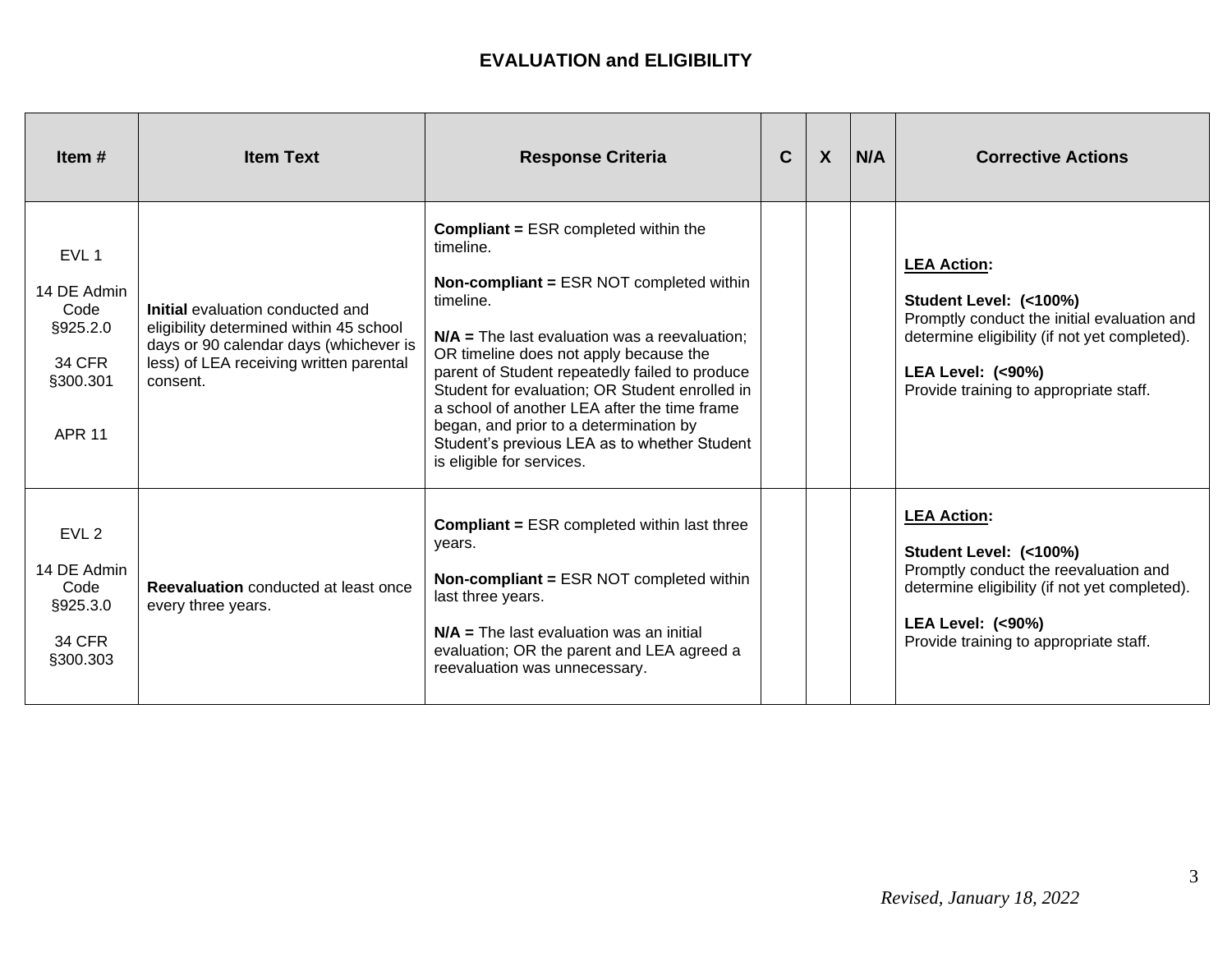| Item#                                                                                                                        | <b>Item Text</b>                                     | <b>Response Criteria</b>                                                                                                                                                                                                                                                                                                                                                                                                                                                                                                                                                                                                                                                                                                                                                                                                                                                                                                                                                                                                                                                                                                                                                                                               | $\mathbf C$ | $\mathsf{X}$ | N/A | <b>Corrective Actions</b>                                                                                                                                                                                                        |
|------------------------------------------------------------------------------------------------------------------------------|------------------------------------------------------|------------------------------------------------------------------------------------------------------------------------------------------------------------------------------------------------------------------------------------------------------------------------------------------------------------------------------------------------------------------------------------------------------------------------------------------------------------------------------------------------------------------------------------------------------------------------------------------------------------------------------------------------------------------------------------------------------------------------------------------------------------------------------------------------------------------------------------------------------------------------------------------------------------------------------------------------------------------------------------------------------------------------------------------------------------------------------------------------------------------------------------------------------------------------------------------------------------------------|-------------|--------------|-----|----------------------------------------------------------------------------------------------------------------------------------------------------------------------------------------------------------------------------------|
| <b>ESRs</b><br><b>PRIOR</b><br>TO 7/1/21<br>EVL <sub>3</sub><br>14 DE Admin<br>Code<br>§925.4.0<br><b>34 CFR</b><br>§300.306 | Variety of sources used to determine<br>eligibility. | a. Primary Disability<br><b>Compliant = ESR contains documentation</b><br>from at least two sources used to determine<br>eligibility, including, but not limited to:<br>Review of existing evaluation data;<br>$\bullet$<br>Information from RTI process;<br>Observations (classroom based,<br>teacher, and related service<br>providers);<br>Current classroom, local or state<br>assessment(s), and/or<br>Evaluations and input provided by<br>parent(s).<br>Non-compliant = ESR does NOT contain<br>documentation from at least two sources used<br>to determine eligibility.<br>b. Secondary Disability<br><b>Compliant = ESR contains documentation</b><br>from at least two sources used to determine<br>eligibility, including, but not limited to:<br>• Review of existing evaluation data;<br>Information from RTI process;<br>Observations (classroom based,<br>teacher, and related service<br>providers);<br>Current classroom, local or state<br>assessment(s), and/or<br>Evaluations and input provided by<br>parent(s).<br>Non-compliant = ESR does NOT contain<br>documentation from at least two sources used<br>to determine eligibility.<br>$N/A$ = There is no identified secondary<br>disability. |             |              |     | <b>LEA Action:</b><br>Student Level: (<100%)<br>Convene IEP team and re-determine<br>eligibility using a variety of assessment<br>tools and strategies.<br><b>LEA Level: (&lt;90%)</b><br>Provide training to appropriate staff. |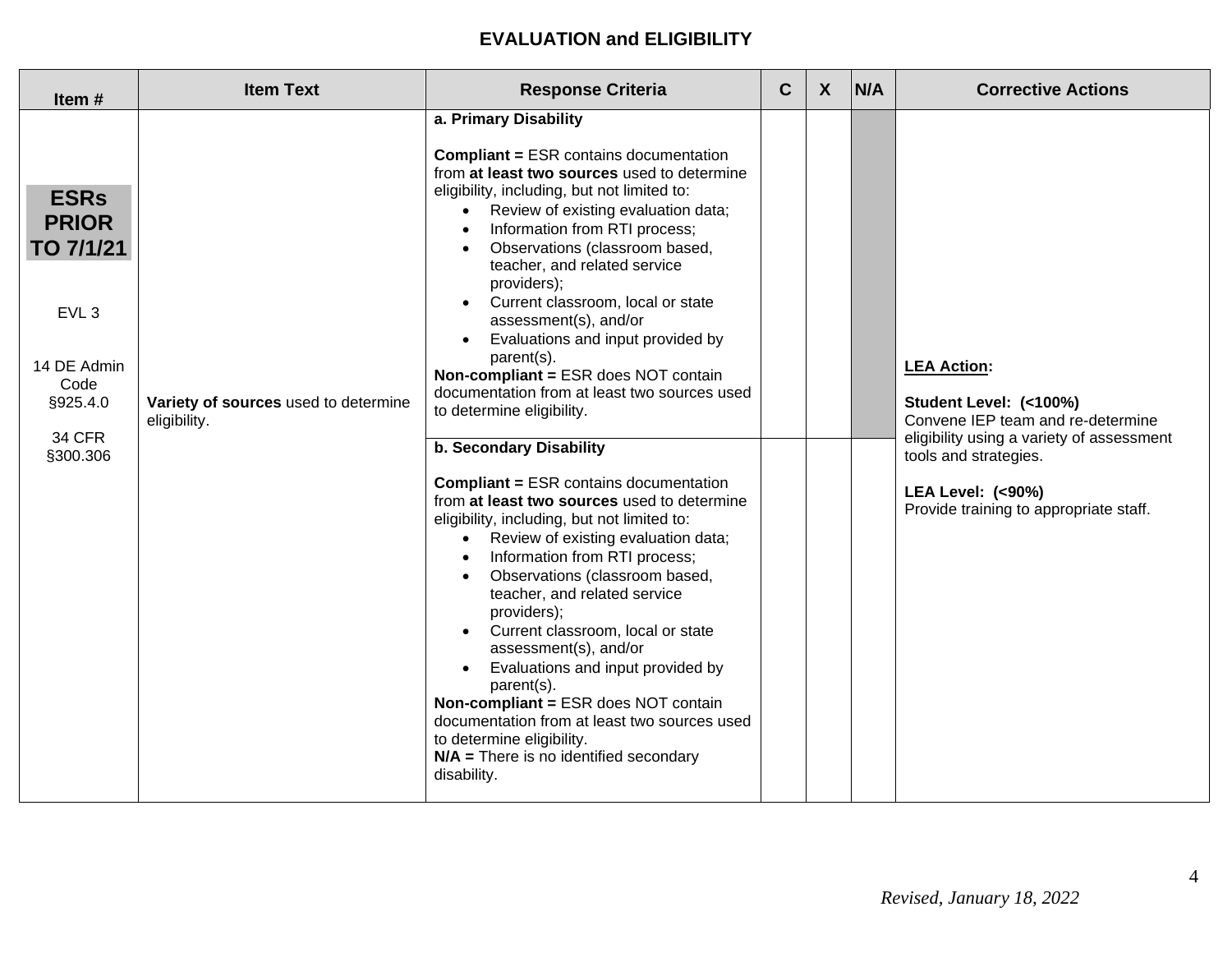| Item#                                                                                                                     | <b>Item Text</b>                                     | <b>Response Criteria</b>                                                                                                                                                                                                                                                                                                                                                                                                                                                                                                                                                                                                                                                                                                                                                                                                                                                                                                                                                                                                                                                                                                                                                                                                                                                                                                                                                                          | $\mathbf C$ | $\boldsymbol{X}$ | N/A | <b>Corrective Actions</b>                                                                                                                                                                                                        |
|---------------------------------------------------------------------------------------------------------------------------|------------------------------------------------------|---------------------------------------------------------------------------------------------------------------------------------------------------------------------------------------------------------------------------------------------------------------------------------------------------------------------------------------------------------------------------------------------------------------------------------------------------------------------------------------------------------------------------------------------------------------------------------------------------------------------------------------------------------------------------------------------------------------------------------------------------------------------------------------------------------------------------------------------------------------------------------------------------------------------------------------------------------------------------------------------------------------------------------------------------------------------------------------------------------------------------------------------------------------------------------------------------------------------------------------------------------------------------------------------------------------------------------------------------------------------------------------------------|-------------|------------------|-----|----------------------------------------------------------------------------------------------------------------------------------------------------------------------------------------------------------------------------------|
| <b>ESRs</b><br><b>AFTER</b><br>7/1/21<br>EVL <sub>3</sub><br>14 DE Admin<br>Code<br>§925.4.0<br><b>34 CFR</b><br>§300.306 | Variety of sources used to determine<br>eligibility. | a. Primary Disability<br><b>Compliant = ESR must contain an</b><br>observation conducted in the child's learning<br>environment as well as contain<br>documentation from at least two sources<br>used to determine eligibility, including, but not<br>limited to:<br>Review of existing evaluation data;<br>$\bullet$<br>Information from MTSS process;<br>Current classroom, local or state<br>assessment(s), and/or<br>Evaluations and input provided by<br>parent(s).<br>Non-compliant = ESR does NOT contain an<br>observation conducted in the learning<br>environment as well as documentation from at<br>least two sources used to determine eligibility.<br>b. Secondary Disability<br><b>Compliant = ESR must contain an</b><br>observation conducted in the child's learning<br>environment as well as contain<br>documentation from at least two sources<br>used to determine eligibility, including, but not<br>limited to:<br>Review of existing evaluation data;<br>$\bullet$<br>Information from MTSS process;<br>Current classroom, local or state<br>assessment(s), and/or<br>Evaluations and input provided by<br>parent(s).<br>Non-compliant = ESR does NOT contain an<br>observation conducted in the learning<br>environment as well as documentation from at<br>least two sources used to determine eligibility.<br>$N/A$ = There is no identified secondary<br>disability. |             |                  |     | <b>LEA Action:</b><br>Student Level: (<100%)<br>Convene IEP team and re-determine<br>eligibility using a variety of assessment<br>tools and strategies.<br><b>LEA Level: (&lt;90%)</b><br>Provide training to appropriate staff. |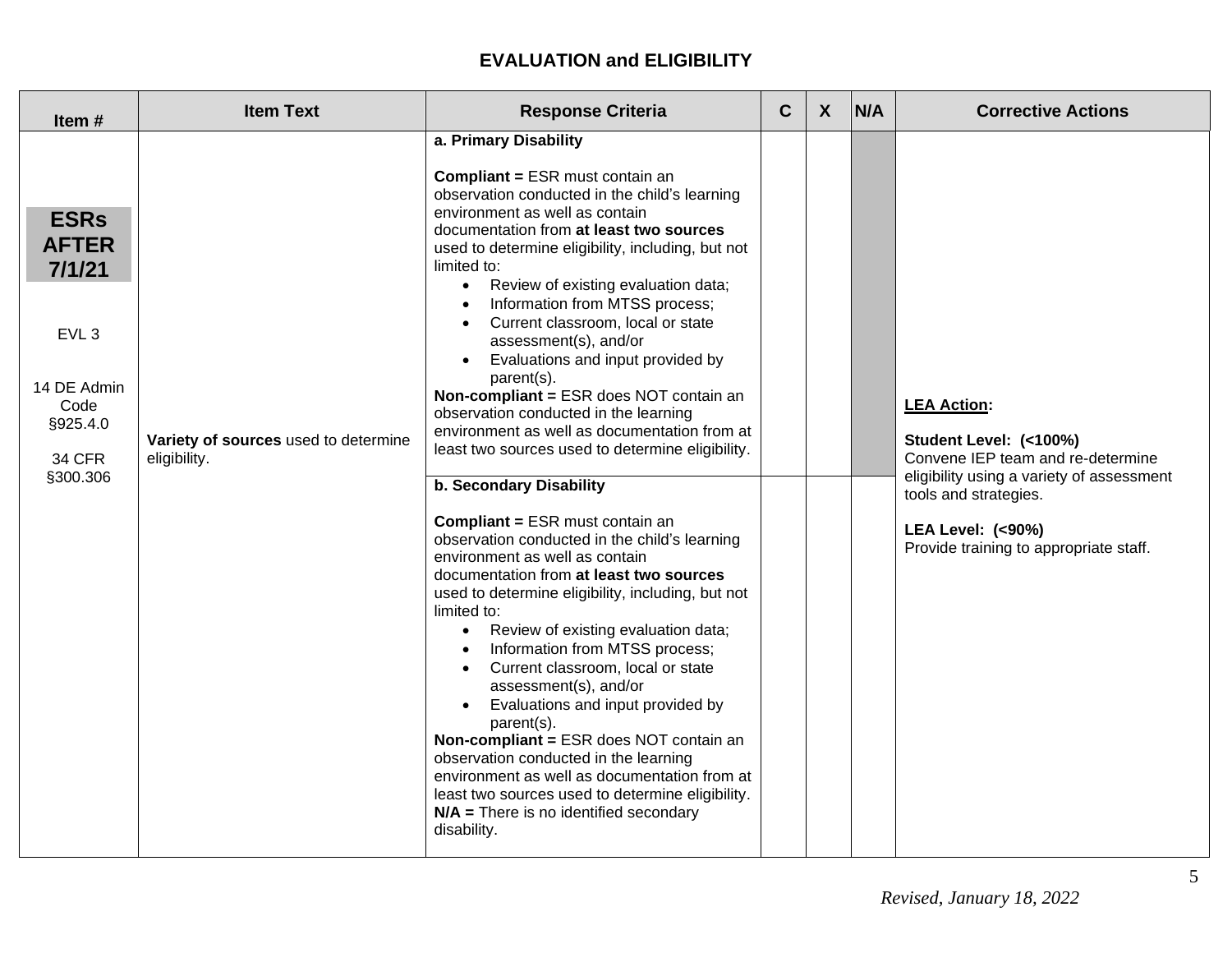| Item $#$                                                                                                                               | <b>Item Text</b>                                                                                                                                                                                                                                                                                                                                                                                                                                                                                                                                                                                                                                   | <b>Response Criteria</b>                                                                                                                                                          | $\mathbf C$ | $\boldsymbol{X}$ | N/A | <b>Corrective Actions</b>                                                                                                                                                                                                  |
|----------------------------------------------------------------------------------------------------------------------------------------|----------------------------------------------------------------------------------------------------------------------------------------------------------------------------------------------------------------------------------------------------------------------------------------------------------------------------------------------------------------------------------------------------------------------------------------------------------------------------------------------------------------------------------------------------------------------------------------------------------------------------------------------------|-----------------------------------------------------------------------------------------------------------------------------------------------------------------------------------|-------------|------------------|-----|----------------------------------------------------------------------------------------------------------------------------------------------------------------------------------------------------------------------------|
| <b>ESRs</b><br><b>PRIOR</b><br><b>TO</b><br>7/1/21<br>EVL <sub>4</sub><br>14 DE Admin<br>Code<br>§925.6.0<br><b>34 CFR</b><br>§300.306 | <b>Special Rule for Eligibility</b><br><b>Determination:</b><br>ESR documents the IEP team ruled out<br>lack of appropriate instruction in<br>reading/math or Limited English<br>Proficiency (LEP) as determinant factor<br>for eligibility determination.                                                                                                                                                                                                                                                                                                                                                                                         | <b>Compliant = ESR documents the IEP team's</b><br>consideration of special rule.<br><b>Noncompliant = ESR does NOT document</b><br>the IEP team's consideration of special rule. |             |                  |     | <b>LEA Action:</b><br>Student Level: (<100%)<br>Convene the IEP team and re-determine<br>eligibility, including consideration of<br>special rule.<br><b>LEA Level: (&lt;90%)</b><br>Provide training to appropriate staff. |
| <b>ESRs</b><br><b>AFTER</b><br>7/1/21<br>EVL <sub>4</sub><br>14 DE Admin<br>Code<br>§925.6.0<br><b>34 CFR</b><br>§300.306              | <b>Special Rule for Eligibility</b><br><b>Determination:</b><br>ESR documents that the IEP team ruled<br>out:<br>Lack of appropriate instruction in<br>reading, meaning instruction in the<br>essential components of reading<br>instruction, which are phonemic<br>awareness, phonics, vocabulary<br>development, reading fluency<br>(including oral reading skills), and<br>reading comprehension strategies;<br><b>or</b><br>Lack of appropriate instruction in<br>$\bullet$<br>math; or<br>Limited English proficiency; and<br>If the child does not otherwise meet<br>the eligibility criteria to be<br>determined a child with a disability. | <b>Compliant = ESR documents the IEP team's</b><br>consideration of special rule.<br><b>Noncompliant = ESR does NOT document</b><br>the IEP team's consideration of special rule. |             |                  |     | <b>LEA Action:</b><br>Student Level: (<100%)<br>Convene the IEP team and re-determine<br>eligibility, including consideration of<br>special rule.<br><b>LEA Level: (&lt;90%)</b><br>Provide training to appropriate staff. |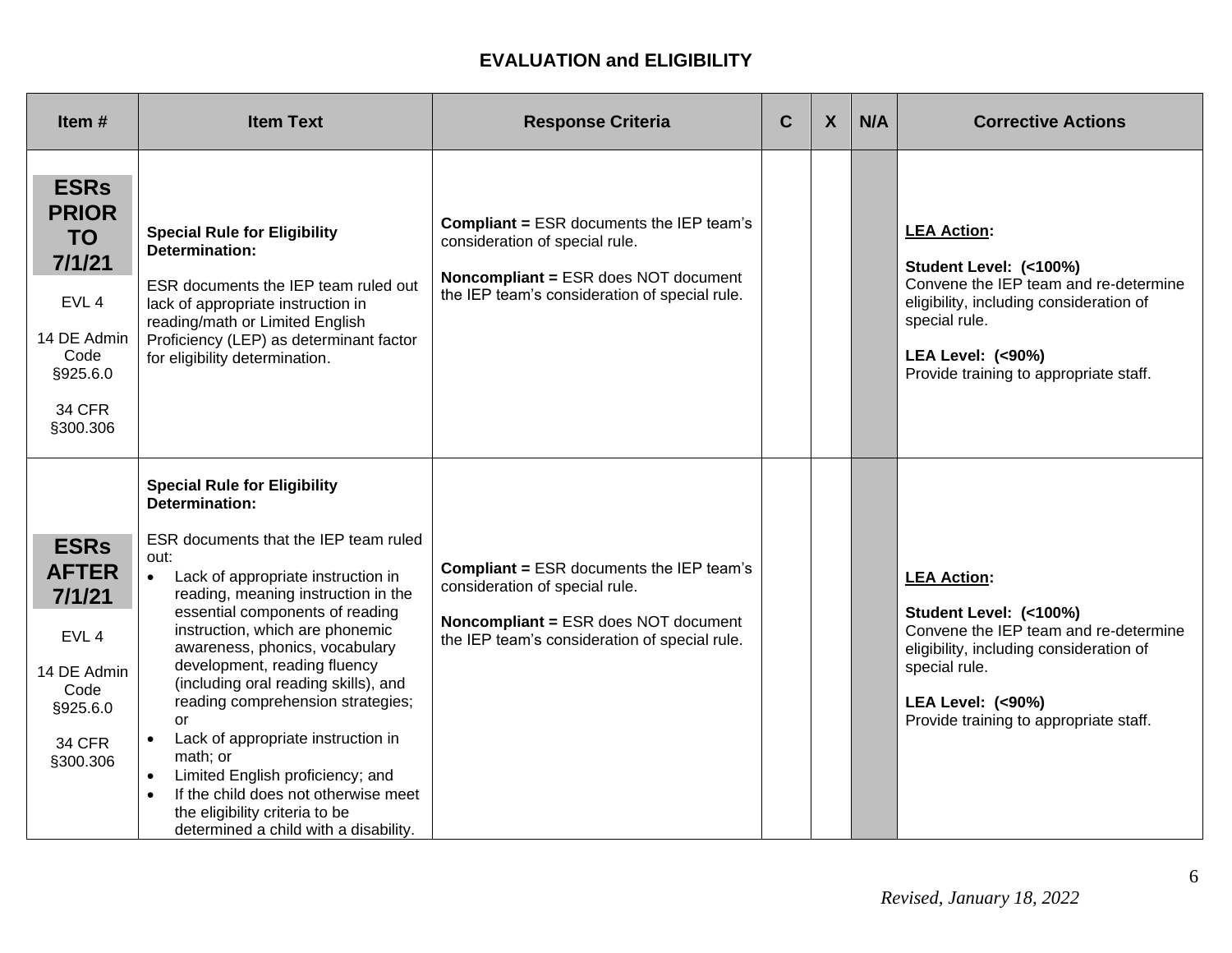| Item#                                                                                                                                                           | <b>Item Text</b>                                                                                                                                                                                                                     | <b>Response Criteria</b>                                                                                                                                                                                        | $\mathbf C$ | $\boldsymbol{X}$ | N/A | <b>Corrective Actions</b>                                                                                                                                                                                                                                 |
|-----------------------------------------------------------------------------------------------------------------------------------------------------------------|--------------------------------------------------------------------------------------------------------------------------------------------------------------------------------------------------------------------------------------|-----------------------------------------------------------------------------------------------------------------------------------------------------------------------------------------------------------------|-------------|------------------|-----|-----------------------------------------------------------------------------------------------------------------------------------------------------------------------------------------------------------------------------------------------------------|
| <b>ESRs</b><br><b>PRIOR</b><br><b>TO</b><br>7/1/21<br>EVL <sub>5</sub><br>14 DE Admin<br>Code<br>§925.6.0<br>§925.11.0<br><b>34 CFR</b><br>§300.306<br>§300.311 | For students with and without a<br>learning disability (LD):<br><b>ESR documents the evaluation and</b><br>eligibility determination, including<br>specific requirements for students with<br>a learning disability (as applicable). | <b>Compliant = ESR documents the evaluation</b><br>and eligibility determination as required.<br><b>Noncompliant = ESR does NOT document</b><br>the evaluation and/or eligibility determination<br>as required. |             |                  |     | <b>LEA Action:</b><br>Student Level: (<100%)<br>Revise the ESR to document the<br>evaluation and eligibility determination as<br>required and provide the parent with a<br>copy.<br><b>LEA Level: (&lt;90%)</b><br>Provide training to appropriate staff. |
| <b>ESRs</b><br><b>AFTER</b><br>7/1/21<br>EVL <sub>5</sub><br>14 DE Admin<br>Code<br>§925.6.0<br>§925.17.0<br><b>34 CFR</b><br>§300.306<br>§300.311              | ESR documents the evaluation and<br>eligibility determination including<br>specific requirements for the suspected<br>disability.                                                                                                    | <b>Compliant = ESR documents the evaluation</b><br>and eligibility determination as required.<br><b>Noncompliant = ESR does NOT document</b><br>the evaluation and/or eligibility determination<br>as required. |             |                  |     | <b>LEA Action:</b><br>Student Level: (<100%)<br>Revise the ESR to document the<br>evaluation and eligibility determination as<br>required and provide the parent with a<br>copy.<br><b>LEA Level: (&lt;90%)</b><br>Provide training to appropriate staff. |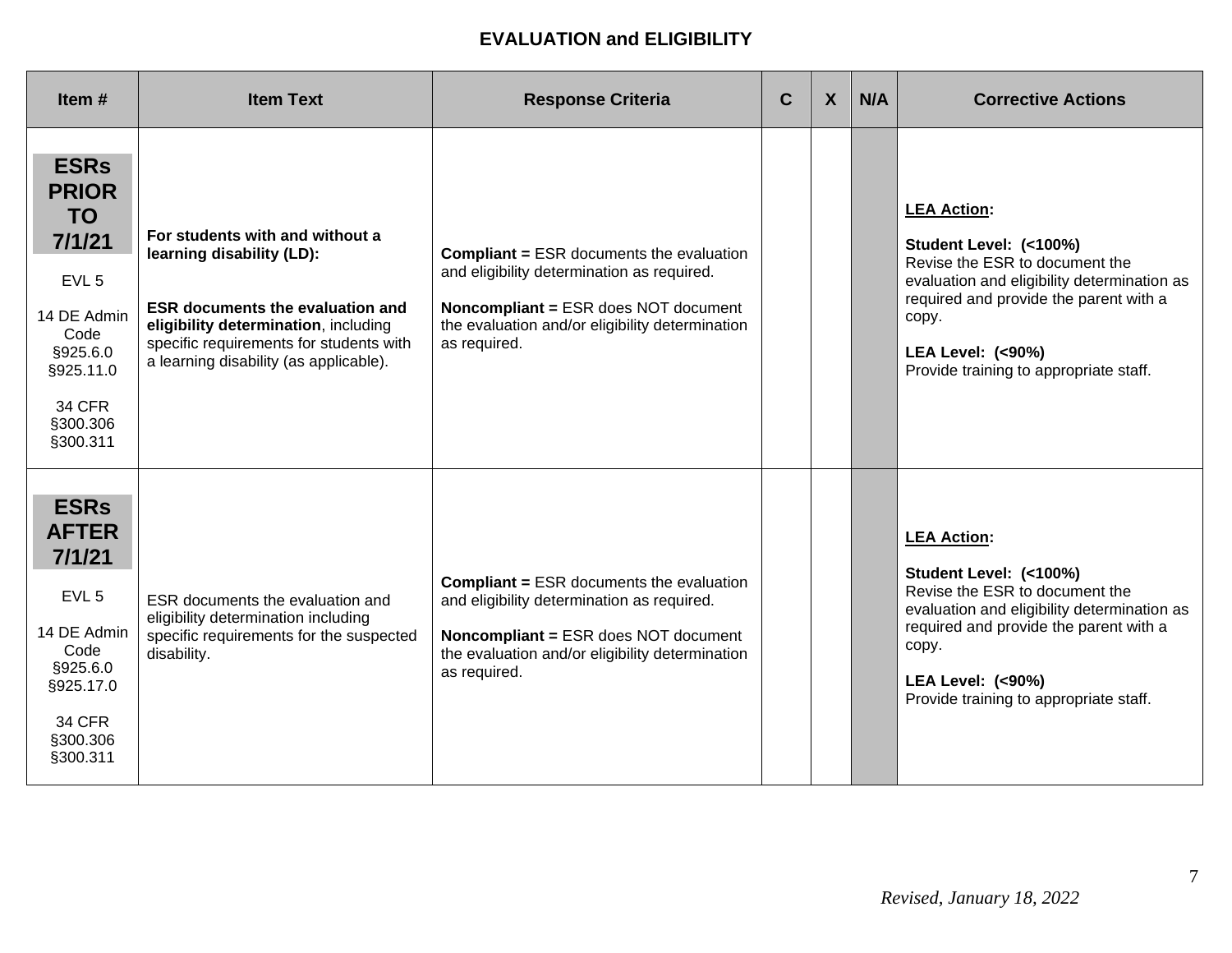| Item#                                                                                                                                                               | <b>Item Text</b>                                                                                      | <b>Response Criteria</b>                                                                                                                                                                                                                                                                                                                                                                                                                                                                                                                                                                                                            | $\mathbf C$ | $\boldsymbol{X}$ | N/A | <b>Corrective Actions</b>                                                                                                                                                                                                                |
|---------------------------------------------------------------------------------------------------------------------------------------------------------------------|-------------------------------------------------------------------------------------------------------|-------------------------------------------------------------------------------------------------------------------------------------------------------------------------------------------------------------------------------------------------------------------------------------------------------------------------------------------------------------------------------------------------------------------------------------------------------------------------------------------------------------------------------------------------------------------------------------------------------------------------------------|-------------|------------------|-----|------------------------------------------------------------------------------------------------------------------------------------------------------------------------------------------------------------------------------------------|
| <b>ESRs</b><br><b>PRIOR</b><br><b>TO</b><br>7/1/21<br>EVL 6 & 7<br>14 DE Admin<br>Code<br>$§ 925.6-$<br>925.17<br><b>34 CFR</b><br>§300.306<br>§300.308<br>§300.311 | Eligibility was determined by<br>a group of qualified<br>professionals* (IEP team)<br>and the parent. | <b>Secondary Disability</b><br>(If applicable)<br><b>Experience of the Community</b><br><b>Compliant = ESR contains evidence qualified</b><br>professionals* and the parent participated in the<br>eligibility determination of the primary classification.<br>Noncompliant = ESR does NOT contain evidence<br>qualified professionals* and/or the parent<br>participated in the eligibility determination of the<br>primary classification.                                                                                                                                                                                        |             |                  |     | <b>LEA Action:</b><br>Student Level: (<100%)<br>Convene the IEP team and re-determine<br>eligibility, including all qualified<br>professionals and the parent.<br><b>LEA Level: (&lt;90%)</b><br>Provide training to appropriate staff.  |
| <b>ESRs</b><br><b>AFTER</b><br>7/1/21<br>EVL 6 & 7<br>14 DE Admin<br>Code<br>$§ 925.6-$<br>925.17<br><b>34 CFR</b><br>§300.306<br>§300.308<br>§300.311              | Eligibility was determined by<br>the IEP team and other team<br>members as required.                  | <b>Secondary Disability</b><br>(If applicable)<br>$\qquad \qquad \blacksquare \qquad \qquad \blacksquare \qquad \qquad \blacksquare \qquad \blacksquare$<br><b>Compliant = ESR contains evidence the IEP team</b><br>and other team members as required participated in<br>the eligibility determination of the primary<br>classification and secondary classification as<br>applicable.<br><b>Noncompliant = ESR does NOT contain evidence</b><br>the IEP team and other team members as required<br>participated in the eligibility determination of the<br>primary classification and secondary classification<br>as applicable. |             |                  |     | <b>LEA Action:</b><br>Student Level: (<100%)<br>Convene the IEP team and re-<br>determine eligibility, including all<br>qualified professionals and the parent.<br><b>LEA Level: (&lt;90%)</b><br>Provide training to appropriate staff. |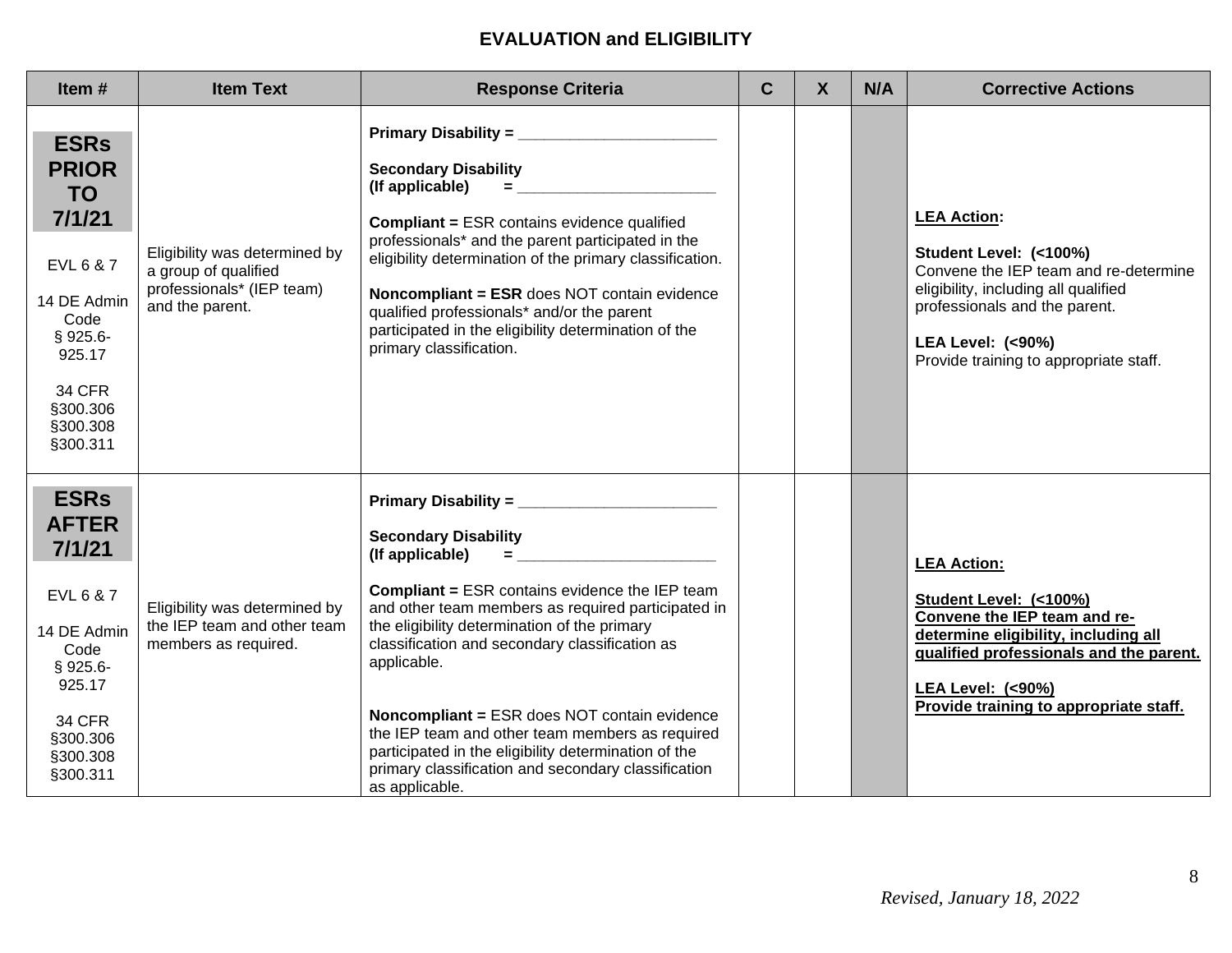# **PROCEDURAL SAFEGUARDS (Evaluation and Eligibility)**

| Item $#$                                                                         | <b>Item Text</b>                                                                                                                                                                                                                                                                                                                                                                                                                                                                                                                                                                                                                                                                                                                                                                                                                                                                                                                                                                                                                                                                                                                                                                                                                                                                                                                                                                                                                                                                       | <b>Response Criteria</b>                                                                                                                                                                                                                                                                                                                                                                                                                      | $\mathbf C$ | $\boldsymbol{X}$ | N/A | <b>Corrective Actions</b>                                                                                                                                      |
|----------------------------------------------------------------------------------|----------------------------------------------------------------------------------------------------------------------------------------------------------------------------------------------------------------------------------------------------------------------------------------------------------------------------------------------------------------------------------------------------------------------------------------------------------------------------------------------------------------------------------------------------------------------------------------------------------------------------------------------------------------------------------------------------------------------------------------------------------------------------------------------------------------------------------------------------------------------------------------------------------------------------------------------------------------------------------------------------------------------------------------------------------------------------------------------------------------------------------------------------------------------------------------------------------------------------------------------------------------------------------------------------------------------------------------------------------------------------------------------------------------------------------------------------------------------------------------|-----------------------------------------------------------------------------------------------------------------------------------------------------------------------------------------------------------------------------------------------------------------------------------------------------------------------------------------------------------------------------------------------------------------------------------------------|-------------|------------------|-----|----------------------------------------------------------------------------------------------------------------------------------------------------------------|
| PRS <sub>1</sub><br>14 DE Admin<br>Code<br>§926.3.0<br><b>34 CFR</b><br>§300.503 | Prior Written Notice provided to the<br>parent upon initial evaluation AND<br>contains:<br>A written description of the action<br>$\bullet$<br>proposed or refused by the agency;<br>A written explanation of why the agency<br>$\bullet$<br>proposes or refuses to take the action;<br>A written description of each evaluation<br>procedure, assessment, record, or report<br>the agency used as the basis for the<br>proposed or refused action;<br>A written statement that the parents of a<br>$\bullet$<br>Student with a disability have protection<br>under the procedural safeguards of state<br>and federal regulations and, if this notice<br>is not an initial referral for evaluation, the<br>means by which a copy of a description of<br>the procedural safeguards can be<br>obtained:<br>Sources for parents to contact to obtain<br>$\bullet$<br>assistance in understanding the<br>provisions of these regulations including<br>contact information for parent assistance<br>programs, legal assistance programs, and<br>the Delaware State Bar Association;<br>A written description of any other options<br>$\bullet$<br>the IEP Team considered and the<br>reasons why those options were rejected;<br>A written description of other factors<br>which are relevant to the agency's<br>proposal or refusal; and<br>A written summary of procedural<br>$\bullet$<br>safeguards must be available to the<br>parents under state and federal law and<br>regulations. | <b>Compliant = Copy of Prior Written</b><br>Notice in file AND Prior Written Notice<br>complete.<br><b>Non-compliant = Copy of Prior</b><br>Written Notice NOT in file or Prior<br>Written Notice is NOT complete.<br>$N/A$ = The last evaluation was a<br>reevaluation; OR Student transferred<br>from another LEA where the initial<br>evaluation was conducted and the<br>Prior Written Notice is not included in<br>the transfer records. |             |                  |     | <b>LEA Action:</b><br>Student Level: (<100%)<br>Not correctable at the student level.<br><b>LEA Level: (&lt;90%)</b><br>Provide training to appropriate staff. |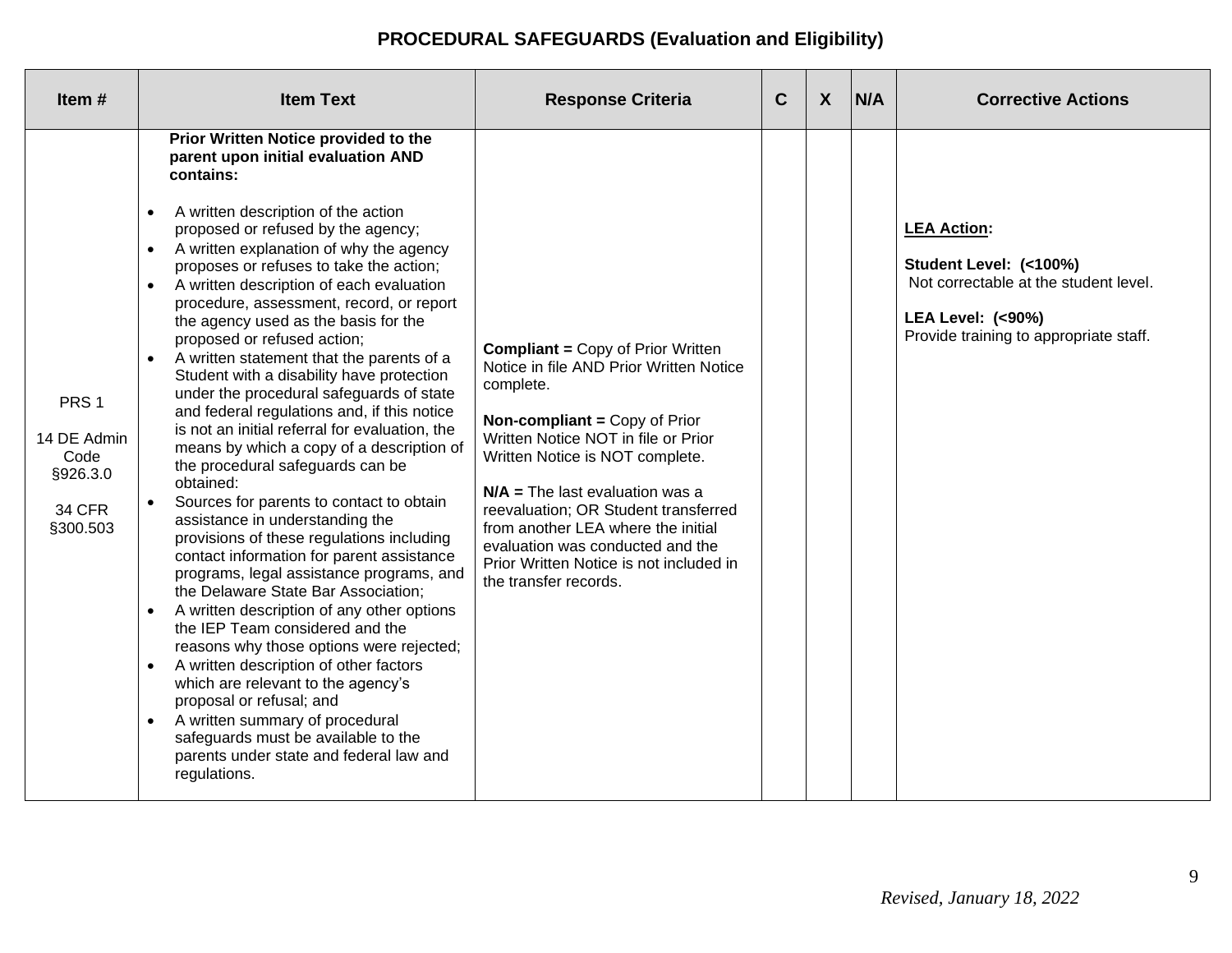# **PROCEDURAL SAFEGUARDS (Evaluation and Eligibility)**

| ltem #                                                         | <b>Item Text</b>                                                                                   | <b>Response Criteria</b>                                                                                                                                                                                                                                                                                                                                                                                                                          | $\mathbf C$ | X | N/A | <b>Corrective Actions</b>                                                                                                                              |
|----------------------------------------------------------------|----------------------------------------------------------------------------------------------------|---------------------------------------------------------------------------------------------------------------------------------------------------------------------------------------------------------------------------------------------------------------------------------------------------------------------------------------------------------------------------------------------------------------------------------------------------|-------------|---|-----|--------------------------------------------------------------------------------------------------------------------------------------------------------|
| PRS 2<br>14 DE Admin<br>Code<br>§926.3.0<br>34 CFR<br>§300.503 | Prior Written Notice provided to the<br>parent upon reevaluation (as outlined in<br><b>PRS 1).</b> | <b>Compliant = Copy of Prior Written</b><br>Notice in file AND Prior Written Notice<br>is complete.<br><b>Non-compliant = Copy of Prior</b><br>Written Notice NOT in file OR Prior<br>Written Notice is NOT complete.<br>$N/A$ = The last evaluation was an initial<br>evaluation; OR Student transferred<br>from another LEA where the<br>reevaluation was conducted and the<br>Prior Written Notice is not included in<br>the transfer records. |             |   |     | <b>LEA Action:</b><br>Student Level: (<100%)<br>Not correctable at the student level.<br>LEA Level: $(90\%)$<br>Provide training to appropriate staff. |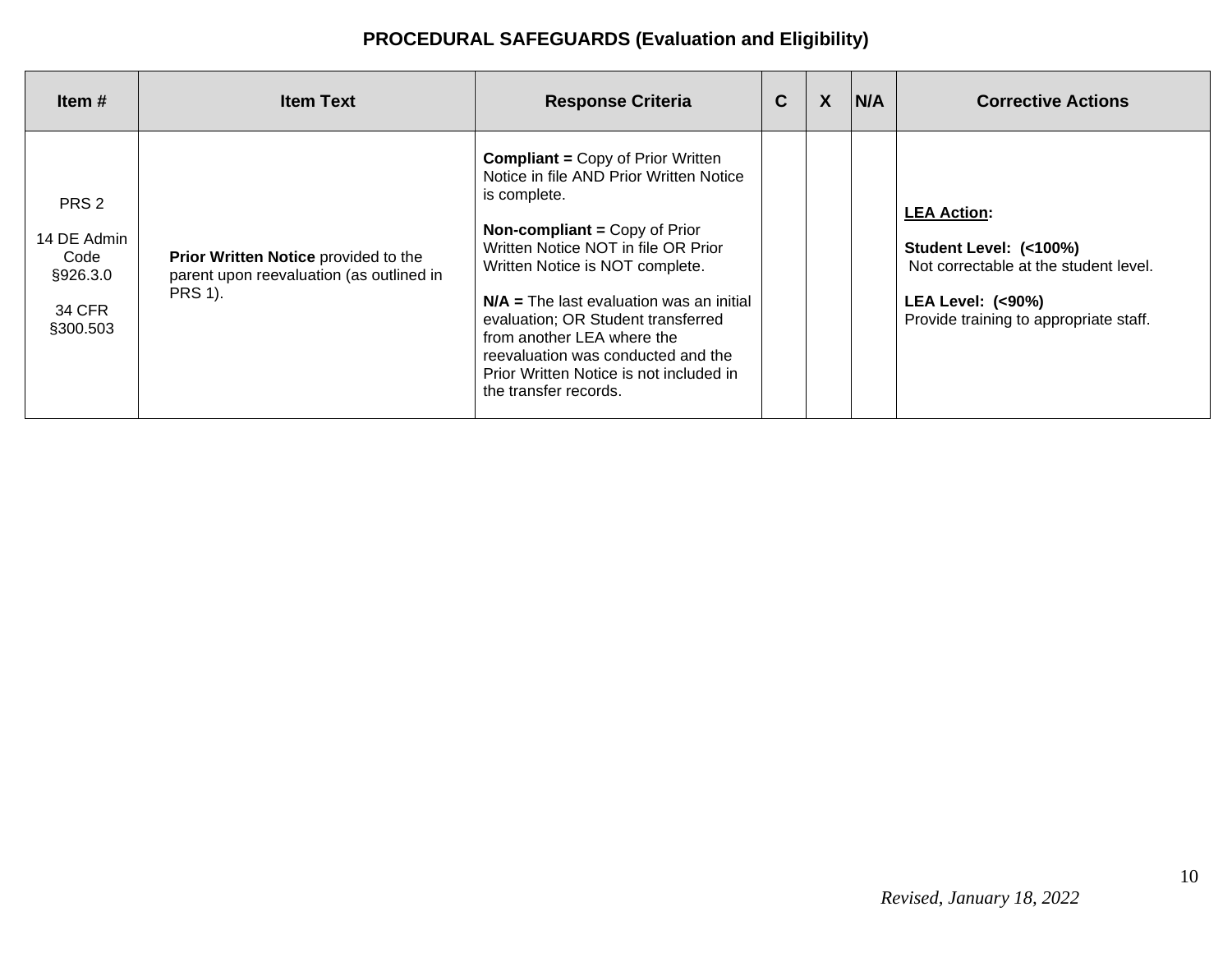# **PROCEDURAL SAFEGUARDS (Evaluation and Eligibility)**

| Item $#$                                                                         | <b>Item Text</b>                                                                                                                                                                                                                                                                 | <b>Response Criteria</b>                                                                                                                                                                                                                                                                                                                                                                                                                                                                                                                                                                                                                                                                                                                                                                                                                                                                                                          | $\mathbf c$ | $\boldsymbol{X}$ | N/A | <b>Corrective Actions</b>                                                                                                                                      |
|----------------------------------------------------------------------------------|----------------------------------------------------------------------------------------------------------------------------------------------------------------------------------------------------------------------------------------------------------------------------------|-----------------------------------------------------------------------------------------------------------------------------------------------------------------------------------------------------------------------------------------------------------------------------------------------------------------------------------------------------------------------------------------------------------------------------------------------------------------------------------------------------------------------------------------------------------------------------------------------------------------------------------------------------------------------------------------------------------------------------------------------------------------------------------------------------------------------------------------------------------------------------------------------------------------------------------|-------------|------------------|-----|----------------------------------------------------------------------------------------------------------------------------------------------------------------|
| PRS <sub>3</sub><br>14 DE Admin<br>Code<br>§925.1.0<br><b>34 CFR</b><br>§300.300 | Parent consent obtained prior to<br>initial evaluation.<br>The following are considered in<br>the definition of parent (as defined<br>in 14 DE Admin Code §922):<br>Parent<br>$\blacksquare$<br>Student (age of majority)<br>Educational surrogate<br>$\blacksquare$             | <b>Compliant = Parent consent was obtained</b><br>prior to initial evaluation.<br>Non-compliant = Parent consent was NOT<br>obtained prior to initial evaluation.<br>$N/A$ = The last evaluation was a reevaluation;<br>OR Student transferred from another LEA<br>where the initial evaluation was conducted and<br>the signed consent is not included in the<br>transfer records; OR Student reached the age<br>of majority and IDEA rights have transferred to<br>Student.                                                                                                                                                                                                                                                                                                                                                                                                                                                     |             |                  |     | <b>LEA Action:</b><br>Student Level: (<100%)<br>Not correctable at the student level.<br><b>LEA Level: (&lt;90%)</b><br>Provide training to appropriate staff. |
| PRS <sub>4</sub><br>14 DE Admin<br>Code<br>§925.1.0<br><b>34 CFR</b><br>§300.300 | Parent consent obtained prior to<br>reevaluation.<br>The following are considered in<br>the definition of parent (as defined<br>in 14 DE Admin Code §922):<br>Parent<br>$\blacksquare$<br>Student (age of majority)<br>$\blacksquare$<br>Educational surrogate<br>$\blacksquare$ | <b>Compliant = Parent consent was obtained</b><br>prior to reevaluation OR LEA made reasonable<br>attempts to obtain parent consent (the state<br>defines reasonable efforts as; at least 3<br>notices, in at least 2 different modalities).<br>Non-compliant = Parent consent was NOT<br>obtained prior to reevaluation OR LEA did not<br>make reasonable attempts to obtain parent<br>consent (the state defines reasonable efforts<br>as; at least 3 notices, in at least 2 different<br>modalities).<br>$N/A$ = The last evaluation was an initial<br>evaluation; OR Student transferred from<br>another LEA where the reevaluation was<br>conducted and the signed consent was not<br>included in the transfer records; OR Student<br>reached the age of majority and IDEA rights<br>have transferred to Student; OR the LEA made<br>reasonable efforts to obtain consent and did<br>not receive a response from the parent. |             |                  |     | <b>LEA Action:</b><br>Student Level: (<100%)<br>Not correctable at the student level.<br><b>LEA Level: (&lt;90%)</b><br>Provide training to appropriate staff. |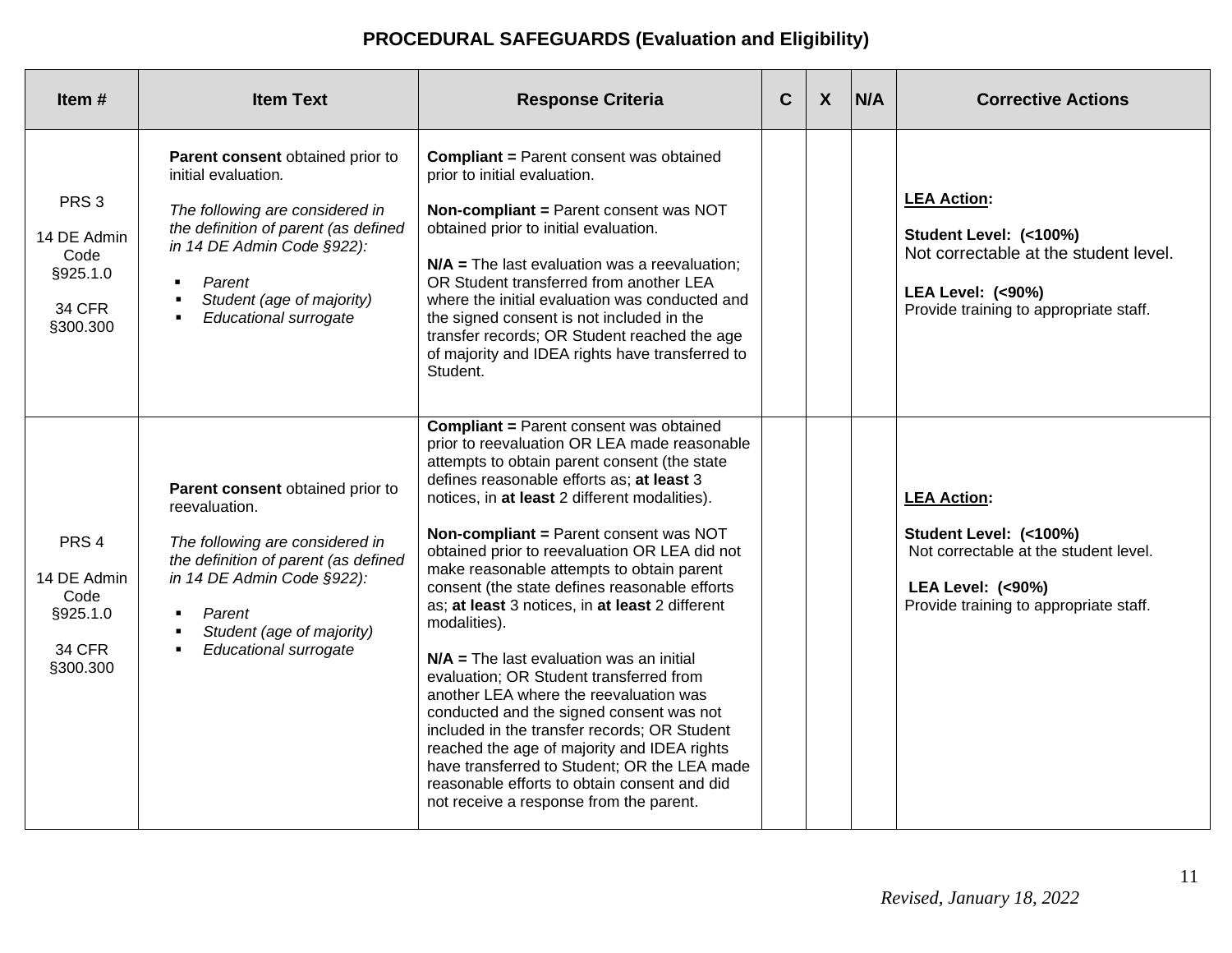# **INVITATION TO MEETING**

| Item $#$                                                                                                  | <b>Item Text</b>                                                                                                                                                                                                                                                                                                       | <b>Response Criteria</b>                                                                                                                                                                                                                                                                                                                                                                                                                                                                                                                                             | $\mathbf C$ | X | N/A | <b>Corrective Actions</b>                                                                                                                                                                                                                                        |
|-----------------------------------------------------------------------------------------------------------|------------------------------------------------------------------------------------------------------------------------------------------------------------------------------------------------------------------------------------------------------------------------------------------------------------------------|----------------------------------------------------------------------------------------------------------------------------------------------------------------------------------------------------------------------------------------------------------------------------------------------------------------------------------------------------------------------------------------------------------------------------------------------------------------------------------------------------------------------------------------------------------------------|-------------|---|-----|------------------------------------------------------------------------------------------------------------------------------------------------------------------------------------------------------------------------------------------------------------------|
| IEP <sub>1</sub><br>14 DE Admin<br>Code<br>§925.22.0<br>§926.1.0<br><b>34 CFR</b><br>§300.322<br>§300.501 | Invitation (notice) to IEP meeting<br>provided to the parent at least 10<br>school days prior to meeting.                                                                                                                                                                                                              | <b>Compliant = Copy of invitation in file and</b><br>provided to the parent within the timeline; OR<br>the parent agreed to waive and/or shorten the<br>10-day notice period.<br><b>Non-compliant = Invitation NOT provided to</b><br>the parent within the timeline; OR copy of<br>invitation NOT in file.<br>$N/A$ = Student transferred from another LEA<br>where the IEP meeting was held and the<br>invitation to meeting is not included in the<br>transfer records; OR Student reached the age<br>of majority and IDEA rights have transferred<br>to Student. |             |   |     | <b>LEA Action:</b><br>Student Level: (<100%)<br>Not correctable at the student level.<br><b>LEA Level: (&lt;90%)</b><br>Provide training to appropriate staff.                                                                                                   |
| STR <sub>1</sub><br>14 DE Admin<br>Code<br>§925.21.0<br><b>34 CFR</b><br>§300.321                         | For students of transition age:<br>With the consent of the parent or<br>Student (who has reached the age of<br>majority), invitation to meeting was<br>provided to a participating agency<br>likely to be responsible or paying for<br>transition services.<br><b>NOTE:</b><br>Review file for invitation AND consent. | <b>Compliant</b> = File contains evidence of<br>invitation to agency representative AND<br>consent from the parent or Student.<br><b>Non-compliant = File does NOT contain</b><br>evidence of invitation to agency<br>representative AND/OR consent from the<br>parent or Student.<br>$N/A$ = Student is not of transition age; OR not<br>appropriate to invite agency representative;<br>OR Student transferred from another LEA<br>where the IEP meeting was held and the<br>invitation to meeting and/or consent is not<br>included in the transfer records.      |             |   |     | <b>LEA Action:</b><br>Student Level: (<100%)<br>Obtain consent from the parent or Student;<br>AND, as appropriate, convene the IEP<br>team with invitation to agency<br>representative.<br><b>LEA Level: (&lt;90%)</b><br>Provide training to appropriate staff. |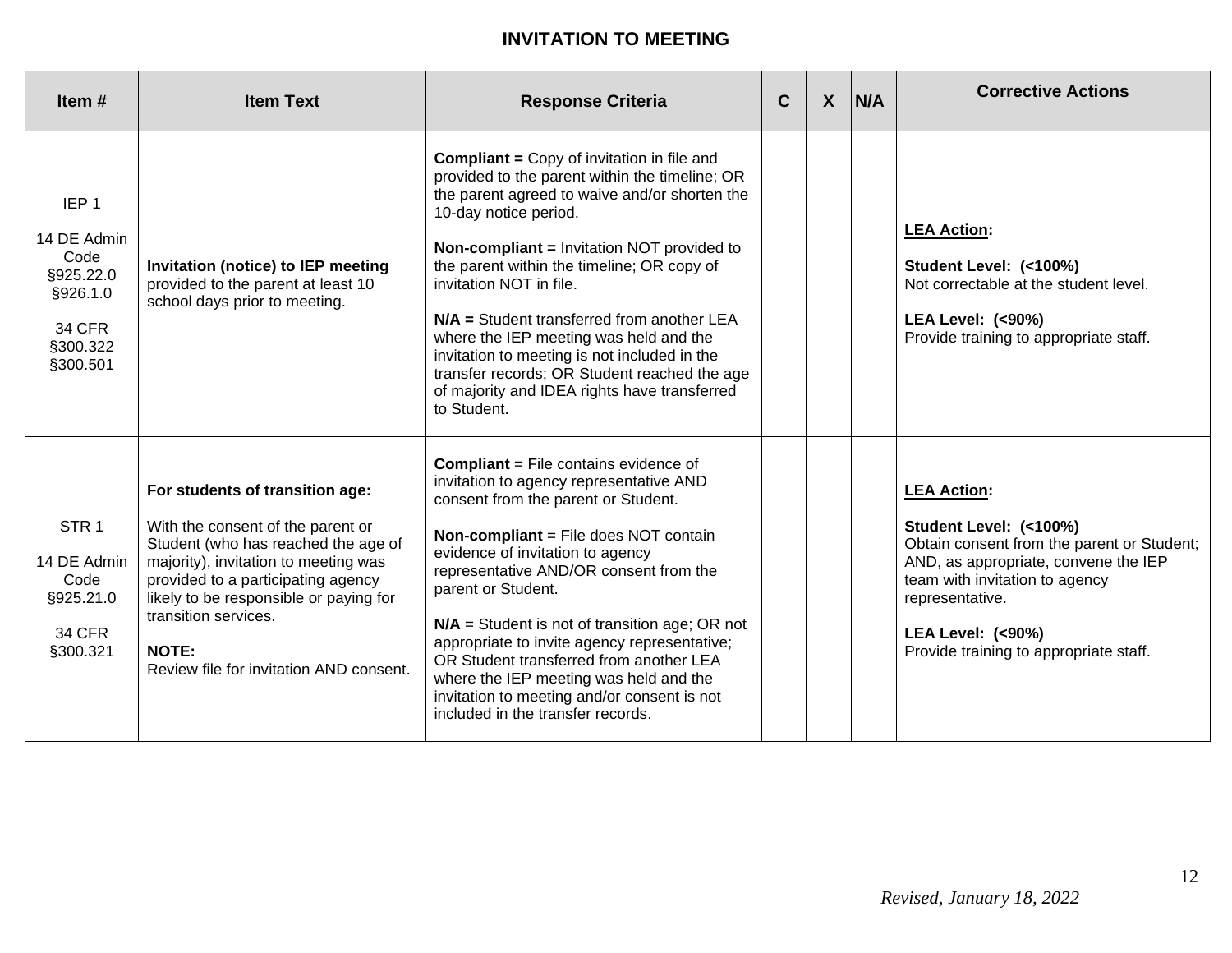| Item $#$                                                                                               | <b>Item Text</b>                                                                                                                                                     | <b>Response Criteria</b>                                                                                                                                                                                                                                                                                                                                                                                                                                                                                                                                                                                                                                                                                                                   | $\mathbf C$ | $\boldsymbol{X}$ | N/A | <b>Corrective Actions</b>                                                                                                                                                                                                     |
|--------------------------------------------------------------------------------------------------------|----------------------------------------------------------------------------------------------------------------------------------------------------------------------|--------------------------------------------------------------------------------------------------------------------------------------------------------------------------------------------------------------------------------------------------------------------------------------------------------------------------------------------------------------------------------------------------------------------------------------------------------------------------------------------------------------------------------------------------------------------------------------------------------------------------------------------------------------------------------------------------------------------------------------------|-------------|------------------|-----|-------------------------------------------------------------------------------------------------------------------------------------------------------------------------------------------------------------------------------|
| IEP <sub>2</sub><br>14 DE Admin<br>Code<br>§925.21<br>§925.22<br><b>34 CFR</b><br>§300.322<br>§300.501 | <b>Parent of Student was in attendance</b><br>at IEP meeting or afforded the<br>opportunity to participate.                                                          | <b>Compliant = Parent attended the IEP</b><br>meeting; OR the parent did not attend and<br>there is a record of efforts to schedule the<br>meeting at a time when the parent could<br>attend, (the state defines reasonable efforts<br>as; at least 3 notices, in at least 2 different<br>modalities).<br>Non-compliant = Parent did NOT attend the<br>meeting AND there is no record of efforts to<br>schedule the meeting at a time when the<br>parent could attend, (the state defines<br>reasonable efforts as; at least 3 notices, in at<br>least 2 different modalities).<br>$N/A$ = Student has reached the age of<br>majority and IDEA rights have transferred to<br>Student.                                                      |             |                  |     | <b>LEA Action:</b><br>Student Level: (<100%)<br>Convene the IEP team with the parent in<br>attendance or provided the opportunity to<br>participate.<br><b>LEA Level: (&lt;90%)</b><br>Provide training to appropriate staff. |
| IEP <sub>3</sub><br>14 DE Admin<br>Code<br>§925.21.0<br><b>34 CFR</b><br>§300.321                      | At least one regular education<br>teacher of Student attended the IEP<br>meeting (if Student is or may be<br>participating in the general education<br>environment). | Compliant $=$<br>At least one regular education teacher of<br>Student was in attendance; OR<br>Parent and LEA agreed, in writing,<br>teacher's attendance not necessary<br>because his/her curriculum area not<br>modified or addressed at meeting; OR<br>Teacher excused with prior written consent<br>of parent and LEA and teacher provided<br>written input into the development of the<br>IEP prior to meeting AND evidence of<br>proper excusal in file.<br><b>Non-compliant = Regular education teacher</b><br>of Student was NOT in attendance AND no<br>evidence of proper excusal.<br>$N/A$ = Student does not, and is not anticipated<br>to participate in the regular education<br>environment OR Student is of preschool age. |             |                  |     | <b>LEA Action:</b><br>Student Level: (<100%)<br>Convene the IEP team with a regular<br>education teacher of Student in<br>attendance.<br><b>LEA Level: (&lt;90%)</b><br>Provide training to appropriate staff.                |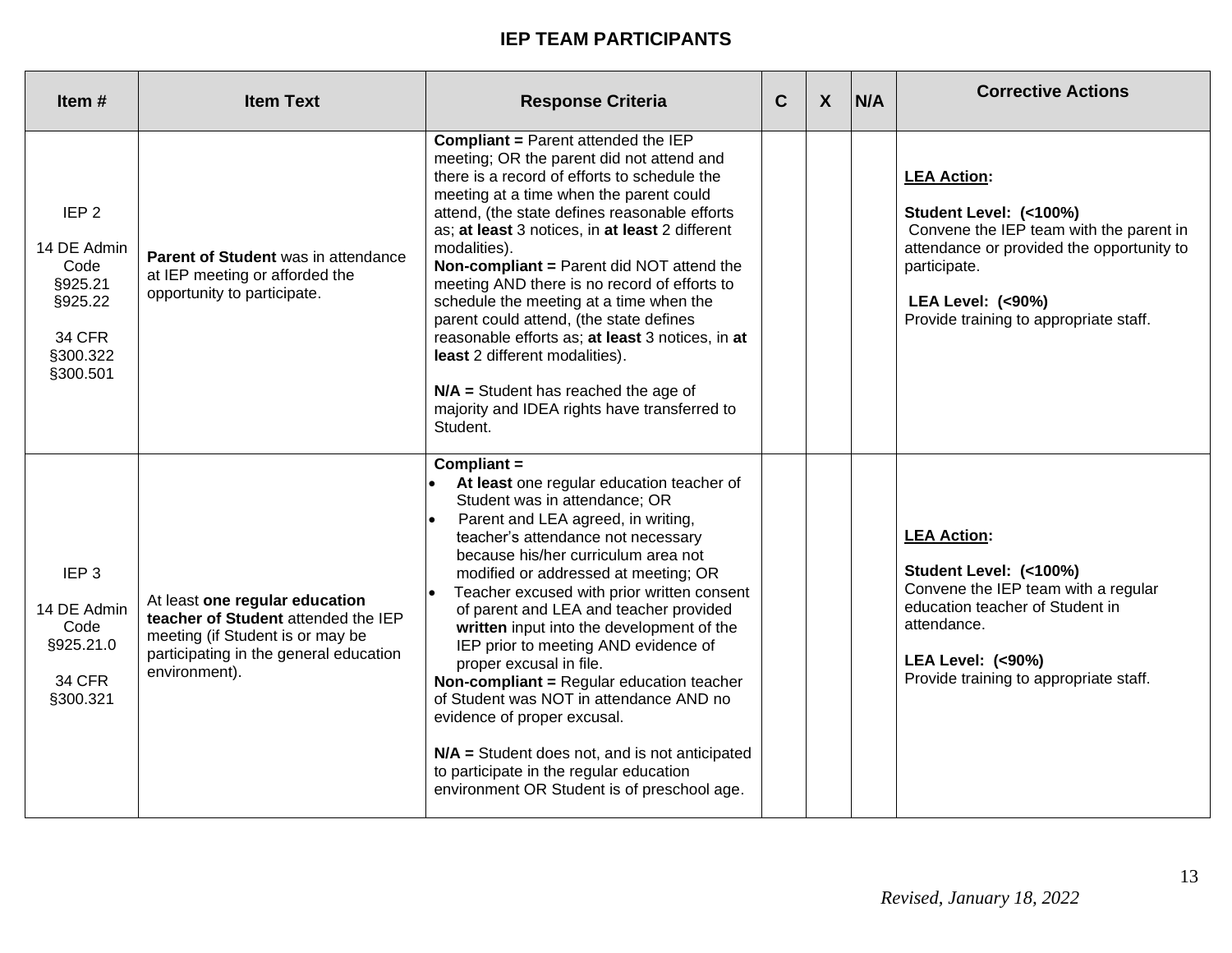| Item #                                                                            | <b>Item Text</b>                                                                                                                                                                                                                                                                                                                                                                                                                                                   | <b>Response Criteria</b>                                                                                                                                                                                                                                                                                                                                                                                                                                                                                                                                                                                                                                              | $\mathbf C$ | $\boldsymbol{X}$ | N/A | <b>Corrective Actions</b>                                                                                                                                                                                      |
|-----------------------------------------------------------------------------------|--------------------------------------------------------------------------------------------------------------------------------------------------------------------------------------------------------------------------------------------------------------------------------------------------------------------------------------------------------------------------------------------------------------------------------------------------------------------|-----------------------------------------------------------------------------------------------------------------------------------------------------------------------------------------------------------------------------------------------------------------------------------------------------------------------------------------------------------------------------------------------------------------------------------------------------------------------------------------------------------------------------------------------------------------------------------------------------------------------------------------------------------------------|-------------|------------------|-----|----------------------------------------------------------------------------------------------------------------------------------------------------------------------------------------------------------------|
| IEP <sub>4</sub><br>14 DE Admin<br>Code<br>§925.21.0<br><b>34 CFR</b><br>§300.321 | At least one special education<br>teacher of Student attended the IEP<br>meeting, or where appropriate, not less<br>than one special education provider for<br>3 to 5 year old students.                                                                                                                                                                                                                                                                           | Compliant =<br>At least one special education teacher of<br>Student was in attendance; OR<br>Parent and LEA agreed, in writing,<br>l.<br>teacher's attendance not necessary<br>because his/her curriculum area not<br>modified or addressed at meeting; OR<br>Teacher excused with prior written<br>consent of parent and LEA and teacher<br>provided written input into the<br>development of the IEP prior to meeting<br>AND evidence of proper excusal in file.<br>Non-compliant = Special education teacher<br>of Student was NOT in attendance AND no<br>evidence of proper excusal.<br>$N/A$ = Student is identified with a<br>Speech/Language Impairment only. |             |                  |     | <b>LEA Action:</b><br>Student Level: (<100%)<br>Convene the IEP team with a special<br>education teacher of Student in<br>attendance.<br><b>LEA Level: (&lt;90%)</b><br>Provide training to appropriate staff. |
| IEP <sub>5</sub><br>14 DE Admin<br>Code<br>§925.21.0<br><b>34 CFR</b><br>§300.321 | An LEA representative attended the<br>IEP meeting AND is:<br>qualified to provide, or supervise<br>the provision of, specially designed<br>instruction to meet the unique<br>needs of students with disabilities;<br>knowledgeable about the general<br>education curriculum;<br>knowledgeable about the<br>availability of resources of the<br>public agency; AND<br>authorized to commit agency<br>resources and be able to ensure<br>IEP services are provided. | <b>Compliant = LEA representative was in</b><br>attendance.<br>Non-compliant = LEA representative NOT in<br>attendance.                                                                                                                                                                                                                                                                                                                                                                                                                                                                                                                                               |             |                  |     | <b>LEA Action:</b><br>Student Level: (<100%)<br>Convene the IEP team with an LEA<br>representative in attendance.<br><b>LEA Level: (&lt;90%)</b><br>Provide training to appropriate staff.                     |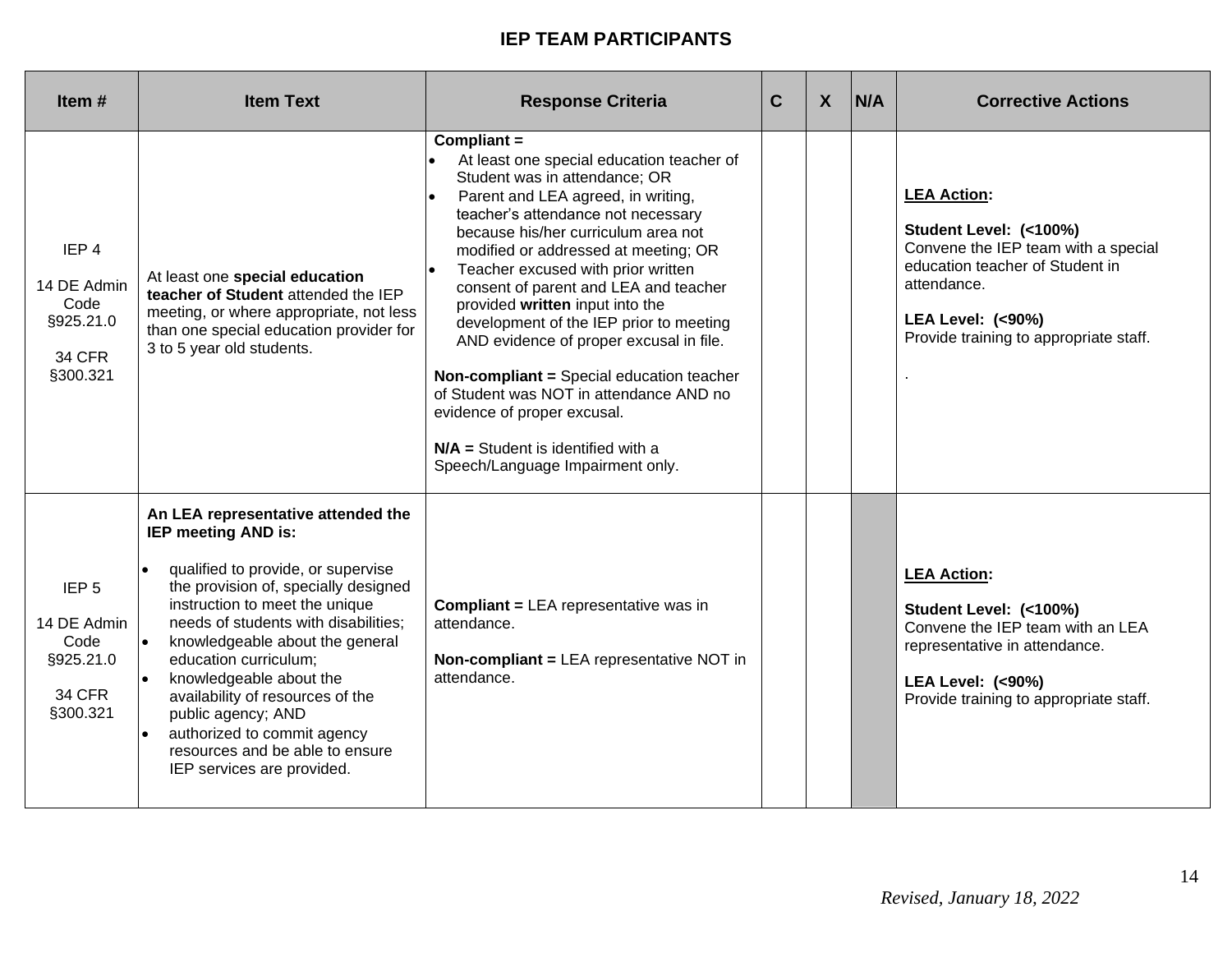| Item $#$                                                                          | <b>Item Text</b>                                                                                                                                                                                                                                                     | <b>Response Criteria</b>                                                                                                                                                                                                                                                                                                                                                         | $\mathbf C$ | X | N/A | <b>Corrective Actions</b>                                                                                                                                                                                                                                                            |
|-----------------------------------------------------------------------------------|----------------------------------------------------------------------------------------------------------------------------------------------------------------------------------------------------------------------------------------------------------------------|----------------------------------------------------------------------------------------------------------------------------------------------------------------------------------------------------------------------------------------------------------------------------------------------------------------------------------------------------------------------------------|-------------|---|-----|--------------------------------------------------------------------------------------------------------------------------------------------------------------------------------------------------------------------------------------------------------------------------------------|
| STR <sub>2</sub><br>14 DE Admin<br>Code<br>§925.21.0<br>34 CFR<br>§300.321        | For students of transition age:<br>Student was invited to the IEP<br>meeting.                                                                                                                                                                                        | <b>Compliant = Student attended the IEP</b><br>meeting; OR file contains evidence Student<br>was invited to the IEP meeting.<br><b>Non-compliant = File does NOT contain</b><br>evidence Student was invited to the IEP<br>meeting.<br>$N/A$ = Student is not of transition age.                                                                                                 |             |   |     | <b>LEA Action:</b><br>Student Level: (<100%)<br>For Student's next annual IEP, ensure<br>Student is invited to the IEP meeting and<br>document the invitation.<br>LEA Level: $(90\%)$<br>Provide training to appropriate staff.                                                      |
| STR <sub>3</sub><br>14 DE Admin<br>Code<br>§925.21.0<br><b>34 CFR</b><br>§300.321 | For students of transition age:<br>If Student did not attend the IEP<br>meeting where postsecondary goals<br>and transition services were<br>considered, the LEA took other steps<br>to ensure Student's strengths,<br>preferences and interests were<br>considered. | <b>Compliant = File contains evidence (i.e.,</b><br>student interview/questionnaire) Student's<br>strengths, preferences, and interests were<br>considered.<br><b>Non-compliant = File does NOT contain</b><br>evidence Student's strengths, preferences,<br>and interests were considered.<br>$N/A$ = Student is not of transition age; OR<br>Student attended the IEP meeting. |             |   |     | <b>LEA Action:</b><br>Student Level: (<100%)<br>For Student's next annual IEP, ensure<br>Student's strengths, preferences, and<br>interests are considered (if Student does<br>not attend the IEP meeting).<br><b>LEA Level: (&lt;90%)</b><br>Provide training to appropriate staff. |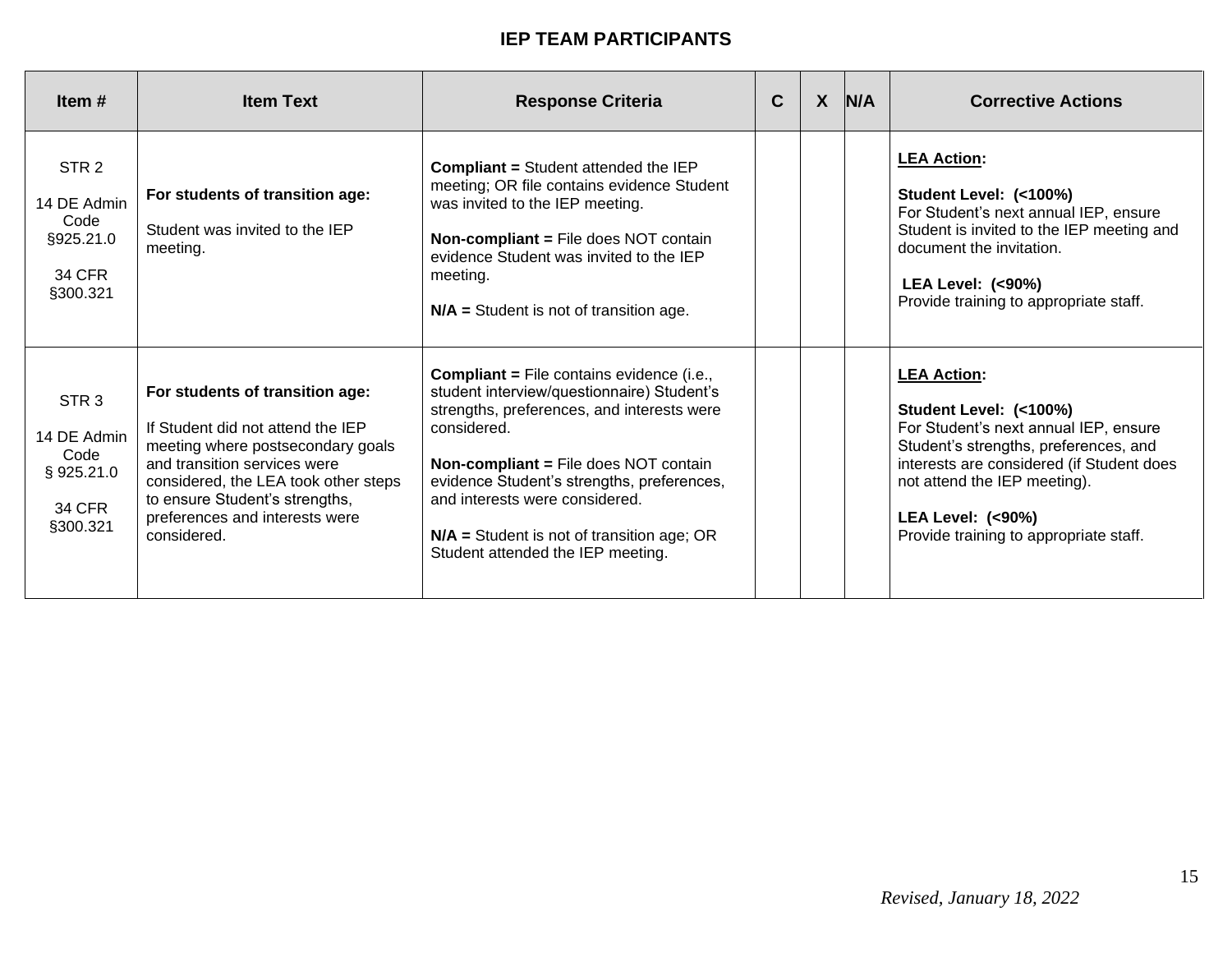| Item $#$                                                                                              | <b>Item Text</b>                                                                                                                                                                                                                                             | <b>Response Criteria</b>                                                                                                                                                                                                                                                                                                                                                                                                                                                                                                                                                                                                                                                                                                                                    | C | $\boldsymbol{X}$ | N/A | <b>Corrective Actions</b>                                                                                                                                                                                                                                                           |
|-------------------------------------------------------------------------------------------------------|--------------------------------------------------------------------------------------------------------------------------------------------------------------------------------------------------------------------------------------------------------------|-------------------------------------------------------------------------------------------------------------------------------------------------------------------------------------------------------------------------------------------------------------------------------------------------------------------------------------------------------------------------------------------------------------------------------------------------------------------------------------------------------------------------------------------------------------------------------------------------------------------------------------------------------------------------------------------------------------------------------------------------------------|---|------------------|-----|-------------------------------------------------------------------------------------------------------------------------------------------------------------------------------------------------------------------------------------------------------------------------------------|
| LRE <sub>1</sub><br>14 DE Admin<br>Code<br>§923.16.0<br><b>34 CFR</b><br>§300.116<br>APR <sub>5</sub> | <b>Current placement decision made</b><br>by a group of persons (IEP team),<br>including the parents and other<br>persons knowledgeable about<br>Student, the meaning of the evaluation<br>data, and placement options.                                      | <b>Compliant = The IEP documents all required</b><br>participants for placement decision.<br>Non-compliant = The IEP does NOT<br>document all required participants for<br>placement decision.                                                                                                                                                                                                                                                                                                                                                                                                                                                                                                                                                              |   |                  |     | <b>LEA Action:</b><br>Student Level: (<100%)<br>Convene the IEP team with all required<br>participants to re-determine placement.<br><b>LEA Level: (&lt;90%)</b><br>Provide training to appropriate staff.                                                                          |
| <b>STR 10</b><br>14 DE Admin<br>Code §<br>925.21                                                      | For a student of transition age who<br>is, or may be, participating in a<br>career and technical education<br>program:<br>A career technical education teacher<br>of the Student, or a career technical<br>teacher coordinator, attended the IEP<br>meeting. | <b>Compliant = A career technical education</b><br>teacher of the Student, or a career technical<br>teacher coordinator, attended the IEP team<br>meeting; OR technical education teacher was<br>excused with prior written consent of parent<br>and LEA and teacher provided written input<br>into the development of the IEP prior to<br>meeting.<br><b>Non-compliant = <math>A</math> career technical</b><br>education teacher of the Student, or a career<br>technical teacher coordinator did NOT attend<br>the IEP team meeting AND no evidence of<br>proper excusal and written input.<br>$N/A$ = Student is not of transition age; OR<br>Student is of transition age, and will not<br>participate in a career and technical<br>education program. |   |                  |     | <b>LEA Action:</b><br>Student Level: (<100%)<br>Convene the IEP team with the required<br>career technical education teacher of the<br>Student, or career technical teacher<br>coordinator, in attendance.<br><b>LEA Level: (&lt;90%)</b><br>Provide training to appropriate staff. |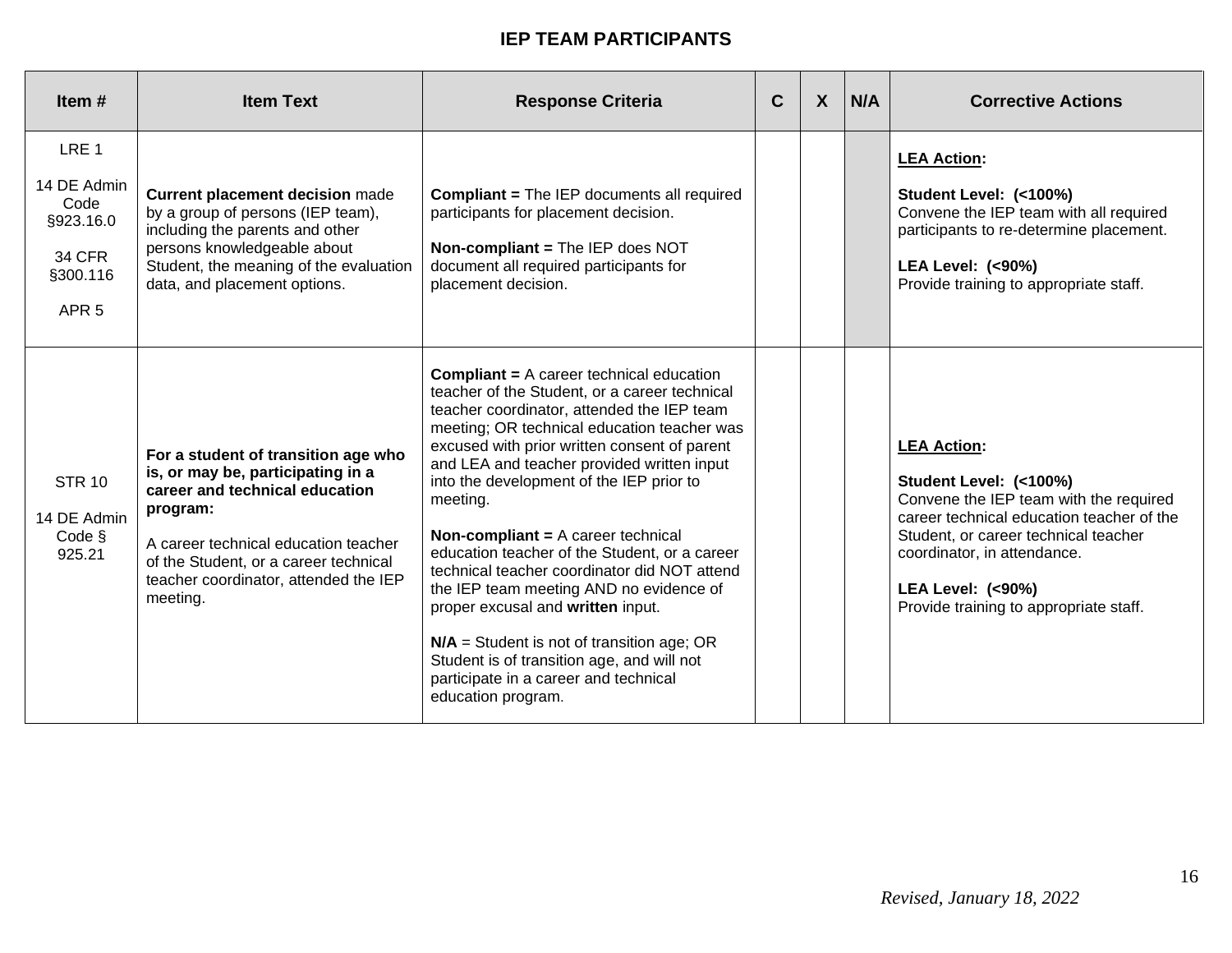| Item $#$                                                                           | <b>Item Text</b>                                                                                                                                                     | <b>Response Criteria</b>                                                                                                                                                                                                                                                                                                              | $\mathbf C$ | $\boldsymbol{X}$ | N/A | <b>Corrective Actions</b>                                                                                                                                                                                                                                                |
|------------------------------------------------------------------------------------|----------------------------------------------------------------------------------------------------------------------------------------------------------------------|---------------------------------------------------------------------------------------------------------------------------------------------------------------------------------------------------------------------------------------------------------------------------------------------------------------------------------------|-------------|------------------|-----|--------------------------------------------------------------------------------------------------------------------------------------------------------------------------------------------------------------------------------------------------------------------------|
| STR <sub>4a</sub><br>14 DE Admin<br>Code<br>§925.21.0<br><b>34 CFR</b><br>§300.320 | For students of transition age:<br>Age appropriate transition<br>assessments were conducted<br>annually related to postsecondary:<br>Employment<br>$\bullet$         | <b>Compliant = File contains evidence (date</b><br>administered and results listed) of age<br>appropriate transition assessment(s)<br>conducted annually.<br><b>Non-compliant = File does NOT contain</b><br>evidence of age appropriate transition<br>assessment(s) conducted annually.<br>$N/A$ = Student is not of transition age. |             |                  |     | Student Level: (<100%)<br>Promptly conduct age appropriate<br>transition assessment(s) and revise<br>postsecondary IEP goals, if appropriate.<br><b>LEA Level: (&lt;90%)</b><br>Provide training to appropriate staff.<br>Provide documentation of the above to<br>DDOE. |
| STR <sub>4b</sub><br>14 DE Admin<br>Code<br>§925.21.0<br><b>34 CFR</b><br>§300.320 | For students of transition age:<br>Age appropriate transition<br>assessments were conducted<br>annually related to postsecondary:<br>Education/Training<br>$\bullet$ | <b>Compliant = File contains evidence (date</b><br>administered and results listed) of age<br>appropriate transition assessment(s)<br>conducted annually.<br><b>Non-compliant = File does NOT contain</b><br>evidence of age appropriate transition<br>assessment(s) conducted annually.<br>$N/A$ = Student is not of transition age. |             |                  |     | Student Level: (<100%)<br>Promptly conduct age appropriate<br>transition assessment(s) and revise<br>postsecondary IEP goals, if appropriate.<br><b>LEA Level: (&lt;90%)</b><br>Provide training to appropriate staff.<br>Provide documentation of the above to<br>DDOE. |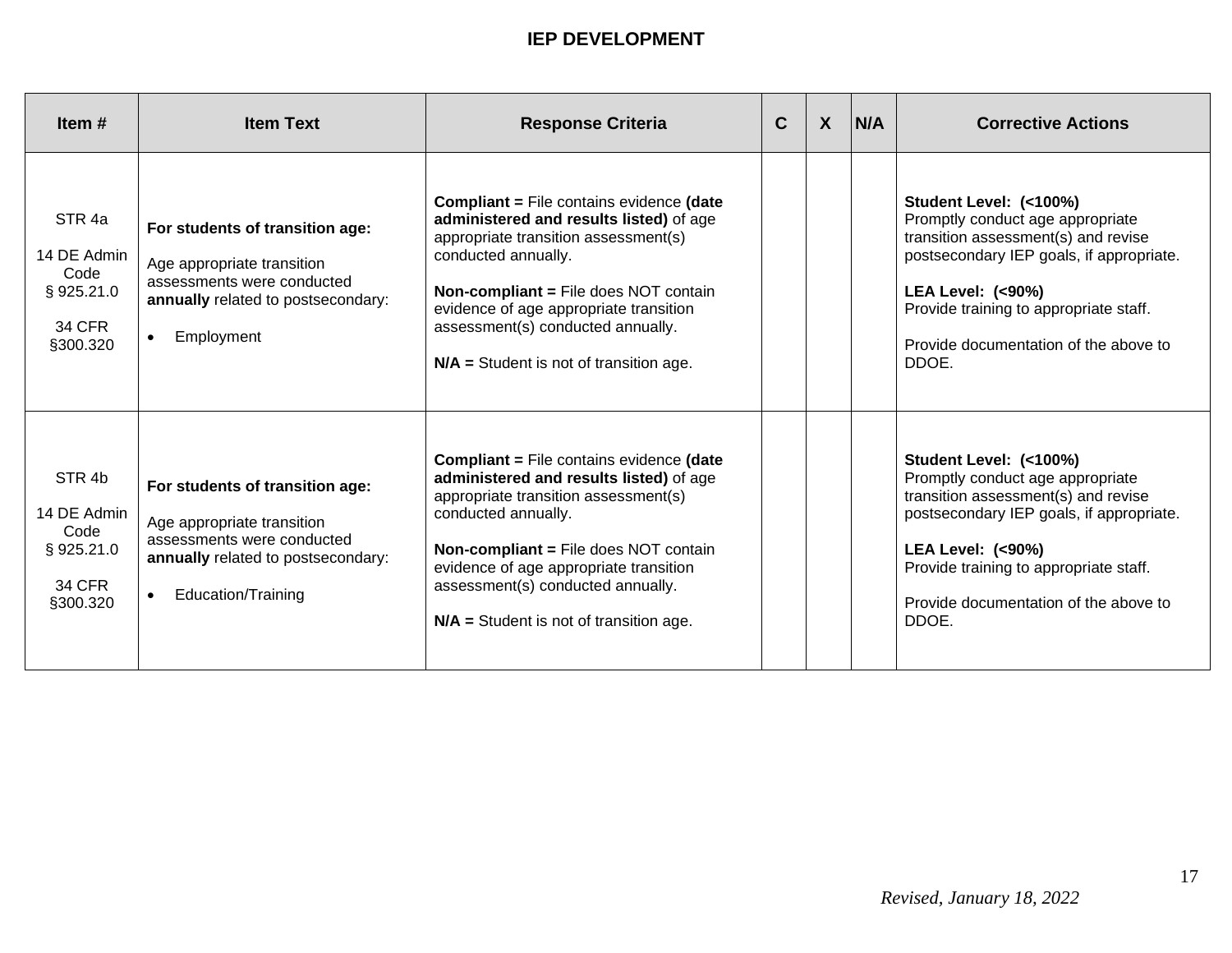| Item $#$                                                                           | <b>Item Text</b>                                                                                                                                                                          | <b>Response Criteria</b>                                                                                                                                                                                                                                                                                                      | C | $\boldsymbol{X}$ | N/A | <b>Corrective Actions</b>                                                                                                                                                                                                                                                |
|------------------------------------------------------------------------------------|-------------------------------------------------------------------------------------------------------------------------------------------------------------------------------------------|-------------------------------------------------------------------------------------------------------------------------------------------------------------------------------------------------------------------------------------------------------------------------------------------------------------------------------|---|------------------|-----|--------------------------------------------------------------------------------------------------------------------------------------------------------------------------------------------------------------------------------------------------------------------------|
| STR <sub>4c</sub><br>14 DE Admin<br>Code<br>§925.21.0<br><b>34 CFR</b><br>§300.320 | For students of transition age:<br>Age appropriate transition<br>assessments were conducted<br>annually related to postsecondary:<br>Independent living skills<br>$\bullet$               | <b>Compliant = File contains evidence (date</b><br>administered and results listed) of age<br>appropriate transition assessment(s)<br>conducted annually.<br>Non-compliant = File does NOT contain<br>evidence of age appropriate transition<br>assessment(s) conducted annually.<br>$NA$ = Student is not of transition age. |   |                  |     | Student Level: (<100%)<br>Promptly conduct age appropriate<br>transition assessment(s) and revise<br>postsecondary IEP goals, if appropriate.<br><b>LEA Level: (&lt;90%)</b><br>Provide training to appropriate staff.<br>Provide documentation of the above to<br>DDOE. |
| <b>STR 11</b><br>19 DE Admin<br>Code<br>§925.20.2.2.1                              | For students of transition age:<br>The IEP documents the IEP team<br>discussion of employment options with<br>children and parents consistent with<br>Delaware's Employment First Policy. | <b>Compliant = File contains evidence of the</b><br>discussion of employment options and<br>Delaware's Employment First Policy.<br><b>Non-compliant = File does NOT contain</b><br>evidence of the discussion of employment<br>options and Delaware's Employment First<br>Policy.<br>$NA$ = Student is not of transition age. |   |                  |     | Student Level: (<100%)<br>Convene an IEP team meeting to discuss<br>employment options and Delaware's<br><b>Employment First Policy.</b><br><b>LEA Level: (&lt;90%)</b><br>Provide training to appropriate staff.<br>Provide documentation of the above to<br>DDOE.      |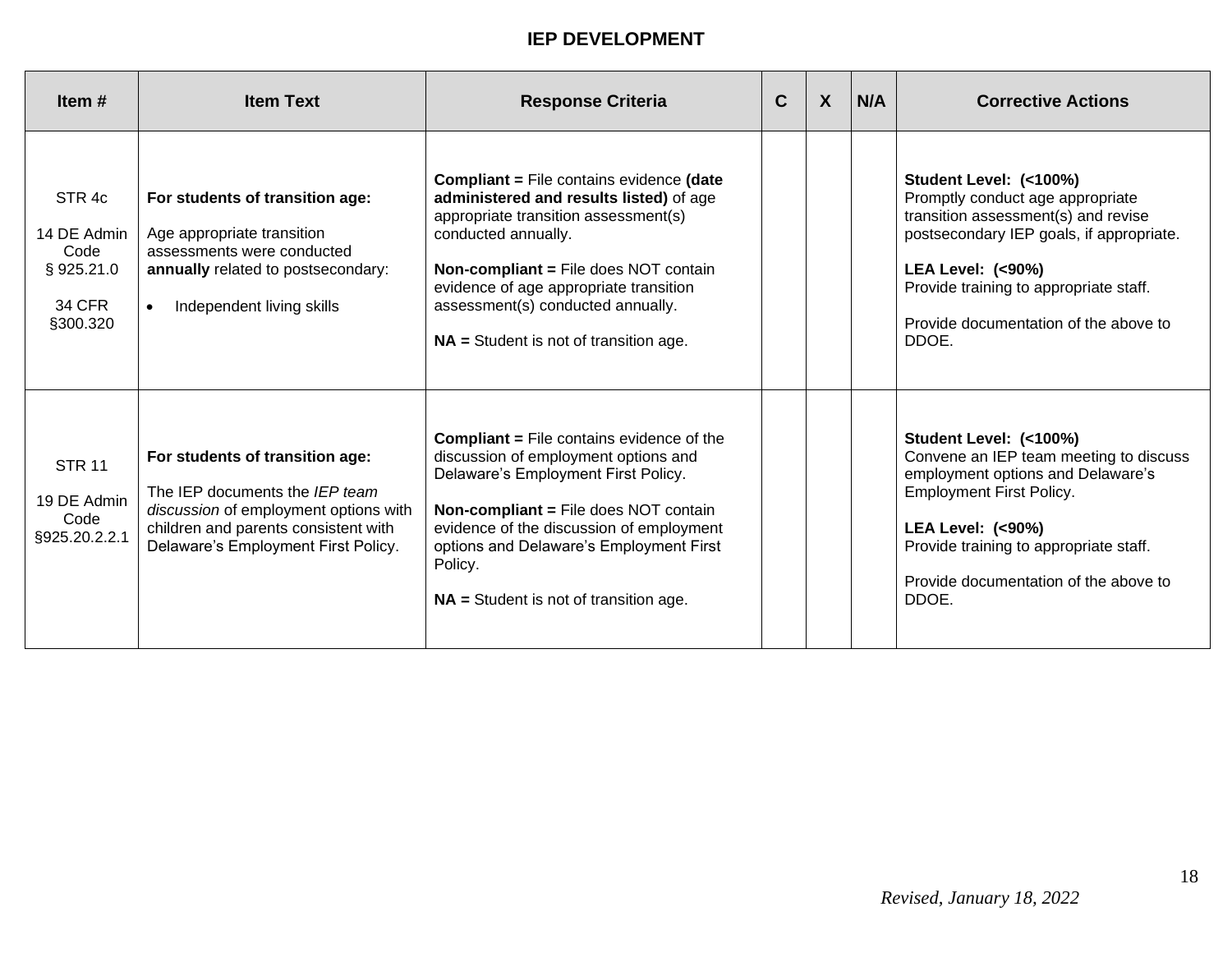| Item $#$                                                                 | <b>Item Text</b>                                                                                                                                                                     | <b>Response Criteria</b>                                                                                                                                                                                                                                         | $\mathbf C$ | $\boldsymbol{X}$ | N/A | <b>Corrective Actions</b>                                                                                                                                               |
|--------------------------------------------------------------------------|--------------------------------------------------------------------------------------------------------------------------------------------------------------------------------------|------------------------------------------------------------------------------------------------------------------------------------------------------------------------------------------------------------------------------------------------------------------|-------------|------------------|-----|-------------------------------------------------------------------------------------------------------------------------------------------------------------------------|
| IEP <sub>6</sub><br>14 DE Admin<br>Code<br>§925.20<br>34 CFR<br>§300.320 | IEP contains statement of how<br>Student's disability affects Student's<br>involvement and progress in general<br>education curriculum.                                              | <b>Compliant = IEP contains required</b><br>statement.<br><b>Non-compliant = IEP does NOT contain</b><br>required statement.                                                                                                                                     |             |                  |     | <b>LEA Action:</b><br>Student Level: (<100%)<br>Revise IEP to include required statement.<br><b>LEA Level: (&lt;90%)</b><br>Provide training to appropriate staff.      |
| LRE 2<br>14 DE Admin<br>Code<br>§925.20<br>34 CFR<br>§300.320            | IEP contains explanation of the<br>extent, if any, to which Student will not<br>participate with non-disabled children<br>in extra-curricular and other non-<br>academic activities. | <b>Compliant = IEP contains required</b><br>explanation.<br><b>Non-compliant = IEP does NOT contain</b><br>required explanation.<br>$N/A$ = Student is participating with non-<br>disabled children in extra-curricular and/or<br>other non-academic activities. |             |                  |     | <b>LEA Action:</b><br>Student Level: (<100%)<br>Revise IEP to include required<br>explanation.<br><b>LEA Level: (&lt;90%)</b><br>Provide training to appropriate staff. |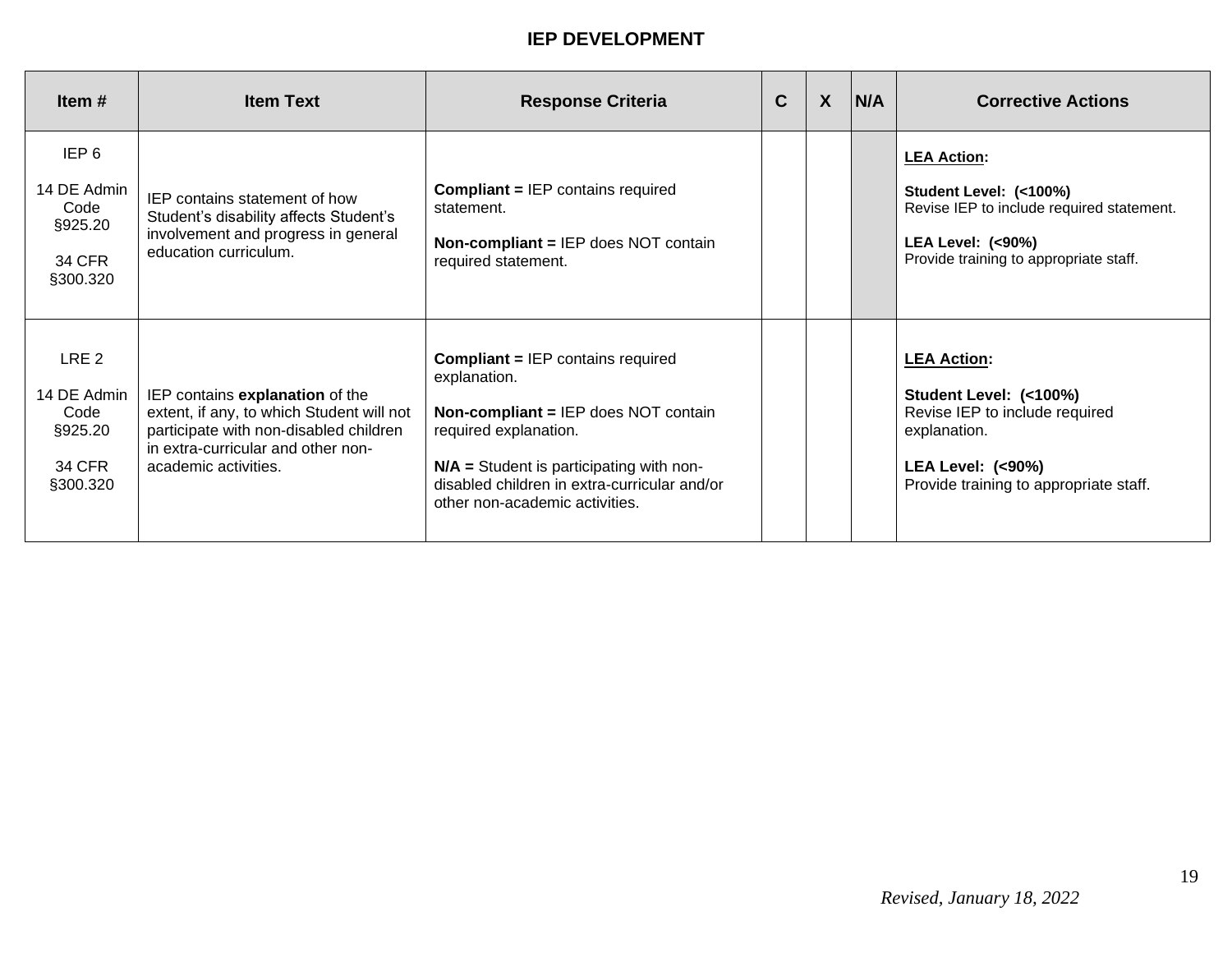| Item $#$                                                        | <b>Item Text</b>                                                                                                                                 | <b>Response Criteria</b>                                                                                                                                                                                                                                                                                                               | $\mathbf{C}$ | $\boldsymbol{X}$ | N/A | <b>Corrective Actions</b>                                                                                                                                                                                        |
|-----------------------------------------------------------------|--------------------------------------------------------------------------------------------------------------------------------------------------|----------------------------------------------------------------------------------------------------------------------------------------------------------------------------------------------------------------------------------------------------------------------------------------------------------------------------------------|--------------|------------------|-----|------------------------------------------------------------------------------------------------------------------------------------------------------------------------------------------------------------------|
| IEP 7<br>14 DE Admin<br>Code<br>§925.24.2<br>34 CFR<br>§300.324 | <b>Special Factors in IEP:</b><br>For a student who has<br>communication needs:<br>The IEP team considered the<br>Student's communication needs. | <b>Compliant = Special Factors box is checked</b><br>"Yes" or "No" reflecting consideration of<br>Student's communication needs.<br><b>Non-compliant = Special Factors box is NOT</b><br>checked "Yes" or "No."                                                                                                                        |              |                  |     | <b>LEA Action:</b><br>Student Level: (<100%)<br>Convene the IEP team to consider special<br>factors and revise the IEP, if appropriate.<br><b>LEA Level: (&lt;90%)</b><br>Provide training to appropriate staff. |
| IEP 8<br>14 DE Admin<br>Code<br>§925.24.0<br>34 CFR<br>§300.324 | <b>Special Factors in IEP:</b><br>For a student who has<br>communication needs:<br>Communication needs are addressed<br>in the IEP.              | <b>Compliant = The IEP team determined</b><br>Student has communication needs and the<br>needs are addressed in the IEP.<br>Non-compliant = The IEP team determined<br>Student has communication needs and the<br>needs are NOT addressed in the IEP.<br>$N/A$ = The IEP team determined Student does<br>not have communication needs. |              |                  |     | <b>LEA Action:</b><br>Student Level: (<100%)<br>Convene the IEP team to address<br>identified needs in the IEP.<br><b>LEA Level: (&lt;90%)</b><br>Provide training to appropriate staff.                         |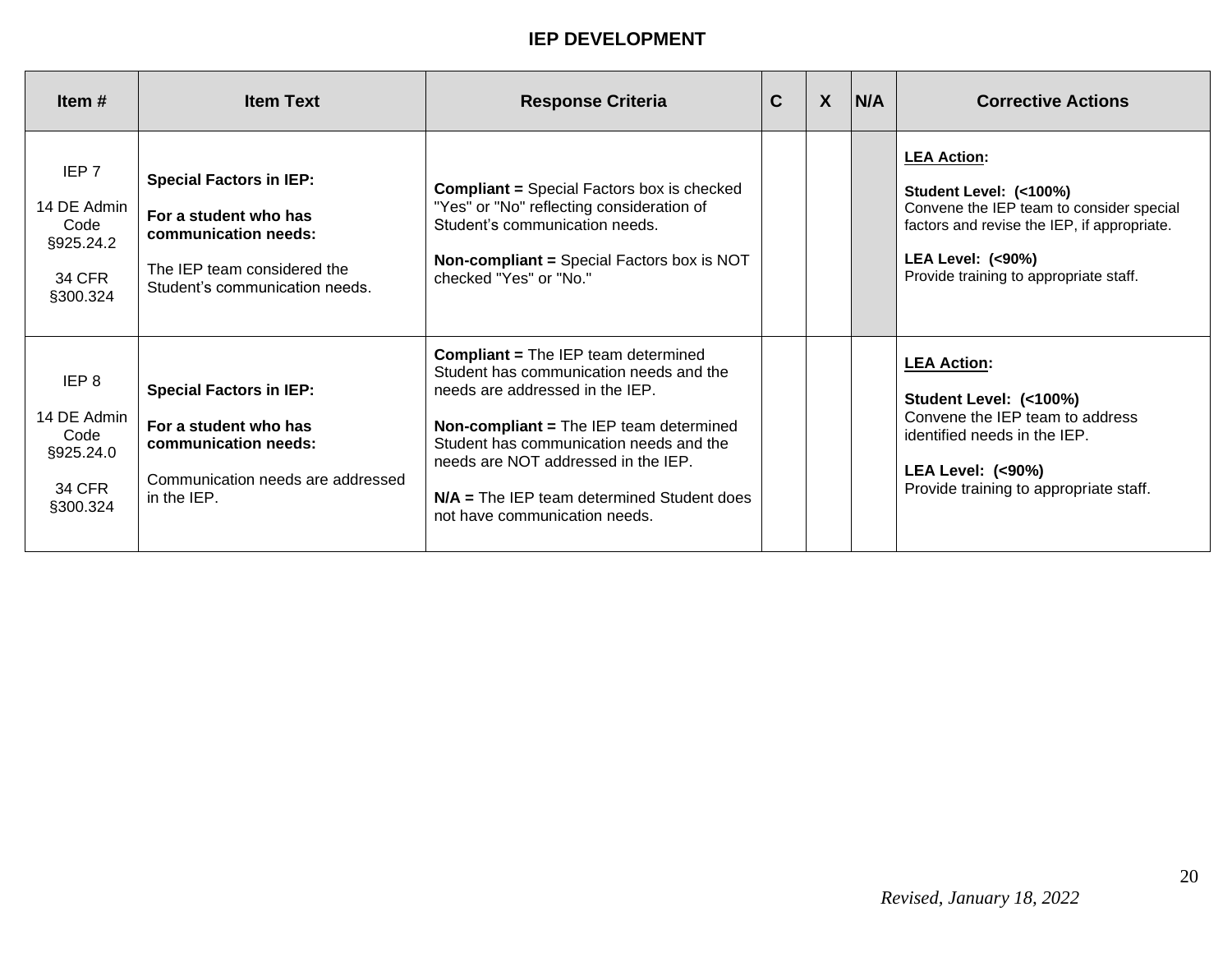| Item $#$                                                                          | <b>Item Text</b>                                                                                                                                            | <b>Response Criteria</b>                                                                                                                                                                                                                                                                                                                                                                                                                                        | $\mathbf C$ | $\boldsymbol{X}$ | <b>N/A</b> | <b>Corrective Actions</b>                                                                                                                                                                                        |
|-----------------------------------------------------------------------------------|-------------------------------------------------------------------------------------------------------------------------------------------------------------|-----------------------------------------------------------------------------------------------------------------------------------------------------------------------------------------------------------------------------------------------------------------------------------------------------------------------------------------------------------------------------------------------------------------------------------------------------------------|-------------|------------------|------------|------------------------------------------------------------------------------------------------------------------------------------------------------------------------------------------------------------------|
| IEP <sub>9</sub><br>14 DE Admin<br>Code<br>§925.24.0<br><b>34 CFR</b><br>§300.324 | <b>Special Factors in IEP:</b><br>For a student who is blind or<br>visually impaired:<br>The IEP team considered Student's<br>need for Braille instruction. | <b>Compliant = Special Factors box is checked</b><br>"Yes" or "No" reflecting IEP team's discussion<br>of Student's Braille instruction.<br><b>Non-compliant</b> = Special Factors box is NOT<br>checked "Yes" or "No"                                                                                                                                                                                                                                          |             |                  |            | <b>LEA Action:</b><br>Student Level: (<100%)<br>Convene the IEP team to consider special<br>factors and revise the IEP, if appropriate.<br><b>LEA Level: (&lt;90%)</b><br>Provide training to appropriate staff. |
| <b>IEP 10</b><br>14 DE Admin<br>Code<br>§925.24.0<br><b>34 CFR</b><br>§300.324    | <b>Special Factors in IEP:</b><br>For a student who is blind or<br>visually impaired:<br>The Braille instruction needs are<br>addressed in the IEP.         | <b>Compliant = The IEP team determined</b><br>Student has needs for Braille instruction, and<br>the needs are addressed in the IEP OR<br>explanation is provided as to why Braille<br>instruction will not be provided.<br><b>Non-compliant = Braille instruction and the</b><br>needs are NOT addressed in the IEP OR no<br>explanation is given as to why Braille<br>instruction is not being provided.<br>$N/A$ = Student is not blind or visually impaired. |             |                  |            | <b>LEA Action:</b><br>Student Level: (<100%)<br>Convene the IEP team to address identified<br>needs in the IEP.<br><b>LEA Level: (&lt;90%)</b><br>Provide training to appropriate staff.                         |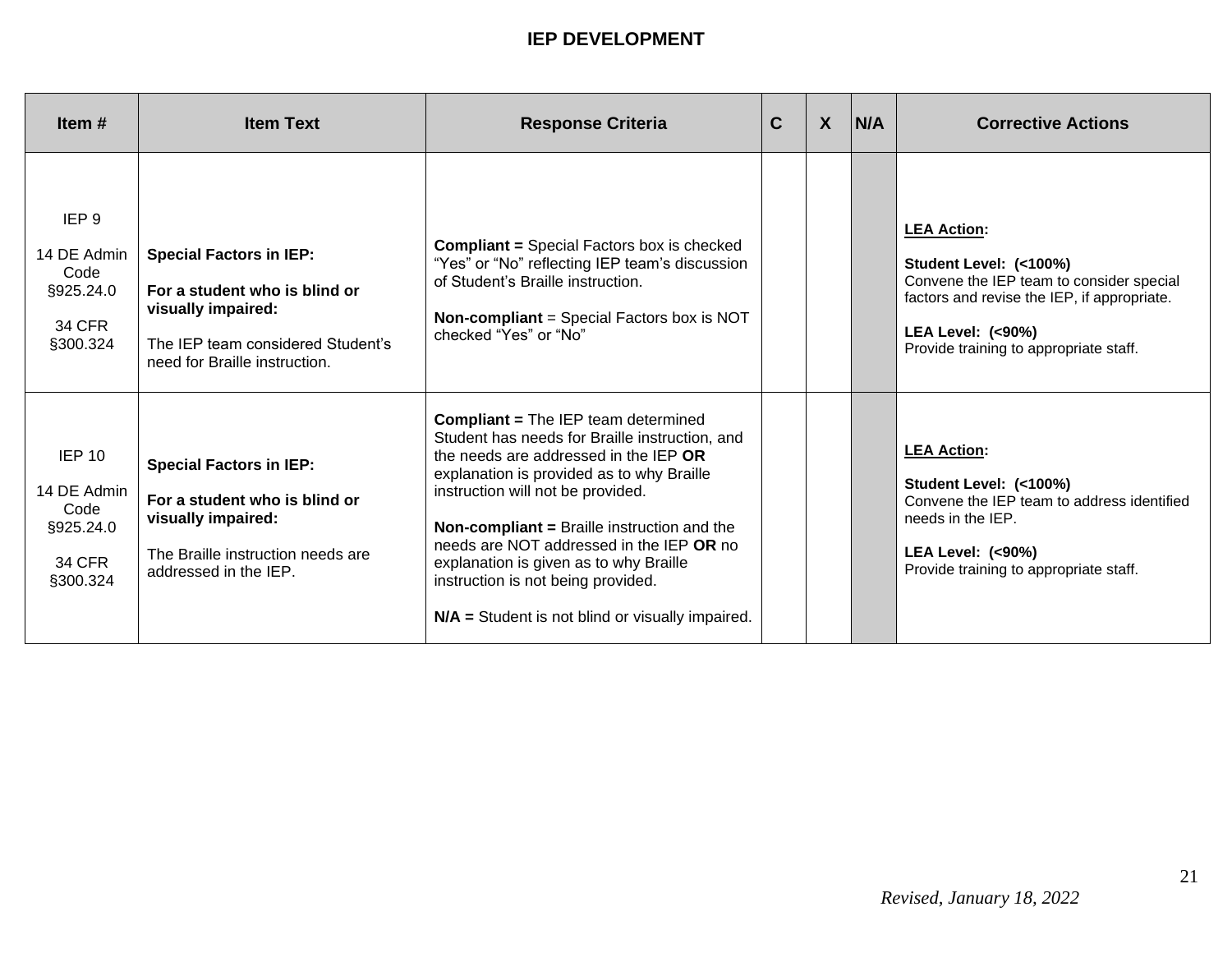| Item $#$                                                                           | <b>Item Text</b>                                                                                                                                             | <b>Response Criteria</b>                                                                                                                                                                                                                                                                                                                 | C | $\boldsymbol{X}$ | <b>IN/A</b> | <b>Corrective Actions</b>                                                                                                                                                                                        |
|------------------------------------------------------------------------------------|--------------------------------------------------------------------------------------------------------------------------------------------------------------|------------------------------------------------------------------------------------------------------------------------------------------------------------------------------------------------------------------------------------------------------------------------------------------------------------------------------------------|---|------------------|-------------|------------------------------------------------------------------------------------------------------------------------------------------------------------------------------------------------------------------|
| <b>IEP 11</b><br>14 DE Admin<br>Code<br>§925.24.0<br><b>34 CFR</b><br>§300.324     | <b>Special Factors in IEP:</b><br>For a student who is deaf or hard of<br>hearing:<br>The IEP team considered Student's<br>language and communication needs. | <b>Compliant = Special Factors box is checked</b><br>"Yes" or "No" reflecting consideration of<br>Student's language and communication<br>needs.<br><b>Non-compliant = Special Factors box is NOT</b><br>checked "Yes" or "No."                                                                                                          |   |                  |             | <b>LEA Action:</b><br>Student Level: (<100%)<br>Convene the IEP team to consider special<br>factors and revise the IEP, if appropriate.<br><b>LEA Level: (&lt;90%)</b><br>Provide training to appropriate staff. |
| IEP <sub>12</sub><br>14 DE Admin<br>Code<br>§925.24.0<br><b>34 CFR</b><br>§300.324 | <b>Special Factors in IEP:</b><br>For a student who is deaf or hard of<br>hearing:<br>The language and communication<br>needs are addressed in the IEP.      | <b>Compliant = The IEP team determined</b><br>Student has language and communication<br>needs and the needs are addressed in the<br>IEP.<br>Non-compliant = The IEP team determined<br>Student has language and communication<br>needs and the needs are NOT addressed in<br>the IEP.<br>$N/A$ = Student is not deaf or hard of hearing. |   |                  |             | <b>LEA Action:</b><br>Student Level: (<100%)<br>Convene the IEP team to address identified<br>needs in the IEP.<br><b>LEA Level: (&lt;90%)</b><br>Provide training to appropriate staff.                         |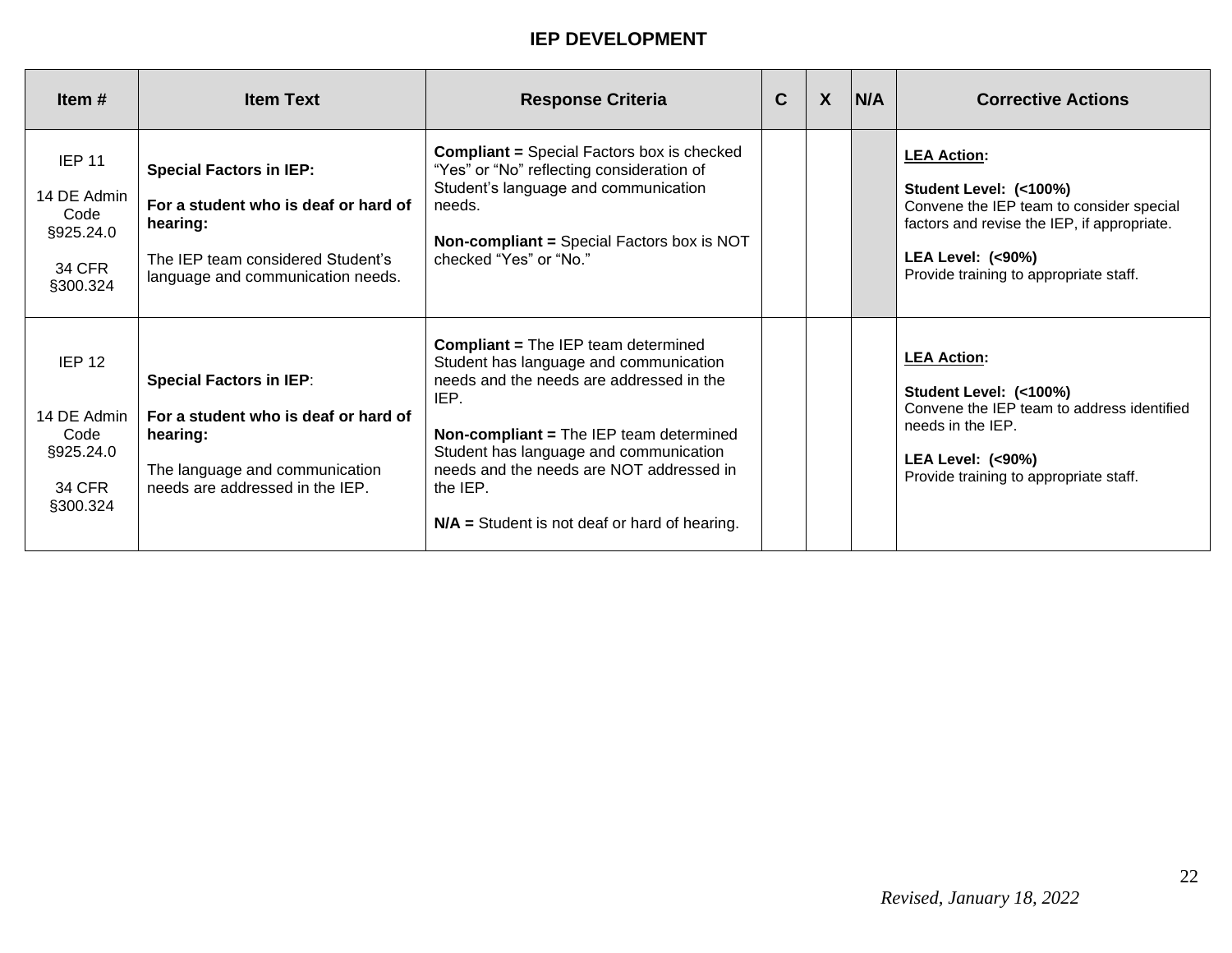| Item $#$                                                                           | <b>Item Text</b>                                                                                                                                                                                    | <b>Response Criteria</b>                                                                                                                                                                                                                                                                                        | $\mathbf C$ | $\mathsf{X}$ | N/A | <b>Corrective Actions</b>                                                                                                                                                                                        |
|------------------------------------------------------------------------------------|-----------------------------------------------------------------------------------------------------------------------------------------------------------------------------------------------------|-----------------------------------------------------------------------------------------------------------------------------------------------------------------------------------------------------------------------------------------------------------------------------------------------------------------|-------------|--------------|-----|------------------------------------------------------------------------------------------------------------------------------------------------------------------------------------------------------------------|
| <b>IEP 13</b><br>DE Admin<br>Code<br>§925.24.0<br><b>34 CFR</b><br>§300.324        | <b>Special Factors in IEP:</b><br>For a student with limited English<br>proficiency:<br>The IEP team considered Student's<br>language needs.                                                        | <b>Compliant = Special Factors box is checked</b><br>"Yes" or "No" reflecting consideration of<br>Student's language needs.<br><b>Non-compliant = Special Factors box is NOT</b><br>checked "Yes" or "No."                                                                                                      |             |              |     | <b>LEA Action:</b><br>Student Level: (<100%)<br>Convene the IEP team to consider special<br>factors and revise the IEP, if appropriate.<br><b>LEA Level: (&lt;90%)</b><br>Provide training to appropriate staff. |
| IEP <sub>14</sub><br>14 DE Admin<br>Code<br>§925.24.0<br><b>34 CFR</b><br>§300.324 | <b>Special Factors in IEP:</b><br>For a student with limited English<br>proficiency:<br>The language needs are addressed in<br>the IEP.                                                             | <b>Compliant = The IEP team determined</b><br>Student has language needs and the needs<br>are addressed in the IEP.<br><b>Non-compliant = The IEP team determined</b><br>Student has language needs and the needs<br>are NOT addressed in the IEP.<br>$N/A$ = Student is not of limited English<br>proficiency. |             |              |     | <b>LEA Action:</b><br>Student Level: (<100%)<br>Convene the IEP team to address identified<br>needs in the IEP.<br>LEA Level: (90%)<br>Provide training to appropriate staff.                                    |
| <b>IEP 15</b><br>14 DE Admin<br>Code<br>§925.24.0<br><b>34 CFR</b><br>§300.324     | <b>Special Factors in IEP:</b><br>For a student whose behavior<br>impedes learning:<br>The IEP team considered Student's<br>needs for positive behavior<br>interventions, supports, and strategies. | <b>Compliant = Special Factors box is checked</b><br>"Yes" or "No" reflecting consideration of<br>Student's needs for behavior interventions,<br>supports, and strategies.<br>Non-compliant = Special Factors box is NOT<br>checked "Yes" or "No."                                                              |             |              |     | <b>LEA Action:</b><br>Student Level: (<100%)<br>Convene the IEP team to consider special<br>factors and revise the IEP, if appropriate.<br><b>LEA Level: (&lt;90%)</b><br>Provide training to appropriate staff. |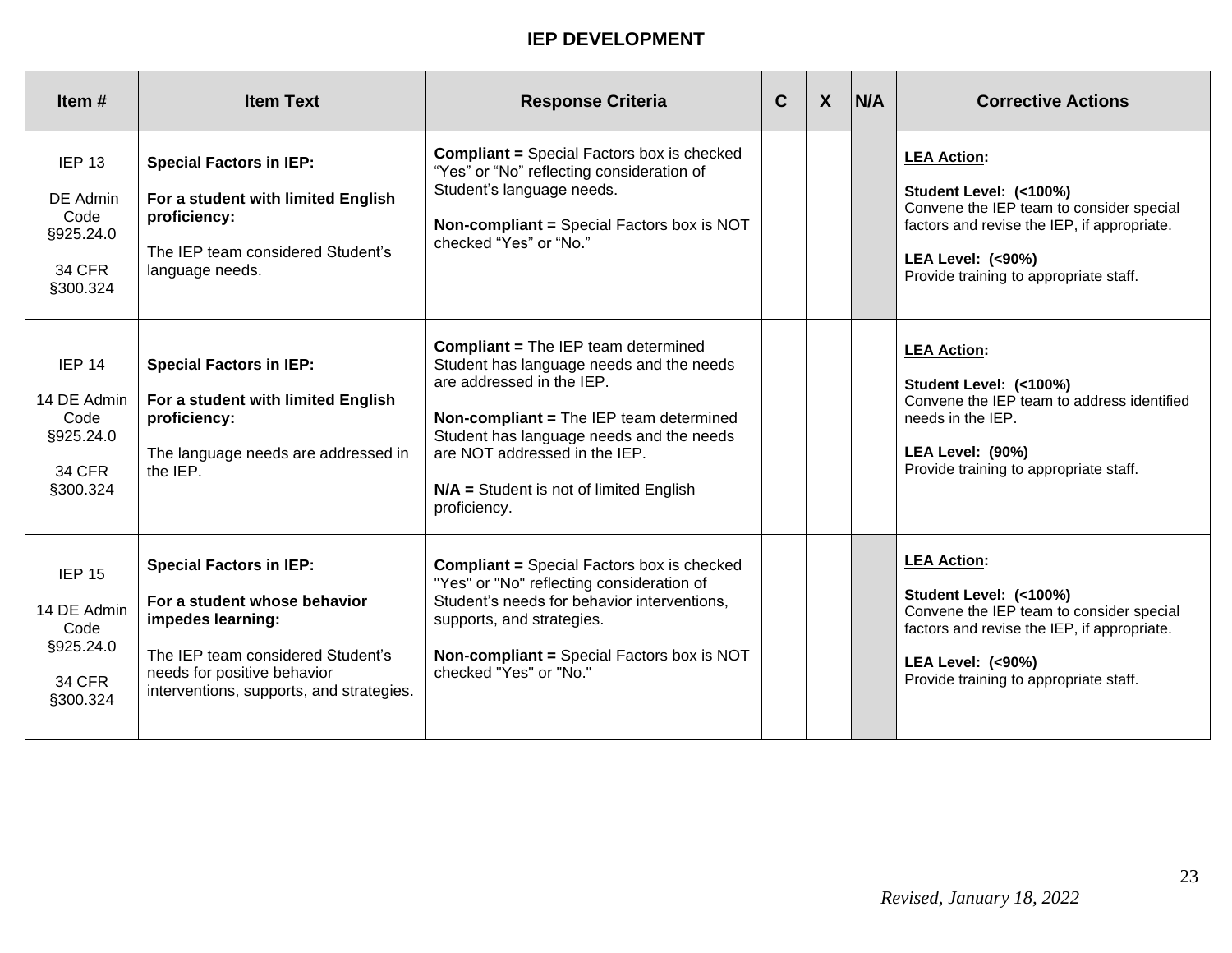| Item $#$                                                                           | <b>Item Text</b>                                                                                                                                                                                | <b>Response Criteria</b>                                                                                                                                                                                                                                                                                                            | C. | $\mathsf{X}$ | <b>N/A</b> | <b>Corrective Actions</b>                                                                                                                                                                                        |
|------------------------------------------------------------------------------------|-------------------------------------------------------------------------------------------------------------------------------------------------------------------------------------------------|-------------------------------------------------------------------------------------------------------------------------------------------------------------------------------------------------------------------------------------------------------------------------------------------------------------------------------------|----|--------------|------------|------------------------------------------------------------------------------------------------------------------------------------------------------------------------------------------------------------------|
| <b>IEP 16</b><br>14 DE Admin<br>Code<br>§925.24.0<br><b>34 CFR</b><br>§300.324     | <b>Special Factors in IEP:</b><br>For a student whose behavior<br>impedes learning:<br>The behavior needs are addressed in<br>the IEP.                                                          | <b>Compliant = The IEP team determined</b><br>Student has behavior needs and the needs<br>are addressed in the IEP.<br>Non-compliant = The IEP team determined<br>Student has behavior needs and the needs<br>are NOT addressed in the IEP.<br>$N/A$ = Student does not have behavior needs.                                        |    |              |            | <b>LEA Action:</b><br>Student Level: (<100%)<br>Convene the IEP team to address identified<br>needs in IEP.<br><b>LEA Level: (&lt;90%)</b><br>Provide training to appropriate staff.                             |
| <b>IEP 17</b><br>14 DE Admin<br>Code<br>§925.24.0<br><b>34 CFR</b><br>§300.324     | <b>Special Factors in IEP:</b><br>For a student who has assistive<br>technology needs:<br>The IEP team considered the need for<br>assistive technology devices and<br>services for the Student. | <b>Compliant = Special Factors box is checked</b><br>"Yes" or "No" reflecting consideration of<br>Student's assistive technology needs.<br><b>Non-compliant = Special Factors box is NOT</b><br>checked "Yes" or "No."                                                                                                              |    |              |            | <b>LEA Action:</b><br>Student Level: (<100%)<br>Convene the IEP team to consider special<br>factors and revise the IEP, if appropriate.<br><b>LEA Level: (&lt;90%)</b><br>Provide training to appropriate staff. |
| IEP <sub>18</sub><br>14 DE Admin<br>Code<br>§925.24.0<br><b>34 CFR</b><br>§300.324 | <b>Special Factors in IEP:</b><br>For a student who has assistive<br>technology needs:<br>The assistive technology needs are<br>addressed in the IEP.                                           | <b>Compliant = The IEP team determined</b><br>Student has assistive technology needs and<br>the needs are addressed in the IEP.<br>Non-compliant = The IEP team determined<br>Student has assistive technology needs and<br>the needs are NOT addressed in the IEP.<br>$N/A$ = Student does not have assistive<br>technology needs. |    |              |            | <b>LEA Action:</b><br>Student Level: (<100%)<br>Convene the IEP team to address identified<br>needs in the IEP.<br><b>LEA Level: (&lt;90%)</b><br>Provide training to appropriate staff.                         |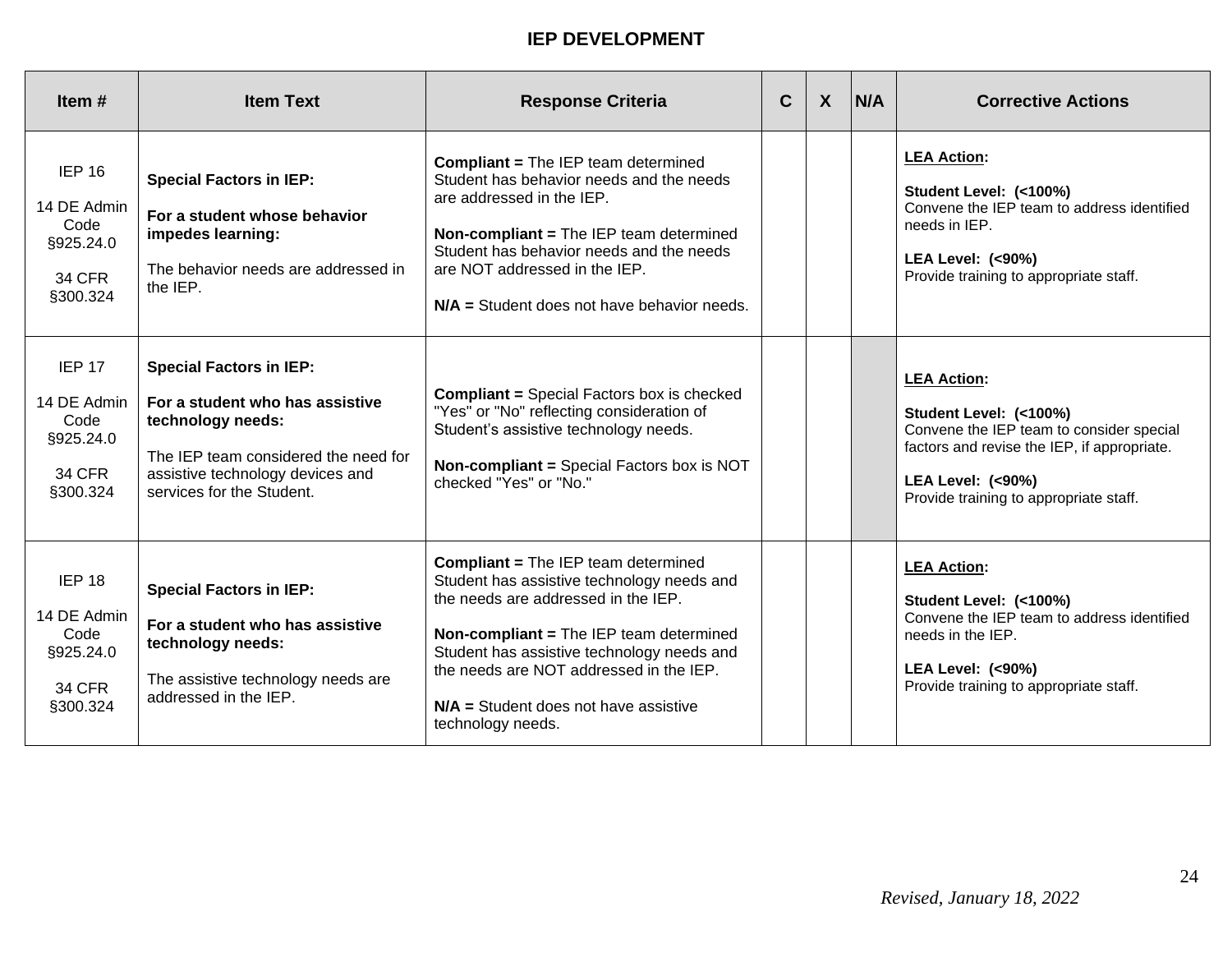| Item $#$                                                                       | <b>Item Text</b>                                                                                                                                                                                                                                                           | <b>Response Criteria</b>                                                                                                                                                                                                                                                                                                                                                                                                                                                      | C | $\boldsymbol{X}$ | IN/A | <b>Corrective Actions</b>                                                                                                                                                                                     |
|--------------------------------------------------------------------------------|----------------------------------------------------------------------------------------------------------------------------------------------------------------------------------------------------------------------------------------------------------------------------|-------------------------------------------------------------------------------------------------------------------------------------------------------------------------------------------------------------------------------------------------------------------------------------------------------------------------------------------------------------------------------------------------------------------------------------------------------------------------------|---|------------------|------|---------------------------------------------------------------------------------------------------------------------------------------------------------------------------------------------------------------|
| IEP 19<br>14 DE Admin<br>Code<br>§925.24.0<br><b>34 CFR</b><br>§300.172        | <b>Special Factors in IEP:</b><br>For a student who has difficulty<br>accessing and/or using grade-level<br>textbooks and other core materials<br>in standard print formats:<br>The IEP team considered Student's<br>needs for interventions, supports, and<br>strategies. | <b>Compliant = Special Factors box is checked</b><br>"Yes" or "No" reflecting consideration of<br>Student's needs for interventions, supports,<br>and strategies.<br><b>Non-compliant = Special Factors box is NOT</b><br>checked "Yes" or "No."<br>$N/A$ = Student is of preschool age with a<br>Preschool IEP.                                                                                                                                                              |   |                  |      | <b>LEA Action:</b><br>Student Level: (<100%)<br>Convene IEP team to consider special<br>factors, and revise the IEP, if appropriate.<br><b>LEA Level: (&lt;90%)</b><br>Provide training to appropriate staff. |
| <b>IEP 20</b><br>14 DE Admin<br>Code<br>§925.24.0<br><b>34 CFR</b><br>§300.172 | <b>Special Factors in IEP:</b><br>For a student who has difficulty<br>accessing and/or using grade-level<br>textbooks and other core materials<br>in standard print formats:<br>The interventions, supports, and<br>strategies are addressed in the IEP.                   | <b>Compliant = The IEP team determined</b><br>Student has needs for interventions, supports<br>and strategies, and the needs are addressed<br>in the IEP.<br>Non-compliant = The IEP team determined<br>Student has needs for interventions, supports<br>and strategies, and the needs are NOT<br>addressed in the IEP.<br>$N/A$ = Student does not have difficulty<br>accessing and/or using grade-level textbooks<br>and other core materials in standard print<br>formats. |   |                  |      | <b>LEA Action:</b><br>Student Level: (<100%)<br>Convene IEP team to address identified<br>need in IEP.<br><b>LEA Level: (&lt;90%)</b><br>Provide training to appropriate staff.                               |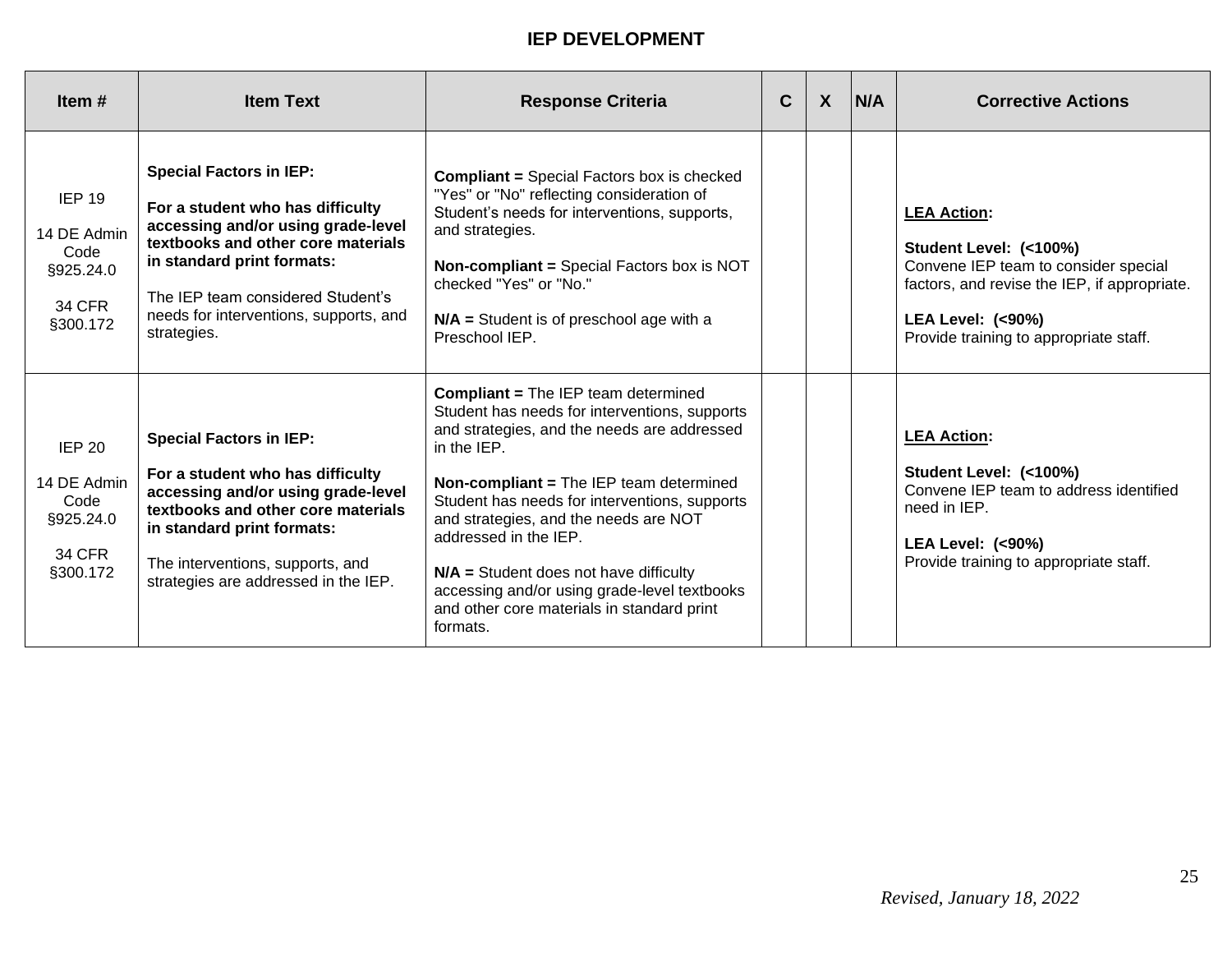| Item $#$                                          | <b>Item Text</b>                                                                                                                                                                                         | <b>Response Criteria</b>                                                                                                                                                                                                                                                                                                                                                                                        | $\mathbf C$ | $\boldsymbol{X}$ | N/A | <b>Corrective Actions</b>                                                                                                                                                                                     |
|---------------------------------------------------|----------------------------------------------------------------------------------------------------------------------------------------------------------------------------------------------------------|-----------------------------------------------------------------------------------------------------------------------------------------------------------------------------------------------------------------------------------------------------------------------------------------------------------------------------------------------------------------------------------------------------------------|-------------|------------------|-----|---------------------------------------------------------------------------------------------------------------------------------------------------------------------------------------------------------------|
| <b>IEP 27</b><br>14 DE Admin<br>Code<br>§925.24.0 | <b>Special Factors in IEP:</b><br>For a student who has limited<br>reading proficiency:<br>The IEP team considered Student's<br>need for reading services, supports<br>and evidence-based interventions. | <b>Compliant = Special Factors box is checked</b><br>"Yes" or "No" reflecting consideration of<br>Student's needs for reading services,<br>supports and evidence-based interventions<br><b>Non-compliant = Special Factors box is NOT</b><br>checked "Yes" or "No."<br>$N/A$ = Student is of preschool age with a<br>Preschool IEP.                                                                             |             |                  |     | <b>LEA Action:</b><br>Student Level: (<100%)<br>Convene IEP team to consider special<br>factors, and revise the IEP, if appropriate.<br><b>LEA Level: (&lt;90%)</b><br>Provide training to appropriate staff. |
| <b>IEP 28</b><br>14 DE Admin<br>Code<br>§925.24.0 | <b>Special Factors in IEP:</b><br>For a student who has limited<br>reading proficiency:<br>The interventions, supports, and<br>strategies are addressed in the IEP.                                      | <b>Compliant = The IEP team determined</b><br>Student has limited reading proficiency needs<br>and the needs are addressed in the IEP.<br>Non-compliant = The IEP team determined<br>Student has limited reading proficiency needs<br>and the needs are NOT addressed in the IEP.<br>$N/A$ = Student does not have limited reading<br>proficiency needs OR Student is of preschool<br>age with a Preschool IEP. |             |                  |     | <b>LEA Action:</b><br>Student Level: (<100%)<br>Convene IEP team to address identified<br>need in IEP.<br><b>LEA Level: (&lt;90%)</b><br>Provide training to appropriate staff.                               |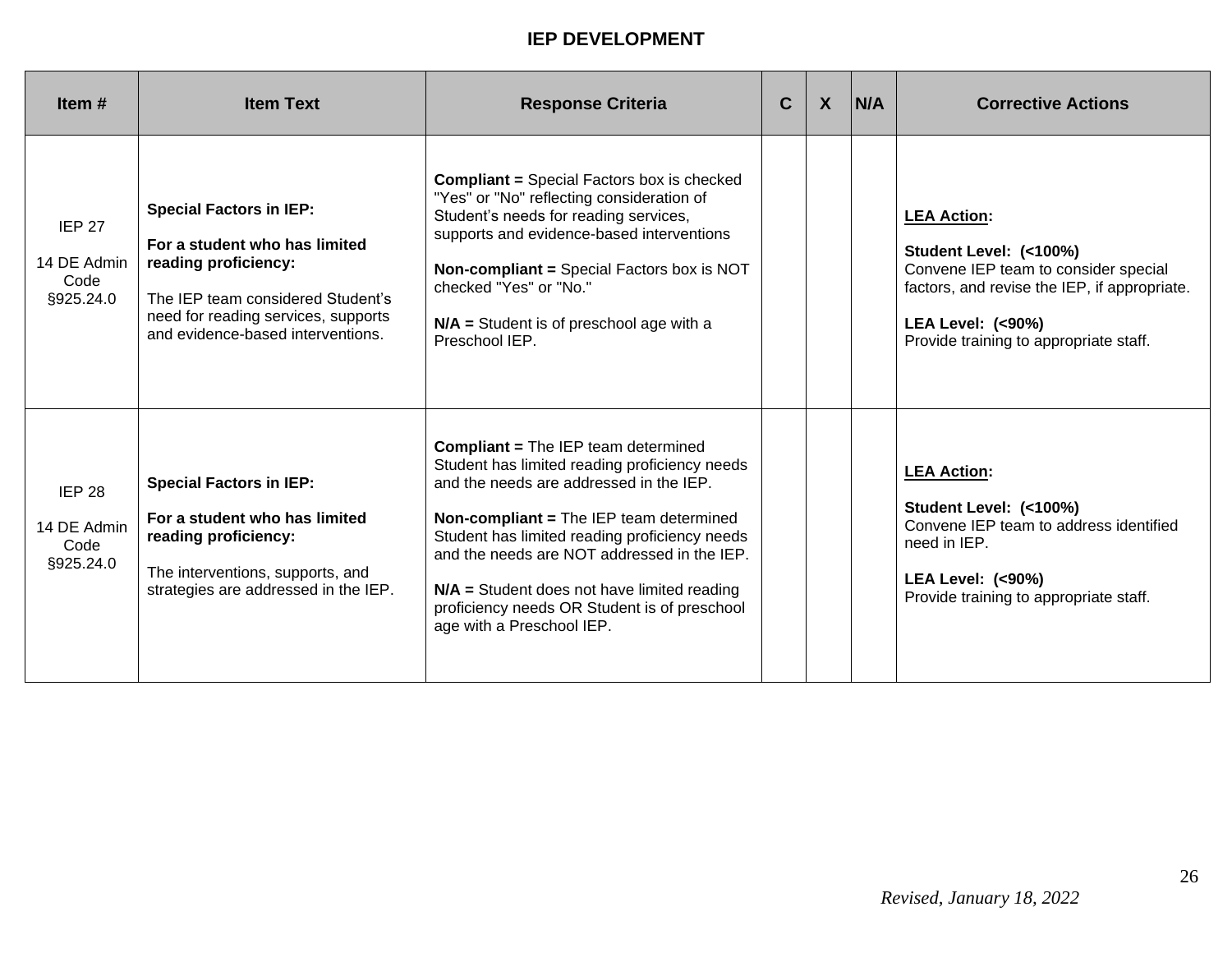| Item#                                                                           | <b>Item Text</b>                                                                                                                                                                                               | <b>Response Criteria</b>                                                                                                                                                                                                                                                                                                                                                                                                                                                                                                                                                                | $\mathbf C$ | $\boldsymbol{X}$ | <b>N/A</b> | <b>Corrective Actions</b>                                                                                                                                                                         |
|---------------------------------------------------------------------------------|----------------------------------------------------------------------------------------------------------------------------------------------------------------------------------------------------------------|-----------------------------------------------------------------------------------------------------------------------------------------------------------------------------------------------------------------------------------------------------------------------------------------------------------------------------------------------------------------------------------------------------------------------------------------------------------------------------------------------------------------------------------------------------------------------------------------|-------------|------------------|------------|---------------------------------------------------------------------------------------------------------------------------------------------------------------------------------------------------|
| STR <sub>5</sub><br>14 DE Admin<br>Code<br>§925.20<br><b>34 CFR</b><br>§300.320 | For students of transition age:<br>IEP contains an appropriate<br>measurable postsecondary goal based<br>upon age appropriate transition<br>assessments related to employment<br>after high school.            | <b>Compliant = IEP contains at least one</b><br>appropriate postsecondary goal in the area of<br>employment that is:<br>• Measurable, AND<br>• Aligns with data sources and age<br>appropriate transition assessment results.<br>Non-compliant = IEP does NOT contain a<br>postsecondary goal in the area of<br>employment; OR the goal is NOT measurable;<br>OR the goal does NOT align with present<br>levels of performance and assessment<br>results.<br>Noncompliant Goal:<br>$N/A$ = Student is not of transition age.                                                            |             |                  |            | <b>LEA Action:</b><br>Student Level: (<100%)<br>Revise the IEP to include appropriate<br>measurable postsecondary goals.<br><b>LEA Level: (&lt;90%)</b><br>Provide training to appropriate staff. |
| STR <sub>6</sub><br>14 DE Admin<br>Code<br>§925.20<br><b>34 CFR</b><br>§300.320 | For students of transition age:<br>IEP contains an appropriate<br>measurable postsecondary goal based<br>upon age appropriate transition<br>assessments related to education OR<br>training after high school. | <b>Compliant = IEP contains at least one</b><br>appropriate postsecondary goal in the area of<br>education OR training after high school that is:<br>• Measurable, AND<br>• Aligns with data sources and age<br>appropriate transition assessment results.<br>Non-compliant = IEP does NOT contain a<br>postsecondary goal in the area of education OR<br>training after high school; OR the goal is NOT<br>measurable; OR the goal does NOT align with<br>present levels of performance and assessment<br>results.<br>Non-compliant Goal:<br>$N/A$ = Student is not of transition age. |             |                  |            | <b>LEA Action:</b><br>Student Level: (<100%)<br>Revise the IEP to include appropriate<br>measurable postsecondary goals.<br><b>LEA Level: (&lt;90%)</b><br>Provide training to appropriate staff. |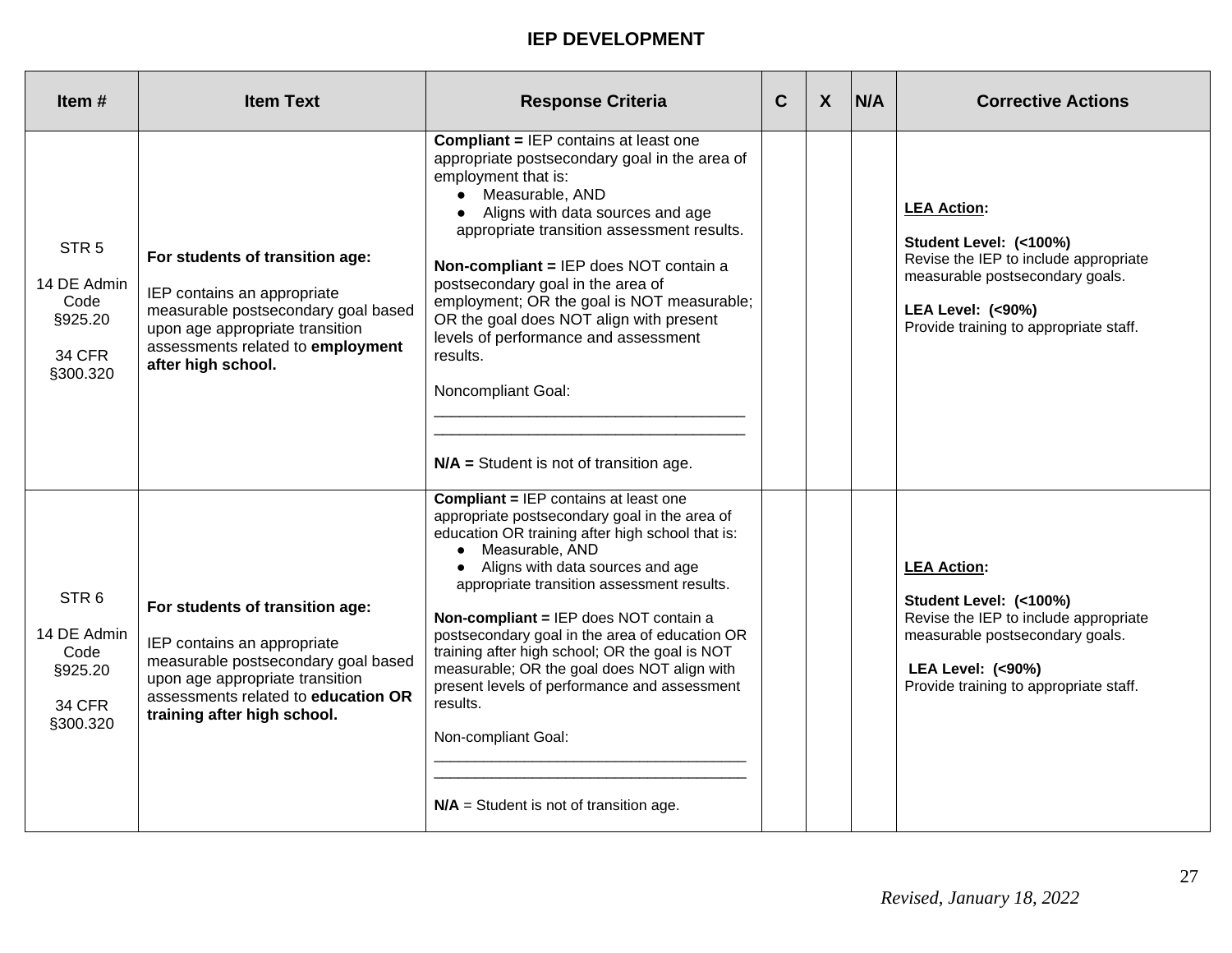| Item $#$                                                                        | <b>Item Text</b>                                                                                                                                                                          | <b>Response Criteria</b>                                                                                                                                                                                                                                                                                                                                                                                                                                                                                                                                                                                       | C | $\boldsymbol{X}$ | <b>N/A</b> | <b>Corrective Actions</b>                                                                                                                                                                         |
|---------------------------------------------------------------------------------|-------------------------------------------------------------------------------------------------------------------------------------------------------------------------------------------|----------------------------------------------------------------------------------------------------------------------------------------------------------------------------------------------------------------------------------------------------------------------------------------------------------------------------------------------------------------------------------------------------------------------------------------------------------------------------------------------------------------------------------------------------------------------------------------------------------------|---|------------------|------------|---------------------------------------------------------------------------------------------------------------------------------------------------------------------------------------------------|
| STR <sub>7</sub><br>14 DE Admin<br>Code<br>§925.20<br>34 CFR §<br>300.320       | For students of transition age:<br>IEP contains an appropriate<br>measurable postsecondary goal based<br>upon age appropriate transition<br>assessments related to independent<br>living. | <b>Compliant = IEP contains at least one</b><br>appropriate postsecondary goal in the area of<br>independent living that is:<br>• Measurable, AND<br>• Aligns with data sources and age<br>appropriate transition assessment results.<br>Non-compliant = IEP does NOT contain a<br>postsecondary goal in the area of<br>independent living; OR the goal is NOT<br>measurable; OR the goal does NOT align with<br>present levels of performance and<br>assessment results.<br>Non-compliant Goal:<br>N/A= Student is not of transition age; OR an<br>independent living goal is not appropriate for<br>Student. |   |                  |            | <b>LEA Action:</b><br>Student Level: (<100%)<br>Revise the IEP to include appropriate<br>measurable postsecondary goals.<br><b>LEA Level: (&lt;90%)</b><br>Provide training to appropriate staff. |
| STR <sub>8</sub><br>14 DE Admin<br>Code<br>§925.20<br><b>34 CFR</b><br>§300.320 | For students of transition age:<br>IEP contains courses of study to assist<br>Student in reaching postsecondary<br>goals.                                                                 | <b>Compliant = IEP contains courses of study to</b><br>assist Student in reaching postsecondary<br>goals.<br><b>Non-compliant = IEP does NOT contain</b><br>courses of study to assist Student in reaching<br>postsecondary goals.<br>$N/A$ = Student is not of transition age.                                                                                                                                                                                                                                                                                                                                |   |                  |            | <b>LEA Action:</b><br>Student Level: (<100%)<br>Revise the IEP to include appropriate<br>courses of study.<br><b>LEA Level: (&lt;90%)</b><br>Provide training to appropriate staff.               |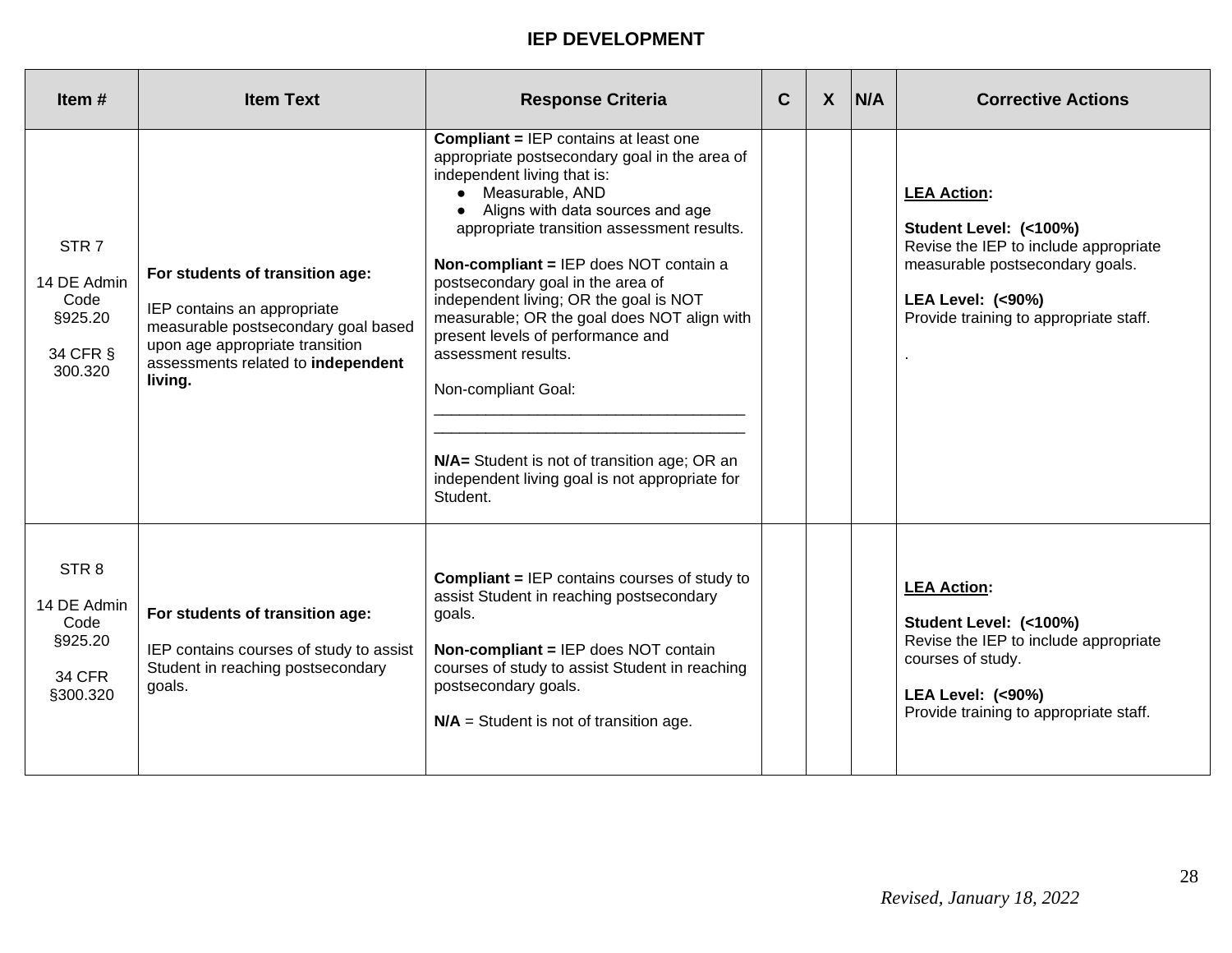| Item $#$                                                                         | <b>Item Text</b>                                                                                                                                                        | <b>Response Criteria</b>                                                                                                                                                                                                                                                                                     | $\mathbf C$ | $\boldsymbol{X}$ | N/A | <b>Corrective Actions</b>                                                                                                                                                                                                                               |
|----------------------------------------------------------------------------------|-------------------------------------------------------------------------------------------------------------------------------------------------------------------------|--------------------------------------------------------------------------------------------------------------------------------------------------------------------------------------------------------------------------------------------------------------------------------------------------------------|-------------|------------------|-----|---------------------------------------------------------------------------------------------------------------------------------------------------------------------------------------------------------------------------------------------------------|
| STR 9a<br>14 DE Admin<br>Code<br>§925.20<br><b>34 CFR</b><br>§300.320            | For students of transition age:<br>IEP contains transition activities and<br>services to assist Student in reaching<br>postsecondary employment goals.                  | <b>Compliant = IEP contains transition activities</b><br>and services to assist Student in reaching<br>postsecondary goals.<br>Non-compliant = IEP does NOT contain<br>transition activities and services to assist<br>Student in reaching postsecondary goals.<br>$N/A$ = Student is not of transition age. |             |                  |     | <b>LEA Action:</b><br>Student Level: (<100%)<br>Revise the IEP to include appropriate<br>transition activities and services.<br><b>LEA Level: (&lt;90%)</b><br>Provide training to appropriate staff.                                                   |
| STR 9b<br>14 DE Admin<br>Code<br>§925.20<br><b>34 CFR</b><br>§300.320            | For students of transition age:<br>IEP contains transition activities and<br>services to assist Student in reaching<br>their postsecondary<br>education/training goals. | <b>Compliant = IEP contains transition activities</b><br>and services to assist Student in reaching<br>postsecondary goals.<br>Non-compliant = IEP does NOT contain<br>transition activities and services to assist<br>Student in reaching postsecondary goals.<br>$N/A$ = Student is not of transition age. |             |                  |     | <b>LEA Action:</b><br>Student Level: (<100%)<br>Revise the IEP to include appropriate<br>transition activities and services.<br><b>LEA Level: (&lt;90%)</b><br>Provide training to appropriate staff.<br>Provide documentation of the above to<br>DDOE. |
| STR <sub>9c</sub><br>14 DE Admin<br>Code<br>§925.20<br><b>34 CFR</b><br>§300.320 | For students of transition age:<br>IEP contains transition activities and<br>services to assist Student in reaching<br>their postsecondary independent<br>living goals. | <b>Compliant = IEP contains transition activities</b><br>and services to assist Student in reaching<br>postsecondary goals.<br>Non-compliant = IEP does NOT contain<br>transition activities and services to assist<br>Student in reaching postsecondary goals.<br>$N/A$ = Student is not of transition age. |             |                  |     | <b>LEA Action:</b><br>Student Level: (<100%)<br>Revise the IEP to include appropriate<br>transition activities and services.<br><b>LEA Level: (&lt;90%)</b><br>Provide training to appropriate staff.<br>Provide documentation of the above to<br>DDOE. |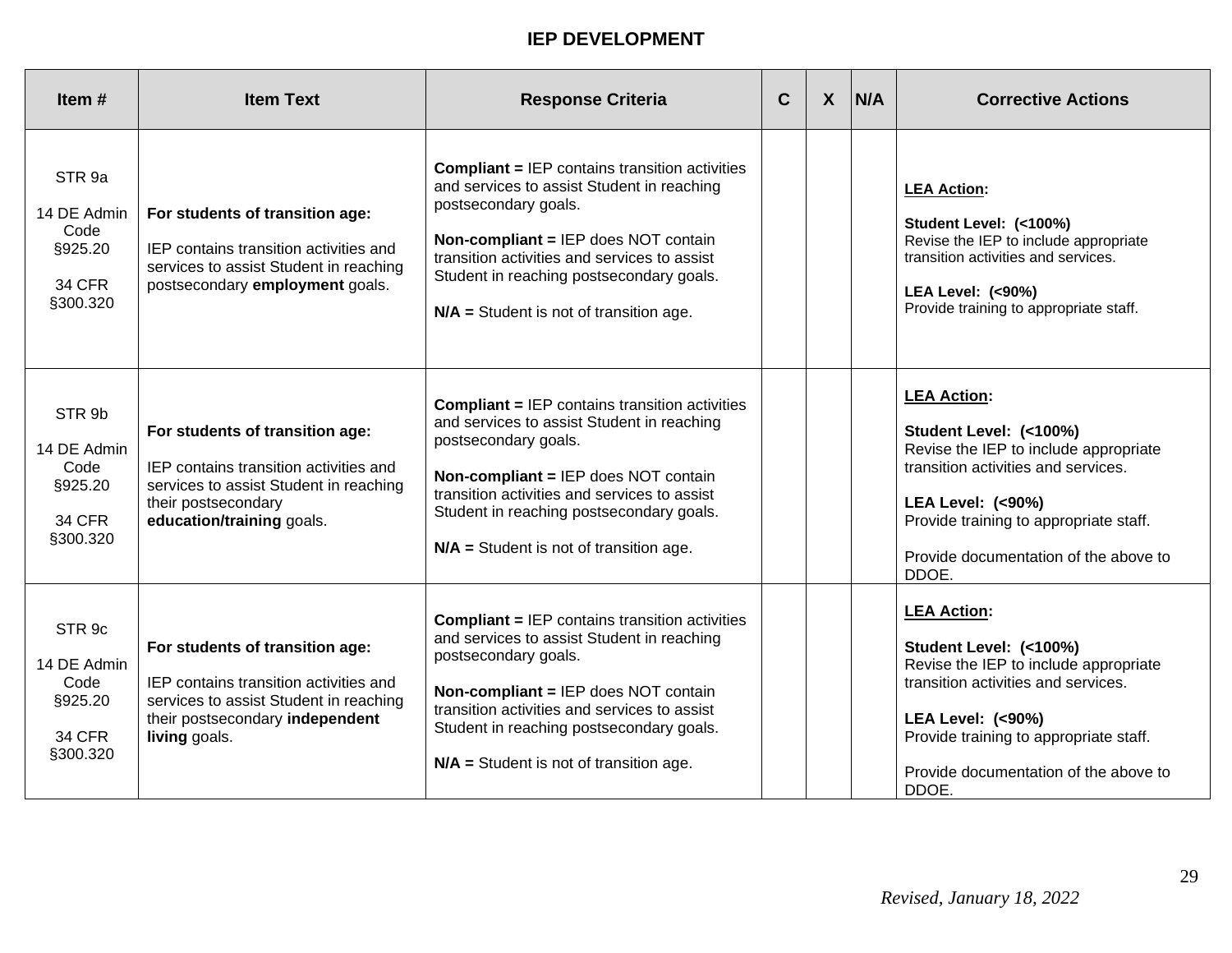| Item#                                                                        | <b>Item Text</b>                                                                                                                                                                                                                                                                                                                                           | <b>Response Criteria</b>                                                                                                                                                                                                                                                                                                                                                          | $\mathbf C$ | $\boldsymbol{X}$ | N/A | <b>Corrective Actions</b>                                                                                                                                                                                                                                                                                                                                                                                                                                      |
|------------------------------------------------------------------------------|------------------------------------------------------------------------------------------------------------------------------------------------------------------------------------------------------------------------------------------------------------------------------------------------------------------------------------------------------------|-----------------------------------------------------------------------------------------------------------------------------------------------------------------------------------------------------------------------------------------------------------------------------------------------------------------------------------------------------------------------------------|-------------|------------------|-----|----------------------------------------------------------------------------------------------------------------------------------------------------------------------------------------------------------------------------------------------------------------------------------------------------------------------------------------------------------------------------------------------------------------------------------------------------------------|
| <b>STR 12</b><br>14 DE Admin<br>Code<br>§925.20.2.2.2                        | For students of transition age:<br>Student's file contains evidence that<br>the Student and parents were provided<br>progress made on activities and<br>services that reasonably enable the<br>Student to reach the Student's<br>postsecondary goals on the transition<br>IEP. Progress is to be reported with<br>the same frequency as academic<br>goals. | <b>Compliant</b> = File contains evidence of<br>progress reporting with the same frequency<br>as academic goals for transition activities and<br>services.<br><b>Non-compliant</b> = File does NOT contain<br>evidence of progress reporting with the same<br>frequency as academic goals for transition<br>activities and services.<br>$N/A$ = Student is not of transition age. |             |                  |     | <b>LEA Action:</b><br>Student Level: (<100%)<br>Provide Student and parent progress<br>reports as they relate to activities and<br>Student services that reasonably enable<br>the Student to reach the Student's<br>postsecondary goals ion the transition<br>IEPs. Progress is to be reported with the<br>same frequency as academic goals.<br><b>LEA Level: (&lt;90%)</b><br>Provide training to appropriate staff.<br>Provide documentation of the above to |
| <b>IEP 21</b><br>14 DE Admin<br>Code<br>§925.20<br><b>34 CFR</b><br>§300.320 | IEP contains a statement of special<br>education and related services and<br>supplementary aids and services,<br>based on peer-reviewed research to<br>the extent practicable, to be provided<br>to Student, and a statement of the<br>program modifications or supports for<br>school personnel.                                                          | <b>Compliant = IEP contains required</b><br>statement.<br>Non-compliant = IEP does NOT contain<br>required statement.                                                                                                                                                                                                                                                             |             |                  |     | DDOE.<br><b>LEA Action:</b><br>Student Level: (<100%)<br>Revise the IEP to include required statement.<br>LEA Level: (<90%)<br>Provide training to appropriate staff.                                                                                                                                                                                                                                                                                          |
| <b>IEP 22</b><br>14 DE Admin<br>Code<br>§925.20<br><b>34 CFR</b><br>§300.320 | IEP contains statement of program<br>modifications or supports for school<br>personnel that will be provided to<br>enable Student to participate in extra-<br>curricular and other non-academic<br>activities.                                                                                                                                             | <b>Compliant = IEP contains required</b><br>statement.<br>Non-compliant = IEP does NOT contain<br>required statement.<br>N/A = Student participates in extra-curricular<br>and non-academic activities without need for<br>modifications or supports; OR Student does<br>NOT participate in extra-curricular and non-<br>academic activities.                                     |             |                  |     | <b>LEA Action:</b><br>Student Level: (<100%)<br>Revise the IEP to include required statement.<br><b>LEA Level: (&lt;90%)</b><br>Provide training to appropriate staff.                                                                                                                                                                                                                                                                                         |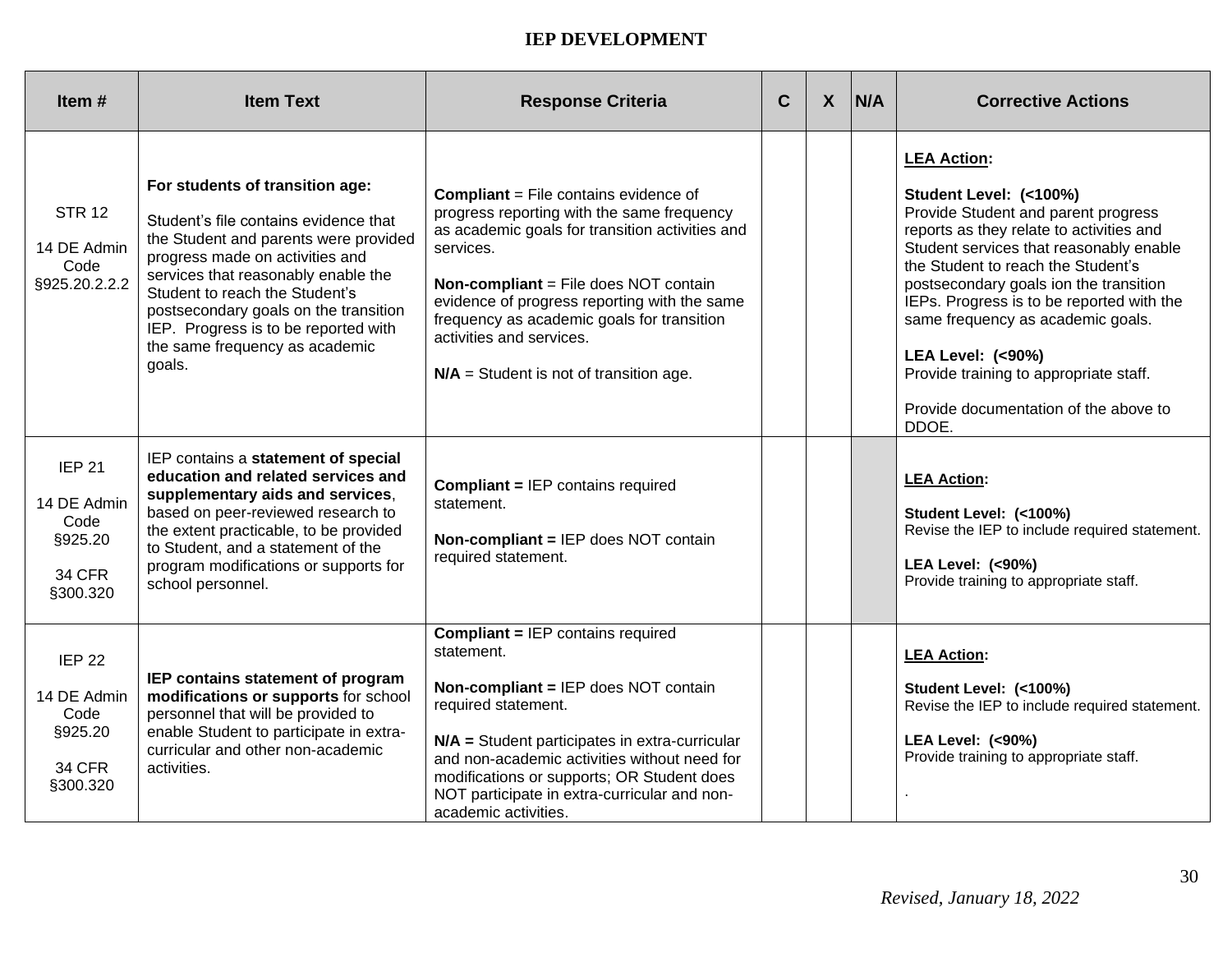| Item $#$                                                                                                              | <b>Item Text</b>                                                                                       | <b>Response Criteria</b>                                                                                                       | C | ᄉ | N/A | <b>Corrective Actions</b>                                                                                                                                              |
|-----------------------------------------------------------------------------------------------------------------------|--------------------------------------------------------------------------------------------------------|--------------------------------------------------------------------------------------------------------------------------------|---|---|-----|------------------------------------------------------------------------------------------------------------------------------------------------------------------------|
| IEP <sub>23</sub><br>14 DE Admin<br>Code<br>§925.20<br>34 CFR<br>§300.320                                             | <b>IEP contains statement of</b><br>frequency, duration and location of<br>services and modifications. | <b>Compliant = IEP contains required</b><br>statements.<br><b>Non-compliant = IEP does NOT contain</b><br>required statements. |   |   |     | <b>LEA Action:</b><br>Student Level: (<100%)<br>Revise the IEP to include required statement.<br><b>LEA Level: (&lt;90%)</b><br>Provide training to appropriate staff. |
| Instructions for IEP 24-26: 1. Select one goal from Student's IEP<br>2. Record the annual goal below if non-compliant |                                                                                                        |                                                                                                                                |   |   |     |                                                                                                                                                                        |

| Area of Need:       | Area of Non-compliance: ____ PLEP<br>$\_$ Benchmarks $\_$<br>Annual Goal |
|---------------------|--------------------------------------------------------------------------|
| <b>Annual Goal:</b> |                                                                          |
|                     |                                                                          |

| Item $#$                                                             | <b>Item Text</b>                                                                                                                                                                                                                                                                                                                           | <b>Response Criteria</b>                                                                                                                                                                                                                                                                                                                                                                                                                                                                                                                                                                                                                                                                                                                                     | C | X | N/A | <b>Corrective Actions</b>                                                                                                                                                                                                                                                                                                                                                      |
|----------------------------------------------------------------------|--------------------------------------------------------------------------------------------------------------------------------------------------------------------------------------------------------------------------------------------------------------------------------------------------------------------------------------------|--------------------------------------------------------------------------------------------------------------------------------------------------------------------------------------------------------------------------------------------------------------------------------------------------------------------------------------------------------------------------------------------------------------------------------------------------------------------------------------------------------------------------------------------------------------------------------------------------------------------------------------------------------------------------------------------------------------------------------------------------------------|---|---|-----|--------------------------------------------------------------------------------------------------------------------------------------------------------------------------------------------------------------------------------------------------------------------------------------------------------------------------------------------------------------------------------|
| IEP 24-26<br>14 DE<br>Admin<br>Code<br>§925.20<br>34 CFR<br>§300.320 | IEP contains statement of Student's<br>present level of academic<br>achievement and functional<br>performance, AND<br>IEP contains description of how<br>Student's progress toward meeting<br>annual goal will be measured, AND<br>IEP contains statement of <b>measurable</b><br>annual goal, including academic and<br>functional goals. | <b>Compliant = IEP contains statement of</b><br>Student's present level of academic<br>achievement and functional performance (IEP<br>24), and IEP contains a description of how<br>student's progress toward meeting annual<br>goal will be measured (IEP 25), and annual<br>goal is measurable and includes a condition,<br>behavior and criteria (IEP 26).<br><b>Non-compliant = IEP does not contain</b><br>statement of Student's present level of<br>academic achievement and functional<br>performance (IEP 24), or IEP does not<br>contain a description of how Student's<br>progress toward meeting annual goal will be<br>measured (IEP 25), or annual goal is not<br>measurable or does not include a condition,<br>behavior or criteria (IEP 26) |   |   |     | <b>LEA Action:</b><br>Student Level: (<100%)<br>Revise IEP to include Student's present<br>levels of academic achievement and<br>functional performance, a description of how<br>Student's progress towards meeting annual<br>goal will be measured, and/or a statement of<br>annual measurable goal.<br><b>LEA Level: (&lt;90%)</b><br>Provide training to appropriate staff. |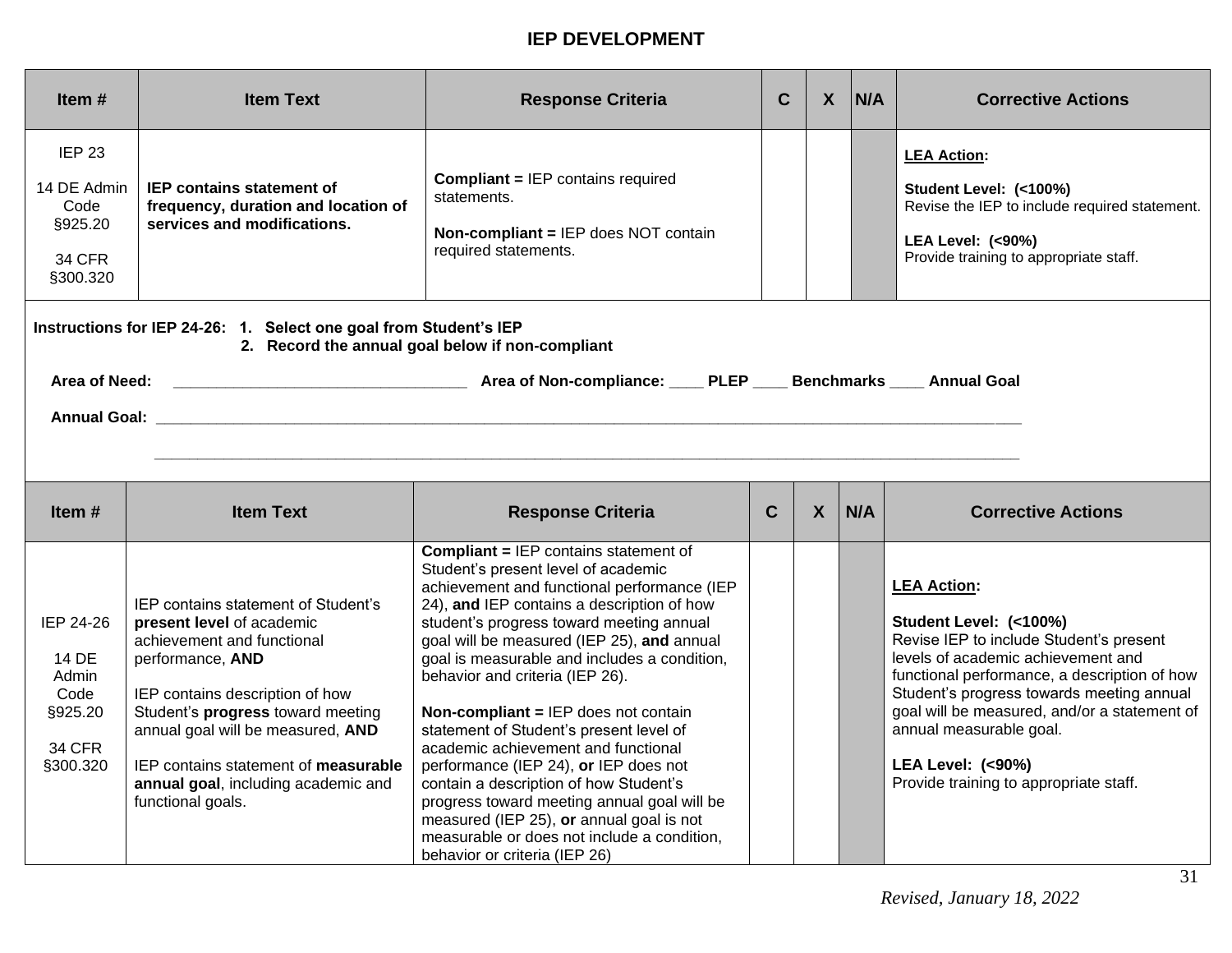| Item $#$                                            | <b>Item Text</b>                                                                                                                                              | <b>Response Criteria</b>                                                                                                                                                                                                                                                                                                                                                        | C | $\boldsymbol{X}$ | N/A | <b>Corrective Actions</b>                                                                                                                                                                                                                  |
|-----------------------------------------------------|---------------------------------------------------------------------------------------------------------------------------------------------------------------|---------------------------------------------------------------------------------------------------------------------------------------------------------------------------------------------------------------------------------------------------------------------------------------------------------------------------------------------------------------------------------|---|------------------|-----|--------------------------------------------------------------------------------------------------------------------------------------------------------------------------------------------------------------------------------------------|
| <b>IEP 38</b><br>14 DE Admin<br>Code<br>§925.20.1.3 | File contains evidence that progress<br>toward meeting the annual<br>academic and functional goals has<br>been measured and periodic reports<br>are provided. | <b>Compliant</b> = File contains evidence that<br>progress toward meeting the annual<br>academic and functional goals have been<br>measured and periodic reports are provided.<br><b>Non-compliant</b> = File does not contain<br>evidence that progress toward meeting the<br>annual academic and functional goals have<br>been measured and periodic reports are<br>provided. |   |                  |     | <b>LEA Action:</b><br>Student Level: (<100%)<br>Provide progress toward academic and<br>functional annual goals.<br><b>LEA Level: (&lt;90%)</b><br>Provide training to appropriate staff.<br>Provide documentation of the above to<br>DOE. |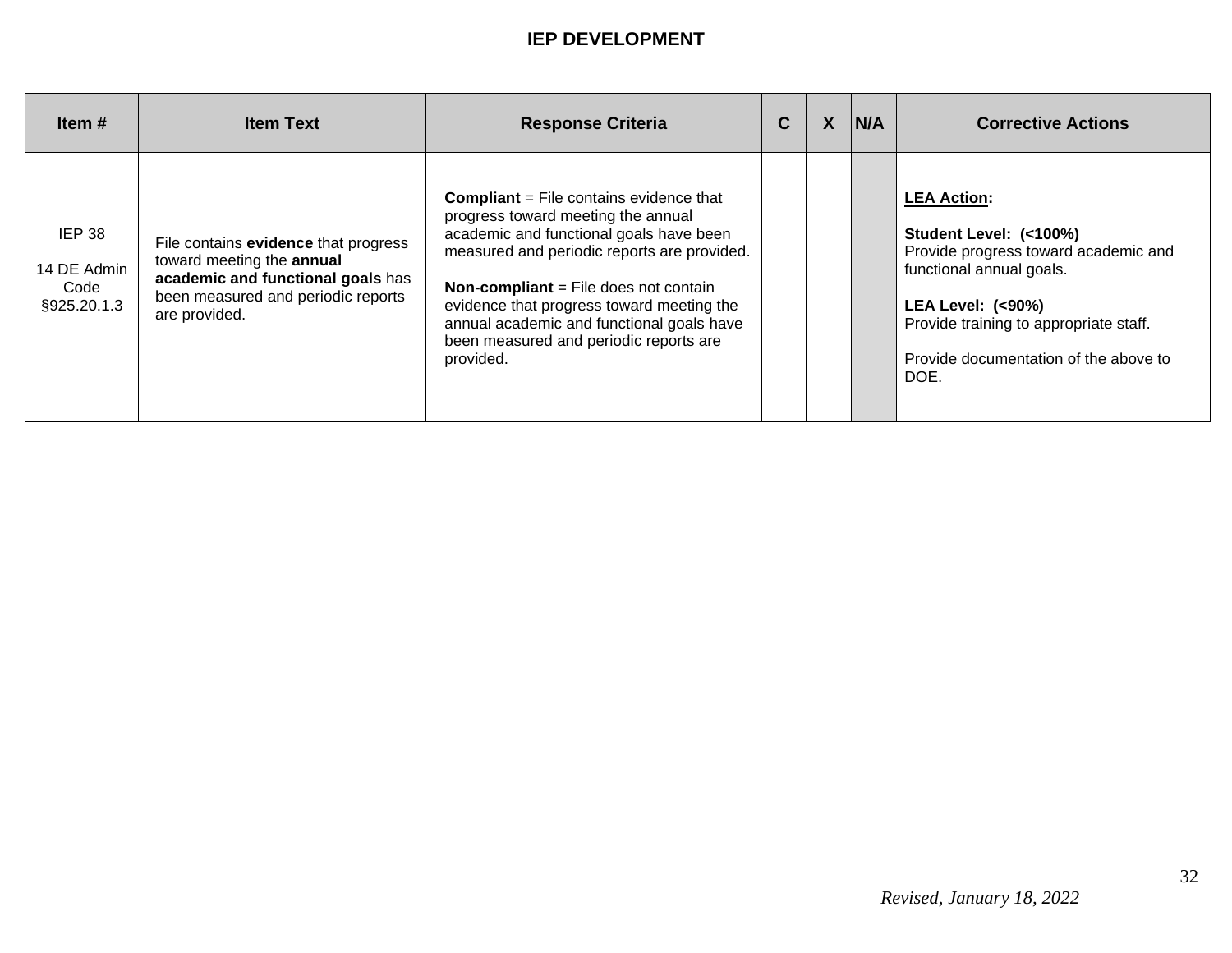| Item $#$                                                                       | <b>Item Text</b>                                                                                                                       | <b>Response Criteria</b>                                                                                                                                                                                                                                                                                                                                                                                | C | $\boldsymbol{X}$ | <b>N/A</b> | <b>Corrective Actions</b>                                                                                                                                               |
|--------------------------------------------------------------------------------|----------------------------------------------------------------------------------------------------------------------------------------|---------------------------------------------------------------------------------------------------------------------------------------------------------------------------------------------------------------------------------------------------------------------------------------------------------------------------------------------------------------------------------------------------------|---|------------------|------------|-------------------------------------------------------------------------------------------------------------------------------------------------------------------------|
| <b>IEP 29</b><br>14 DE Admin<br>Code §923.7<br><b>34 CFR</b><br>§300.107       | <b>Transportation:</b><br>The IEP team considered Student's<br>need for special transportation.                                        | <b>Compliant = Transportation box is checked</b><br>"Yes" or "No" reflecting consideration of<br>Student's transportation needs.<br><b>Non-compliant = Transportation box is NOT</b><br>checked "Yes" or "No."                                                                                                                                                                                          |   |                  |            | <b>LEA Action:</b><br>Student Level: (<100%)<br>Revise IEP to include required<br>explanation.<br><b>LEA Level: (&lt;90%)</b><br>Provide training to appropriate staff. |
| <b>IEP 30</b><br>14 DE Admin<br>Code §101<br><b>34 CFR</b><br>§300.138         | <b>Participation in Statewide</b><br>Assessment:<br>The IEP team considered Student's<br>participation in the statewide<br>assessment. | <b>Compliant = IEP box is checked to indicate</b><br>Student's participation in the Statewide<br>Assessment.<br>Non-compliant = IEP box is NOT checked to<br>indicate Student's participation in the<br>Statewide Assessment.                                                                                                                                                                           |   |                  |            | <b>LEA Action:</b><br>Student Level: (<100%)<br>Revise IEP to include required<br>explanation.<br><b>LEA Level: (&lt;90%)</b><br>Provide training to appropriate staff. |
| <b>IEP 31</b><br>14 DE Admin<br>Code<br>§925.24.0<br><b>34 CFR</b><br>§300.324 | <b>Discipline:</b><br>The IEP team considered the<br>Student's disciplinary and behavioral<br>needs.                                   | <b>Compliant = The IEP team determined the</b><br>Student needs positive behavior intervention<br>supports and strategies and one or more<br>boxes are checked.<br>Non-compliant = The IEP team determined<br>the Student needs positive behavior<br>intervention supports and strategies and one<br>or more boxes are NOT checked.<br>$N/A$ = Student does not have discipline or<br>behavioral needs. |   |                  |            | <b>LEA Action:</b><br>Student Level: (<100%)<br>Revise IEP to include required<br>explanation.<br><b>LEA Level: (&lt;90%)</b><br>Provide training to appropriate staff. |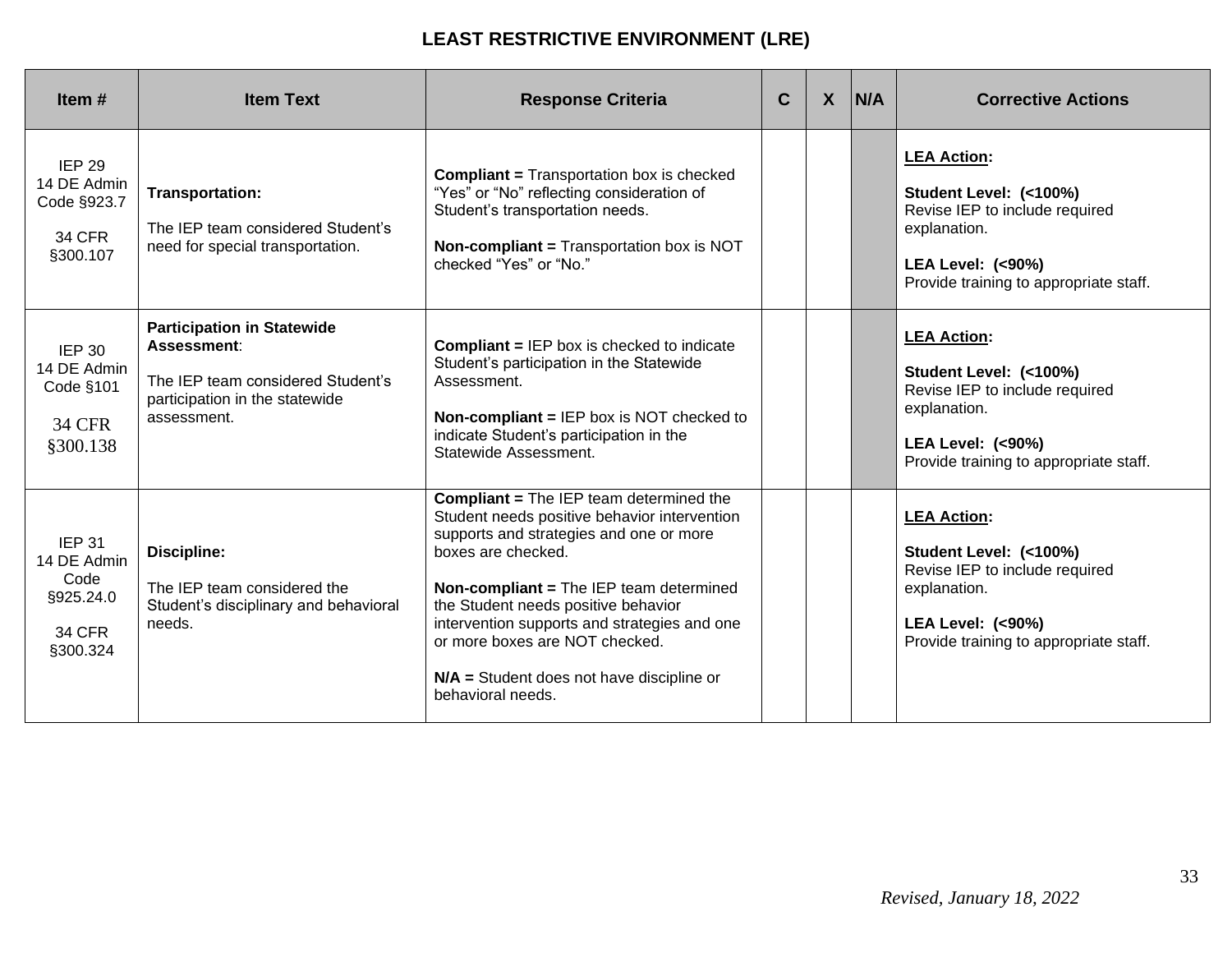| Item $#$                                          | <b>Item Text</b>                                                                                                    | <b>Response Criteria</b>                                                                                                                                                                                                                                                                                                                                                                                                                                                                                                                                           | C | $\mathsf{X}$ | N/A | <b>Corrective Actions</b>                                                                                                                                               |
|---------------------------------------------------|---------------------------------------------------------------------------------------------------------------------|--------------------------------------------------------------------------------------------------------------------------------------------------------------------------------------------------------------------------------------------------------------------------------------------------------------------------------------------------------------------------------------------------------------------------------------------------------------------------------------------------------------------------------------------------------------------|---|--------------|-----|-------------------------------------------------------------------------------------------------------------------------------------------------------------------------|
| <b>IEP 32</b><br>14 DE Admin<br>Code<br>\$1703(e) | <b>Twelve Month Program:</b><br>The IEP team considered Student's<br>eligibility for Twelve Month Program.          | <b>Compliant = Twelve Month box is checked</b><br>"Yes" or "No" reflecting consideration of<br>Student's eligibility.<br><b>Non-compliant = Twelve Month box is NOT</b><br>checked "Yes" or "No" reflecting consideration<br>of Student's eligibility.<br>N/A = Student is not eligible for Twelve Month<br>Program.                                                                                                                                                                                                                                               |   |              |     | <b>LEA Action:</b><br>Student Level: (<100%)<br>Revise IEP to include required<br>explanation.<br><b>LEA Level: (&lt;90%)</b><br>Provide training to appropriate staff. |
| <b>IEP 33</b><br>14 DE Admin<br>Code<br>§925.24   | <b>State Reading Based ESY:</b><br>The IEP team considered Student's<br>eligibility for State Reading Based<br>ESY. | <b>Compliant = State Reading Based ESY</b><br>criteria ("Student is age 7 or above", AND<br>"Student is not demonstrating phonological<br>awareness") is checked "Yes" or "No" AND<br>the "Eligible" or "Not Eligible" box is checked.<br><b>Non-compliant = State Reading Based ESY</b><br>criteria ("Student is age 7 or above", AND<br>"Student is not demonstrating phonological<br>awareness") is NOT checked "Yes" or "No"<br>AND/OR the "Eligible" or "Not Eligible" box is<br>NOT checked.<br>$N/A$ = Student is of Preschool age with a<br>Preschool IEP. |   |              |     | <b>LEA Action:</b><br>Student Level: (<100%)<br>Revise IEP to include required<br>explanation.<br><b>LEA Level: (&lt;90%)</b><br>Provide training to appropriate staff. |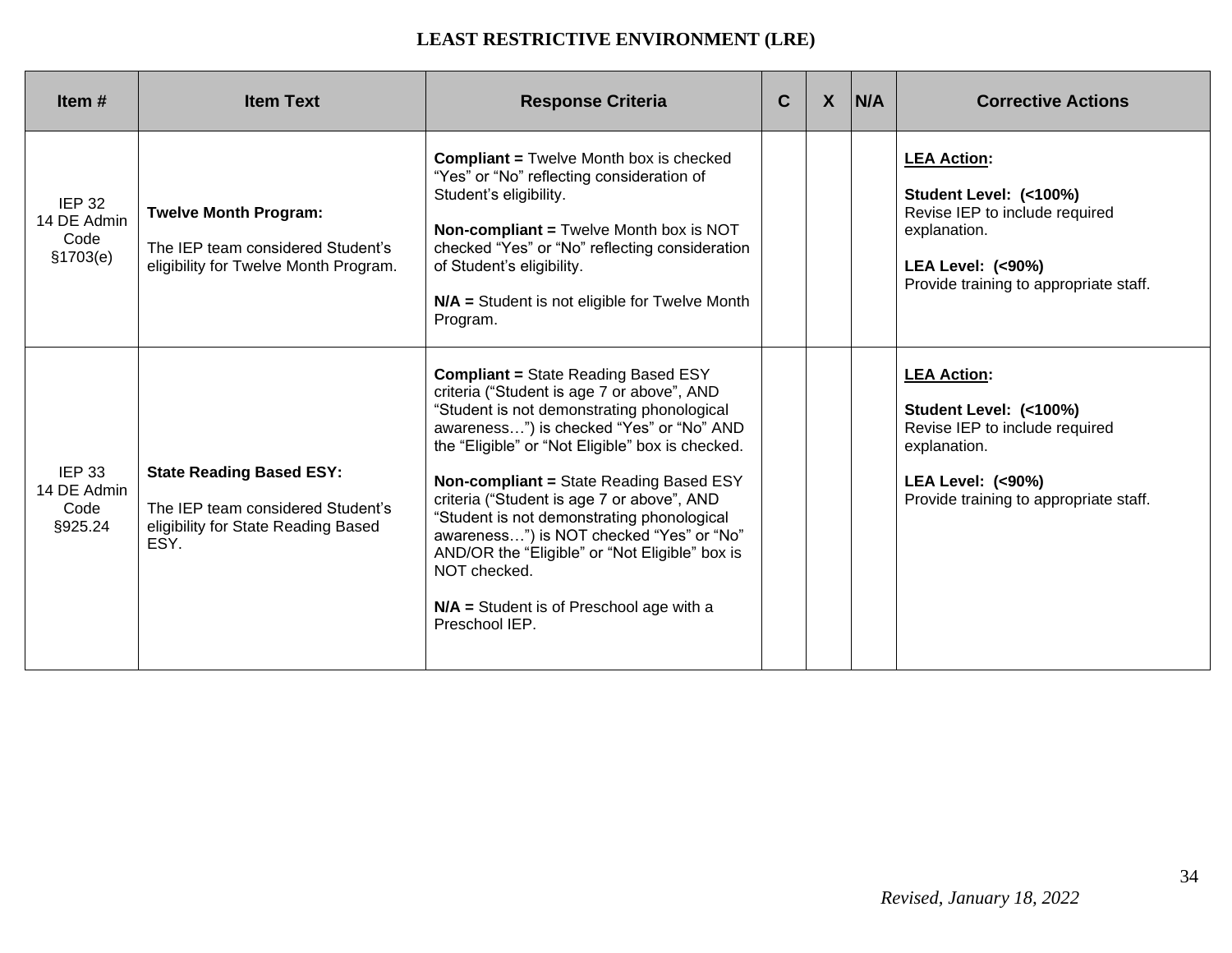| Item $#$                                                             | <b>Item Text</b>                                                                                                                                     | <b>Response Criteria</b>                                                                                                                                                                                                                                                                                                                                                                                                                                                                     | C | $\boldsymbol{X}$ | <b>N/A</b> | <b>Corrective Actions</b>                                                                                                                                               |
|----------------------------------------------------------------------|------------------------------------------------------------------------------------------------------------------------------------------------------|----------------------------------------------------------------------------------------------------------------------------------------------------------------------------------------------------------------------------------------------------------------------------------------------------------------------------------------------------------------------------------------------------------------------------------------------------------------------------------------------|---|------------------|------------|-------------------------------------------------------------------------------------------------------------------------------------------------------------------------|
| <b>IEP 34</b><br>14 DE Admin<br>Code<br>§925.24                      | <b>State Reading Based ESY:</b><br>The IEP determined Student is eligible<br>for State Reading Based ESY.                                            | <b>Compliant = Student is eligible for State</b><br>Reading Based ESY and required information<br>is completed (goal(s), frequency, duration,<br>setting).<br><b>Non-compliant = Student is eligible and</b><br>required information is NOT completed<br>(goal(s), frequency, duration, setting).<br>N/A = Student is not eligible OR Student is of<br>Preschool age with a Preschool IEP OR<br>student is eligible but services declined by IEP<br>team.                                    |   |                  |            | <b>LEA Action:</b><br>Student Level: (<100%)<br>Revise IEP to include required<br>explanation.<br><b>LEA Level: (&lt;90%)</b><br>Provide training to appropriate staff. |
| <b>IEP 35</b><br>14 DE Admin<br>Code<br>§925.24                      | <b>State Reading Based ESY:</b><br>The IEP team determined Student is<br>eligible but State Reading Based ESY<br>services were declined by the team. | <b>Compliant = State Reading Based ESY</b><br>services were declined by the IEP team and a<br>specific explanation was provided of why such<br>services are inappropriate.<br>Non-compliant = State Reading Based ESY<br>services were declined by the IEP team and a<br>specific explanation was NOT provided of why<br>such services are inappropriate.<br>N/A = State Reading Based ESY services<br>were not declined by IEP team OR Student is<br>of Preschool age with a Preschool IEP. |   |                  |            | <b>LEA Action:</b><br>Student Level: (<100%)<br>Revise IEP to include required<br>explanation.<br><b>LEA Level: (&lt;90%)</b><br>Provide training to appropriate staff. |
| IEP 36<br>14 DE Admin<br>Code<br>§923.6<br><b>34 CFR</b><br>§300.106 | <b>Federal ESY:</b><br>The IEP team considered Student's<br>eligibility for Federal ESY.                                                             | <b>Compliant = "Yes," "No," or "To Be</b><br>Determined" box is checked indicating<br>Student's eligibility for Federal ESY.<br>Non-compliant = "Yes," "No," or "To Be<br>Determined" box is NOT checked indicating<br>Student's eligibility for Federal ESY.                                                                                                                                                                                                                                |   |                  |            | <b>LEA Action:</b><br>Student Level: (<100%)<br>Revise IEP to include required<br>explanation.<br><b>LEA Level: (&lt;90%)</b><br>Provide training to appropriate staff. |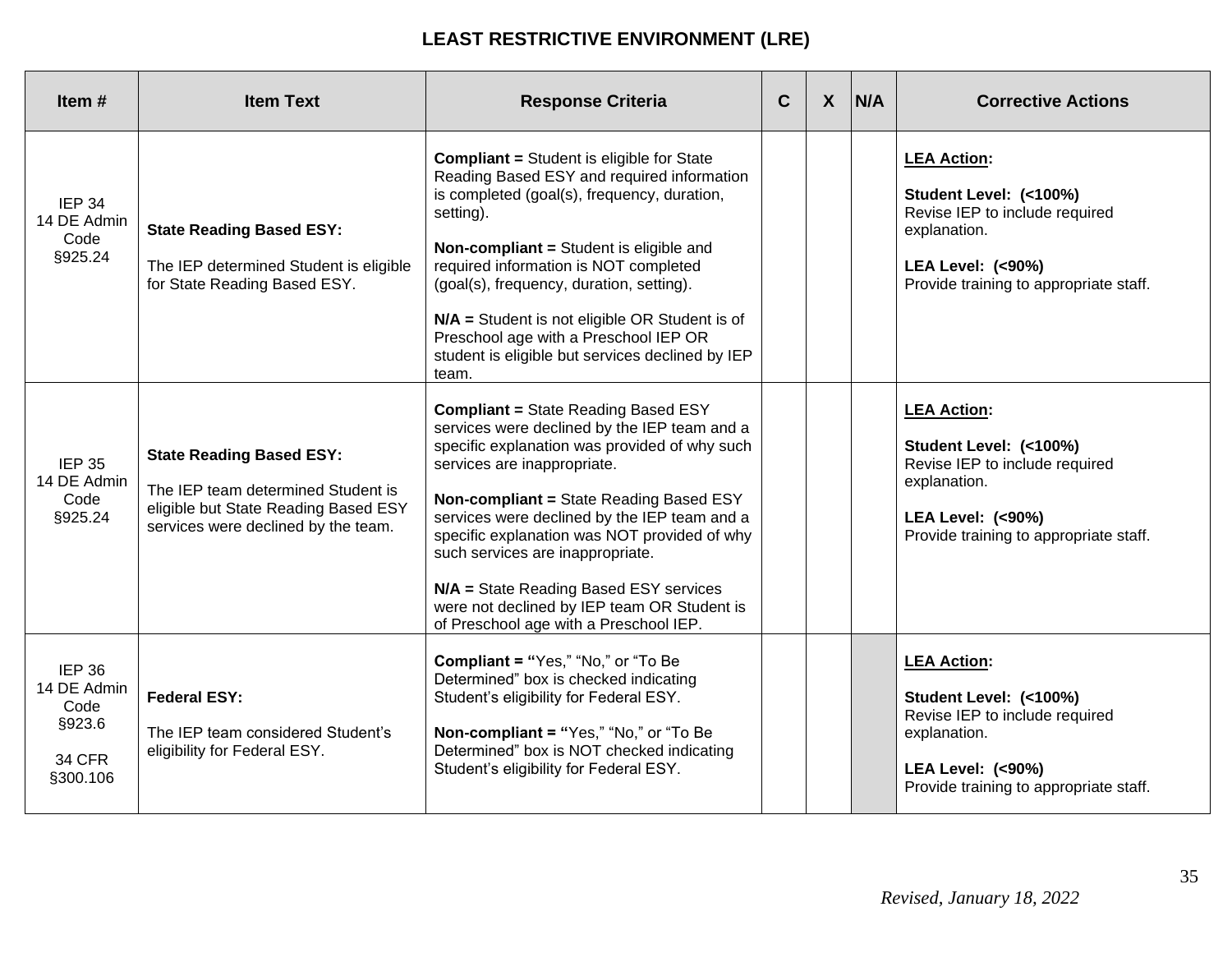| Item#                                                                           | <b>Item Text</b>                                                                                                                                | <b>Response Criteria</b>                                                                                                                                                                                                                                                                                                                                                                                                                                                                                                                                                                                                                                                           | $\mathbf C$ | $\mathsf{X}$ | N/A | <b>Corrective Actions</b>                                                                                                                                               |
|---------------------------------------------------------------------------------|-------------------------------------------------------------------------------------------------------------------------------------------------|------------------------------------------------------------------------------------------------------------------------------------------------------------------------------------------------------------------------------------------------------------------------------------------------------------------------------------------------------------------------------------------------------------------------------------------------------------------------------------------------------------------------------------------------------------------------------------------------------------------------------------------------------------------------------------|-------------|--------------|-----|-------------------------------------------------------------------------------------------------------------------------------------------------------------------------|
| IEP 37<br>14 DE Admin<br>Code<br>§923.6<br><b>34 CFR</b><br>§300.106            | <b>Federal ESY:</b><br>The IEP team determined Student is<br>eligible for Federal ESY.                                                          | <b>Compliant = Student is eligible for Federal</b><br>ESY and required information is completed<br>(rationale, goal/s, frequency, duration,<br>setting).<br><b>Non-compliant = Student is eligible for</b><br>Federal ESY and required information is NOT<br>completed (rationale, goal/s, frequency,<br>duration, setting).<br>N/A = Student is eligible for Federal ESY and<br>parent declined or Student is not eligible for<br>Federal ESY.                                                                                                                                                                                                                                    |             |              |     | <b>LEA Action:</b><br>Student Level: (<100%)<br>Revise IEP to include required<br>explanation.<br><b>LEA Level: (&lt;90%)</b><br>Provide training to appropriate staff. |
| LRE <sub>3</sub><br>14 DE Admin<br>Code<br>§925.20<br><b>34 CFR</b><br>§300.320 | IEP contains explanation of the<br>extent, if any, to which Student will not<br>participate with non-disabled children<br>in the regular class. | <b>Compliant = IEP contains required</b><br>explanation if Student is in a setting other than<br>A. IEP contains required explanation if a<br>preschool Student is in a setting other than A<br>or B.<br><b>Non-compliant = IEP does NOT contain</b><br>required explanation if Student is in a setting<br>other than A. IEP does NOT contain required<br>explanation if a preschool Student is in a<br>setting other than A or B.<br>$N/A$ = Student is participating with non-<br>disabled children in the regular class.<br>Student is of preschool age attending a<br>regular early childhood program with non-<br>disabled peers (Preschool Student is in<br>setting A or B). |             |              |     | <b>LEA Action:</b><br>Student Level: (<100%)<br>Revise IEP to include required<br>explanation.<br><b>LEA Level: (&lt;90%)</b><br>Provide training to appropriate staff. |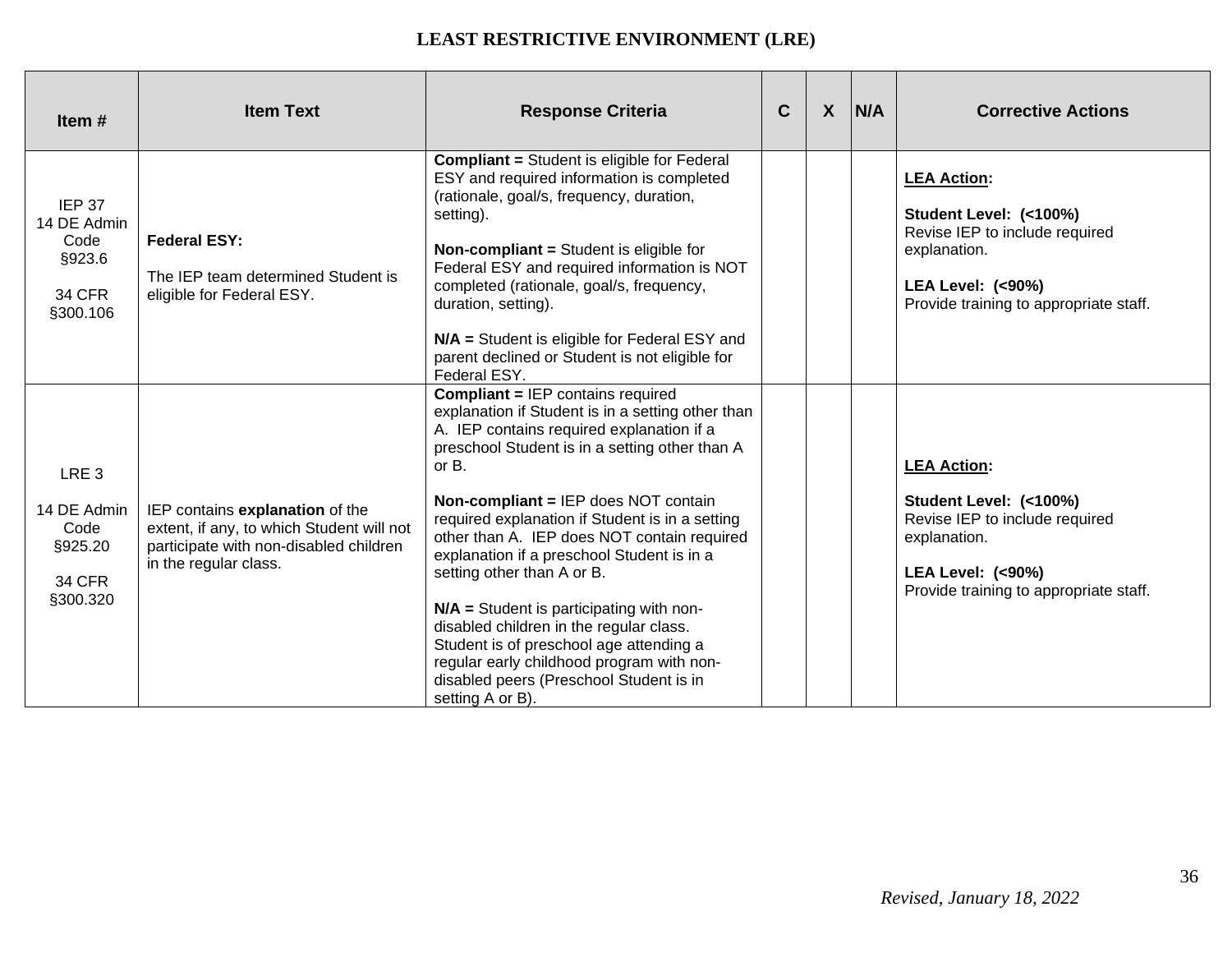# **PROCEDURAL SAFEGUARDS (IEP)**

| Item#                                                                             | <b>Item Text</b>                                                                                                                                                                                                                                                                                                                 | <b>Response Criteria</b>                                                                                                                                                                                                                                                                                                                                                                                                                                                                                                                                                                                                                                                                                                                                                                                                                                                                                                    | $\mathbf C$ | $\boldsymbol{X}$ | N/A | <b>Corrective Actions</b>                                                                                                                                                                                           |
|-----------------------------------------------------------------------------------|----------------------------------------------------------------------------------------------------------------------------------------------------------------------------------------------------------------------------------------------------------------------------------------------------------------------------------|-----------------------------------------------------------------------------------------------------------------------------------------------------------------------------------------------------------------------------------------------------------------------------------------------------------------------------------------------------------------------------------------------------------------------------------------------------------------------------------------------------------------------------------------------------------------------------------------------------------------------------------------------------------------------------------------------------------------------------------------------------------------------------------------------------------------------------------------------------------------------------------------------------------------------------|-------------|------------------|-----|---------------------------------------------------------------------------------------------------------------------------------------------------------------------------------------------------------------------|
| PRS <sub>5</sub><br>14 DE Admin<br>Code<br>§926.3.0<br><b>34 CFR</b><br>§300.503  | Prior Written Notice was provided to<br>the parent upon proposal of the IEP<br>(as outlined in PRS 1).                                                                                                                                                                                                                           | <b>Compliant = Copy of Prior Written Notice in</b><br>file.<br><b>Non-compliant = Copy of Prior Written</b><br>Notice NOT in file.<br>N/A = Student transferred from another LEA<br>where the IEP was proposed and the Prior<br>Written Notice is not included in the transfer<br>records.                                                                                                                                                                                                                                                                                                                                                                                                                                                                                                                                                                                                                                  |             |                  |     | <b>LEA Action:</b><br>Student Level: (<100%)<br>Not correctable at the student level.<br><b>LEA Level: (&lt;90%)</b><br>Provide training to appropriate staff.                                                      |
| PRS <sub>6</sub><br>14 DE Admin<br>Code<br>§926.20.0<br><b>34 CFR</b><br>§300.520 | Transfer of Rights - For students<br>who have reached age 17:<br>Beginning not later than one year<br>before the child reaches the age of 18,<br>the IEP and Student file contains<br>evidence that the Student has been<br>informed that the Student's rights will<br>transfer to the Student upon reaching<br>age of majority. | Compliant =<br>a. The box is checked "Yes" that at least one<br>year before the age of majority (18), the<br>Student has been informed that rights will<br>transfer to him/her unless a legal guardian<br>has been appointed AND<br>b. Educational Representative Attainment<br>After Age 18 form completed<br>Parental Rights transfer to the Student<br>(Educational Representative Attainment<br>After Age 18 form)<br>Student has Power of Attorney or<br>$\bullet$<br>Guardian (Power of Attorney or<br>Guardianship documentation)<br>Student has assigned person as<br>$\bullet$<br>Educational Representative through a<br>Voluntary Grant of Authority (Voluntary<br>Grant of Authority form)<br>Educational Representative has been<br>assigned if Student has been determined<br>not to have capacity to make informed<br>educational decisions (Educational<br>Representative Attainment After Age 18<br>form). |             |                  |     | <b>LEA Action:</b><br>Student Level: (<100%)<br>Reconvene the IEP team to discuss<br>Transfer of Rights and complete<br>appropriate forms.<br><b>LEA Level: (&lt;90%)</b><br>Provide training to appropriate staff. |